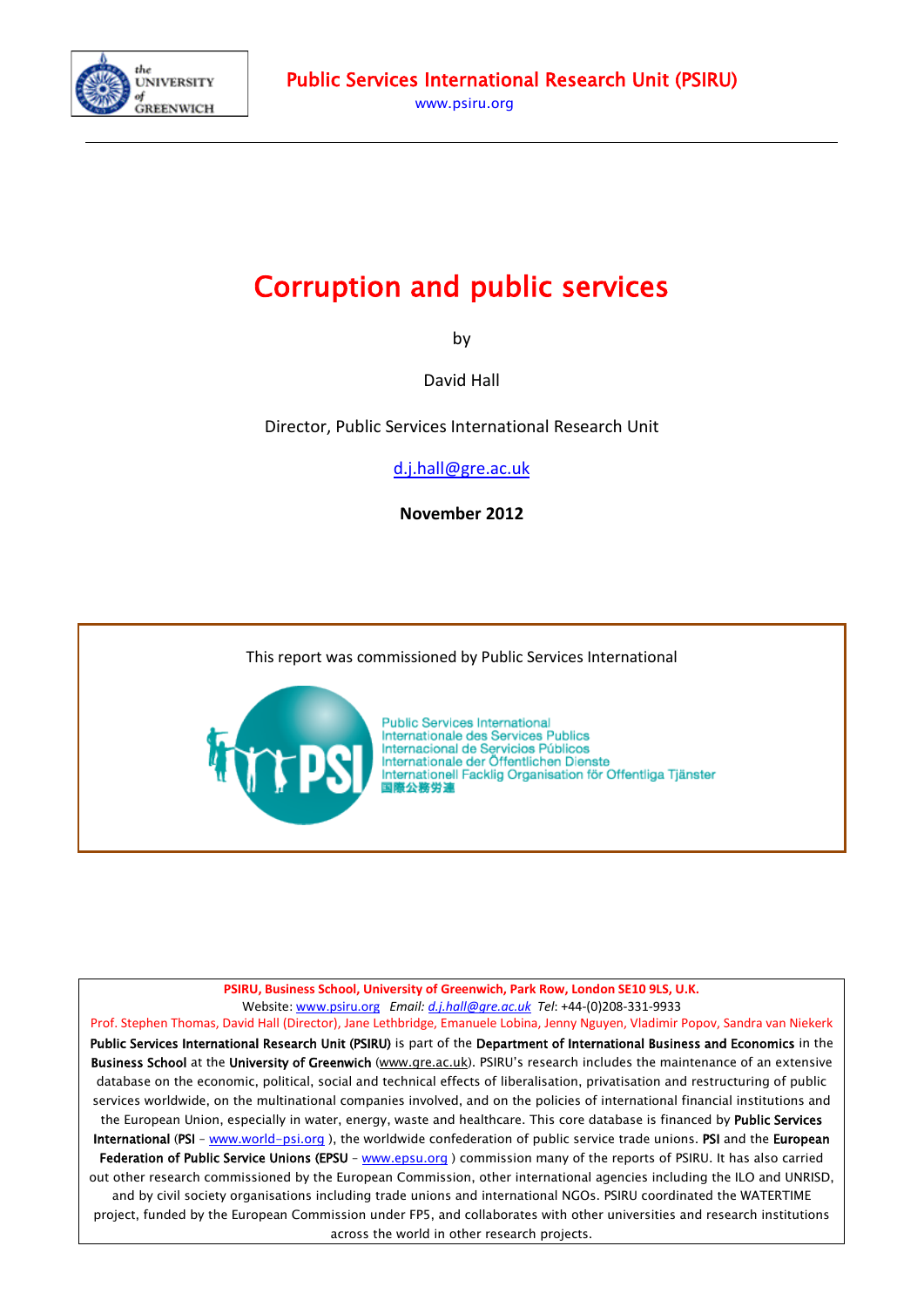# **CORRUPTION AND PUBLIC SERVICES**

| 1.           |        |                                                                            |  |
|--------------|--------|----------------------------------------------------------------------------|--|
| 2.           |        |                                                                            |  |
| 3.           |        |                                                                            |  |
|              | 3.1.   |                                                                            |  |
|              | 3.2.   |                                                                            |  |
|              | 3.2.1. |                                                                            |  |
|              | 3.2.2. |                                                                            |  |
|              | 3.2.3. |                                                                            |  |
|              | 3.2.4. |                                                                            |  |
|              | 3.3.   |                                                                            |  |
| $\mathbf{4}$ |        |                                                                            |  |
|              | 4.1.   |                                                                            |  |
|              | 4.2.   |                                                                            |  |
|              | 4.3.   |                                                                            |  |
|              | 4.4.   |                                                                            |  |
|              | 4.5.   |                                                                            |  |
|              | 4.5.1. |                                                                            |  |
|              | 4.6.   |                                                                            |  |
|              | 4.7.   |                                                                            |  |
| 5.           |        |                                                                            |  |
|              |        |                                                                            |  |
|              | 5.1.   |                                                                            |  |
|              | 5.2.   |                                                                            |  |
|              | 5.3.   |                                                                            |  |
|              | 5.4.   |                                                                            |  |
|              | 5.5.   |                                                                            |  |
|              | 5.6.   |                                                                            |  |
|              | 5.7.   |                                                                            |  |
|              | 5.7.1. |                                                                            |  |
|              | 5.7.2. | Tax havens campaign - ATTAC Norway (& global chapters) and Fagforbundet 19 |  |
|              | 5.7.3. |                                                                            |  |
| 6.           |        |                                                                            |  |
|              | 6.1.   |                                                                            |  |
|              | 6.2.   |                                                                            |  |
| 7.           |        |                                                                            |  |
| 8.           |        |                                                                            |  |
|              | 8.1.   |                                                                            |  |
|              | 8.2.   |                                                                            |  |
|              | 8.3.   |                                                                            |  |
|              | 8.4.   |                                                                            |  |
|              | 8.5.   |                                                                            |  |
|              | 8.6.   |                                                                            |  |
|              |        |                                                                            |  |
| 9.           |        |                                                                            |  |
| 10.          |        |                                                                            |  |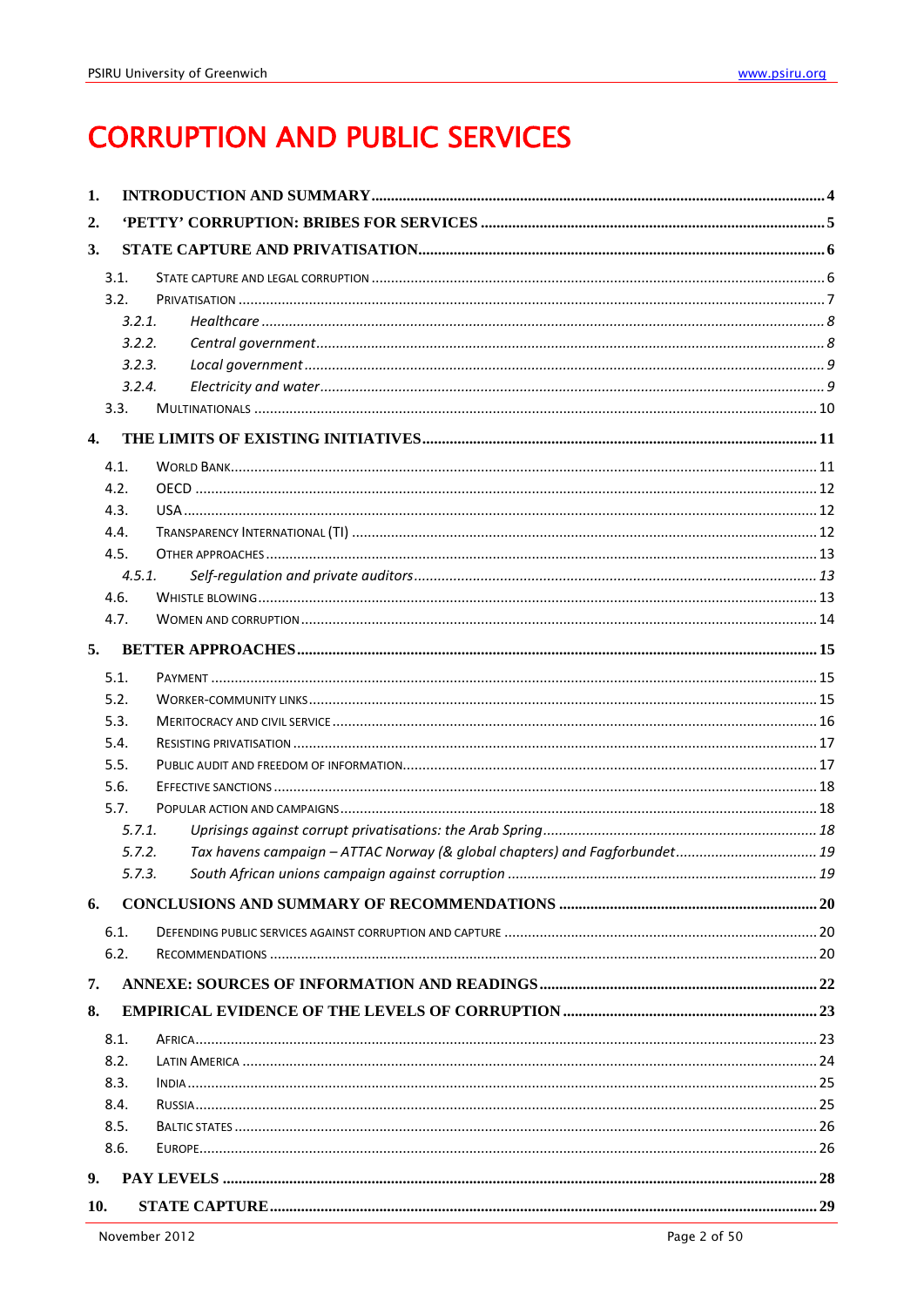| 10.1. |          |                                                                  |  |
|-------|----------|------------------------------------------------------------------|--|
| 10.2. |          |                                                                  |  |
| 10.3. |          |                                                                  |  |
| 11.   |          |                                                                  |  |
| 11.1. |          |                                                                  |  |
|       | 11.1.1.  |                                                                  |  |
|       | 11.1.2.  |                                                                  |  |
|       | 11.1.3.  |                                                                  |  |
|       | 11.1.4.  |                                                                  |  |
|       | 11.2.    |                                                                  |  |
|       | 11.2.1.  |                                                                  |  |
|       | 11.2.2.  |                                                                  |  |
|       | 11.3.    |                                                                  |  |
|       | 11.3.1.  |                                                                  |  |
|       | 11.3.2.  |                                                                  |  |
|       | 11.4.    |                                                                  |  |
|       | 11.4.1.  |                                                                  |  |
|       | 11.4.2.  |                                                                  |  |
| 11.5. |          |                                                                  |  |
| 11.6. |          |                                                                  |  |
|       | 11.6.1.  |                                                                  |  |
|       | 11.6.2.  |                                                                  |  |
|       | 11.6.3.  |                                                                  |  |
|       | 11.6.4.  |                                                                  |  |
|       | 11.6.5.  |                                                                  |  |
|       | 11.6.6.  |                                                                  |  |
|       | 11.6.7.  |                                                                  |  |
|       | 11.6.8.  |                                                                  |  |
|       | 11.6.9.  |                                                                  |  |
|       | 11.6.10. |                                                                  |  |
| 12.   |          | DISCOURAGING THE RULE OF LAW: POWER IN PAKISTAN AND INDONESIA 40 |  |
| 12.1. |          |                                                                  |  |
| 12.2. |          |                                                                  |  |
|       | 12.2.1.  |                                                                  |  |
|       | 12.2.2.  |                                                                  |  |
|       | 12.2.3.  |                                                                  |  |
|       | 12.2.4.  |                                                                  |  |
| 13.   |          |                                                                  |  |
| 13.1. |          |                                                                  |  |
| 13.2. |          |                                                                  |  |
| 13.3. |          |                                                                  |  |
| 13.4. |          |                                                                  |  |
| 14.   |          |                                                                  |  |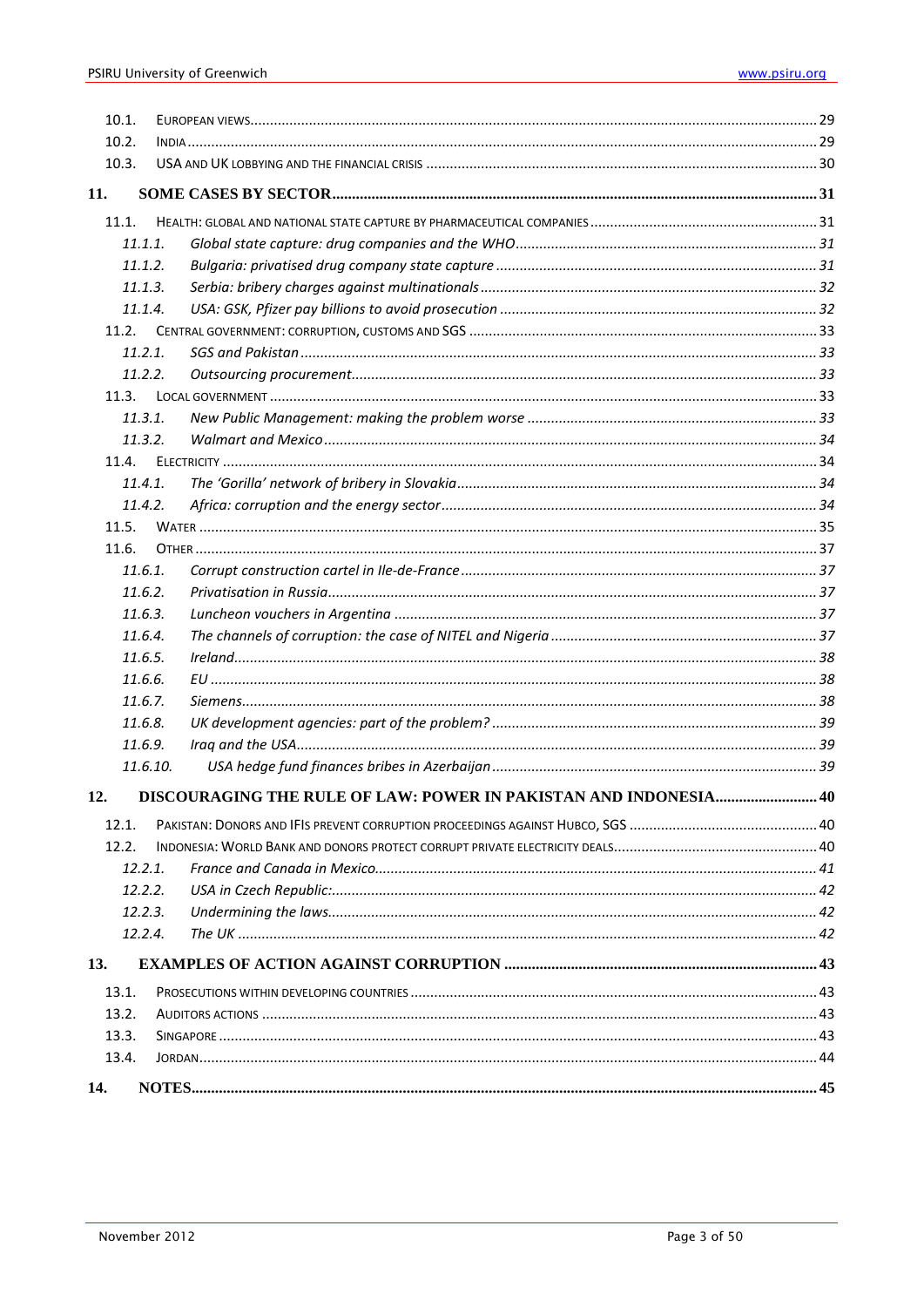## <span id="page-3-0"></span>**1. Introduction and summary**

Corruption is much more than a moral issue. It undermines public services and democracy. When citizens have to pay bribes to get healthcare or fair policing, or contracts are awarded to those who pay bribes, it threatens society as a whole. Corruption wastes public money by diverting it into the hands of corrupt politicians, businesses and their agents. It perverts public policy decisions, by buying decisions which suit the interests of the rich and powerful elite. It steals wealth from countries and places it in tax havens for the benefit of corrupt individuals.

One set of problems concerns the extent to which individual public employees demand bribes from the public to provide the service they are entitled to. This undermines public services. It needs to be eradicated by implementing employment practices, including pay, which minimise the temptations to corruption and maximise the incentives to ethical behaviour.

The bigger problems concern the corrupt networks of senior officials, politicians, and domestic and foreign businesses. Government contracts and privatisations are at the heart of these systems. Policies which favour privatisation also create the conditions which are most favourable to corruption.

Corruption is often discussed as though it was a problem only in developing countries. It is blamed on the countries themselves for having poor 'cultures' which tolerate corruption. This is contrary to the evidence which shows that the overwhelming majority of people in all countries are strongly intolerant of corrupt practices.

Donors and international institutions like the World Bank like to portray themselves as supporting 'anticorruption' initiatives. In practice, their policies favouring privatisation provide greater incentives and opportunities for corruption. Moreover, donor countries and the World Bank have actively discouraged developing countries from prosecuting multinational companies for corruption.

Ending corruption requires public and political organising to demand that political leaders represent public interests, not the interests of rich individuals and powerful companies, and to hold them accountable. Transparency, accountability and public participation are key elements in this, as are strong and independent systems of audit, and courts prepared to prosecute, fine and ban corrupt companies and officials.

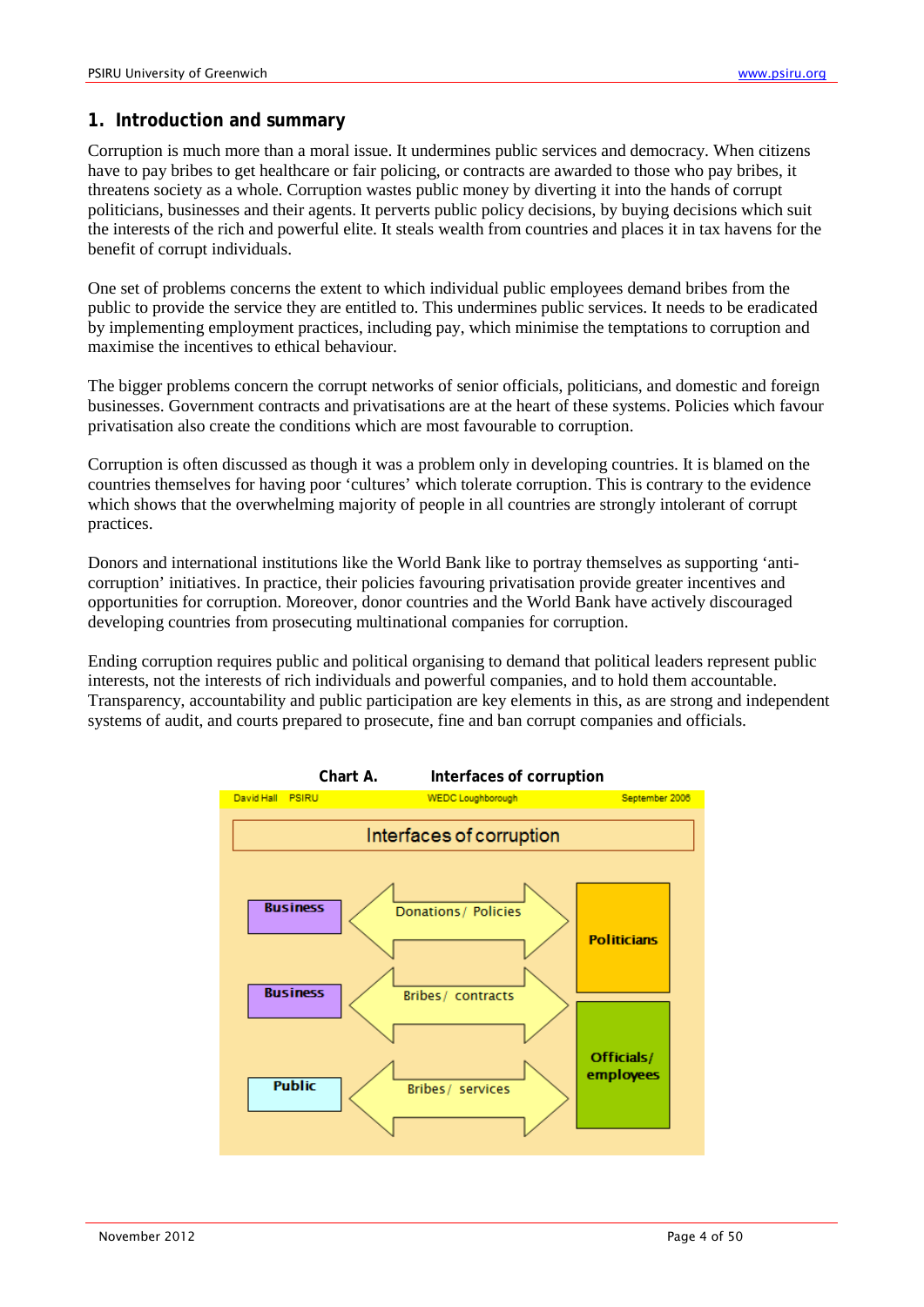# <span id="page-4-0"></span>**2. 'Petty' corruption: bribes for services**

One kind of corruption is when people are expected to pay bribes in order to get the service they are entitled to from a public employee. The employee is making use of his or her position to get extra income, at the expense of citizens or the service itself. Typical examples are the payment of bribes to water workers to record false meter readings; to health workers for providing treatment at an earlier date; or to customs officials to allow goods to be smuggled without paying duties.

This is sometimes described as 'petty corruption' to contrast it with the 'grand corruption' of large-scale fraud by politicians and companies. It seriously damages public services. Citizens are cheated. It breaks the principle of fair and equal treatment. It undermines the integrity of public servants. Those who most need services find themselves having to pay as if the service was just a matter of private profit. What should be a public service is converted into another commercial transaction. It also weakens public resolve to tackle bigger corruption. It must be eradicated.

The best-known picture of corruption is the index published by Transparency International (TI) which ranks countries "according to their perceived levels of public-sector corruption."<sup>1</sup> Developing countries consistently appear as the most corrupt, and OECD countries as least corrupt. The problem of corruption is thus presented as a problem of the third world, and specifically of corrupt public employees. It is often incorrectly attributed to the culture of these countries being much more tolerant of corruption than the cultures of the OECD countries.

The index – and the analysis – are unsatisfactory. The index is not based on actual experiences or documented cases of corruption. It is based on the perceptions of people who participate in surveys. The survey participants consist almost entirely of business executives, consultants, or unspecified 'experts' many of whom are foreign, and businessmen some of whom may themselves have paid bribes or be part of corrupt networks. The perception of international business executives is not a reliable indicator of the culture of ordinary people.2

In fact, surveys of the public in various countries show that very few people, in any country, believe that corrupt behaviour is acceptable. Overwhelming majorities in Eastern Europe, and over 90% of Africans believe it is unacceptable.<sup>3</sup> By contrast, there is clear evidence of a corrupt culture amongst executives themselves in rich countries. A 2012 survey found that 24% of financial sector executives in the USA and the UK believed that they had to engage in illegal or unethical activity in order to be successful.4 The evidence does not support the view that there are distinctive corruption-tolerant cultures in developing and transition countries.

The great majority of people surveyed in developing and transition countries do think that corruption is a big problem in their country.<sup>5</sup> In many states, people have anything but good experiences with the authorities when it comes to securing their and their families' basic needs. In these countries people are often forced to give and receive assistance from relatives, friends, or members of their community. Without good governance, without functioning, transparent public services equally accessible to all, giving gifts or money is often the only way people can obtain health care, building permits, court decisions and so on.

There is strong evidence that the most important factor affecting the extent of petty corruption is the pay of the workers concerned. When pay is too low to provide the necessities of life, or where it is significantly lower than the pay of other people with similar qualifications, then corruption is used as a way of making extra money. Studies in countries as diverse as Madagascar and Ukraine show that inadequate civil service pay is linked to petty corruption. In a number of Asian countries, water meter readers demanded bribes when their pay was below subsistence levels, but not after their pay was increased substantially. This has been known for a long time – customs officials in  $18<sup>th</sup>$  century England were accepting bribes from smugglers because they were paid so little. $6$  (See annexe)

This basic material factor is key to reducing the incentive for corruption. Effective disciplinary and criminal sanctions provide further deterrence. Building and maintaining confidence in effective and democratically accountable public services depends on more political actions – especially addressing the problem of 'grand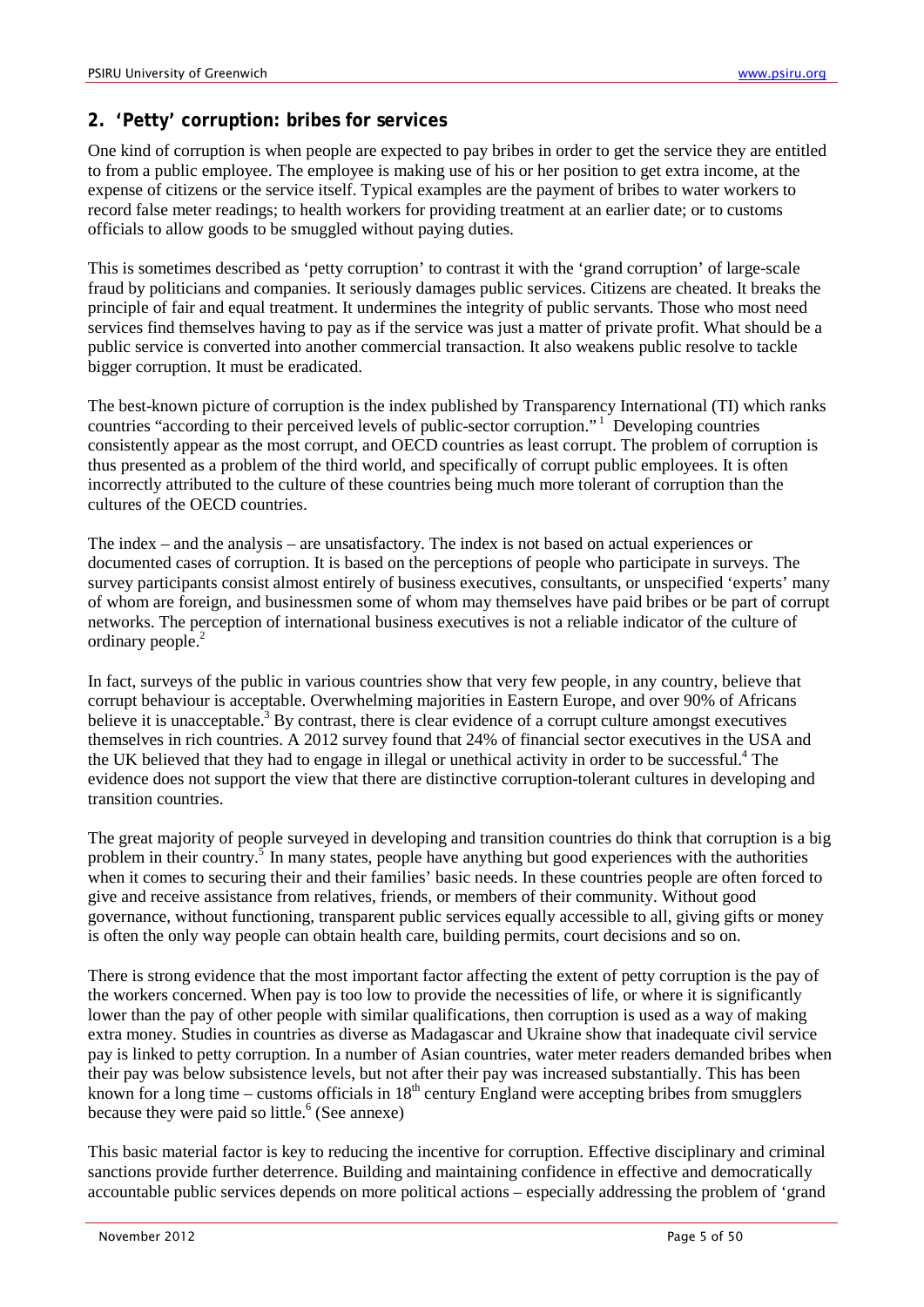corruption.' Where there is a lack of confidence in the state itself, people may fall back on informal mechanisms, including reliance on friends, family and the economic reliability of petty corruption.<sup>7</sup>

# <span id="page-5-0"></span>**3. State capture and privatisation**

'Grand corruption' by political and business elites is a significant threat to democracy and sustainable development. It involves the payment of bribes to gain contracts and the purchase of political influence. There are three key features that set it apart from 'petty corruption':

- It involves systematic networks as well as individual bribes.
- Privatisation, including outsourcing of government contracts, forms a core part of business politician relations.
- Multinational companies, based in the rich countries which are supposedly 'clean,' are playing a huge and extensive role in the corruption process.

## <span id="page-5-1"></span>**3.1. State capture and legal corruption**

The concept of 'state capture' was introduced by two World Bank researchers to describe the situation in some of the former communist countries of eastern Europe. They found that firms were deliberately adopting strategies of networking to influence government officials and politicians to change the laws and regulations in their favour, and partly accomplished this through corrupt payments.<sup>8</sup>

One example of this kind of network developed in Italy in the 1990s. Politicians from various parties, on the one hand, and groups of companies on the other hand, agreed to allow the companies to share out the contracts amongst themselves, and decide on the prices. The companies agreed to pay enough money to keep the politicians happy, and for the money to be shared amongst all the parties involved. Middlemen were brought in to launder the money and keep the payments secret. The whole system was a way of gaining and sharing power and money, at the expense of democracy, transparency and public accountability.<sup>5</sup>



Figure 1.6. Complex web of exchanges involving middlemen.

Source: Della Porta and Vanucci (1999), p. 22

There is evidence of similar systems in other countries. In Ireland, an inquiry found that Charles Haughey, prime minister between 1979 and 1992, had "devalued the quality of a modern democracy" by accepting about €11 million in cash from wealthy business people over a period of 17 years, concealed through a network of offshore bank accounts.<sup>10</sup> Such networks also exist in a number of developing countries, including Nigeria, where governments have developed corrupt relations with both local businesses – who are favoured with the proceeds of privatization – and multinationals, such as oil and electricity companies.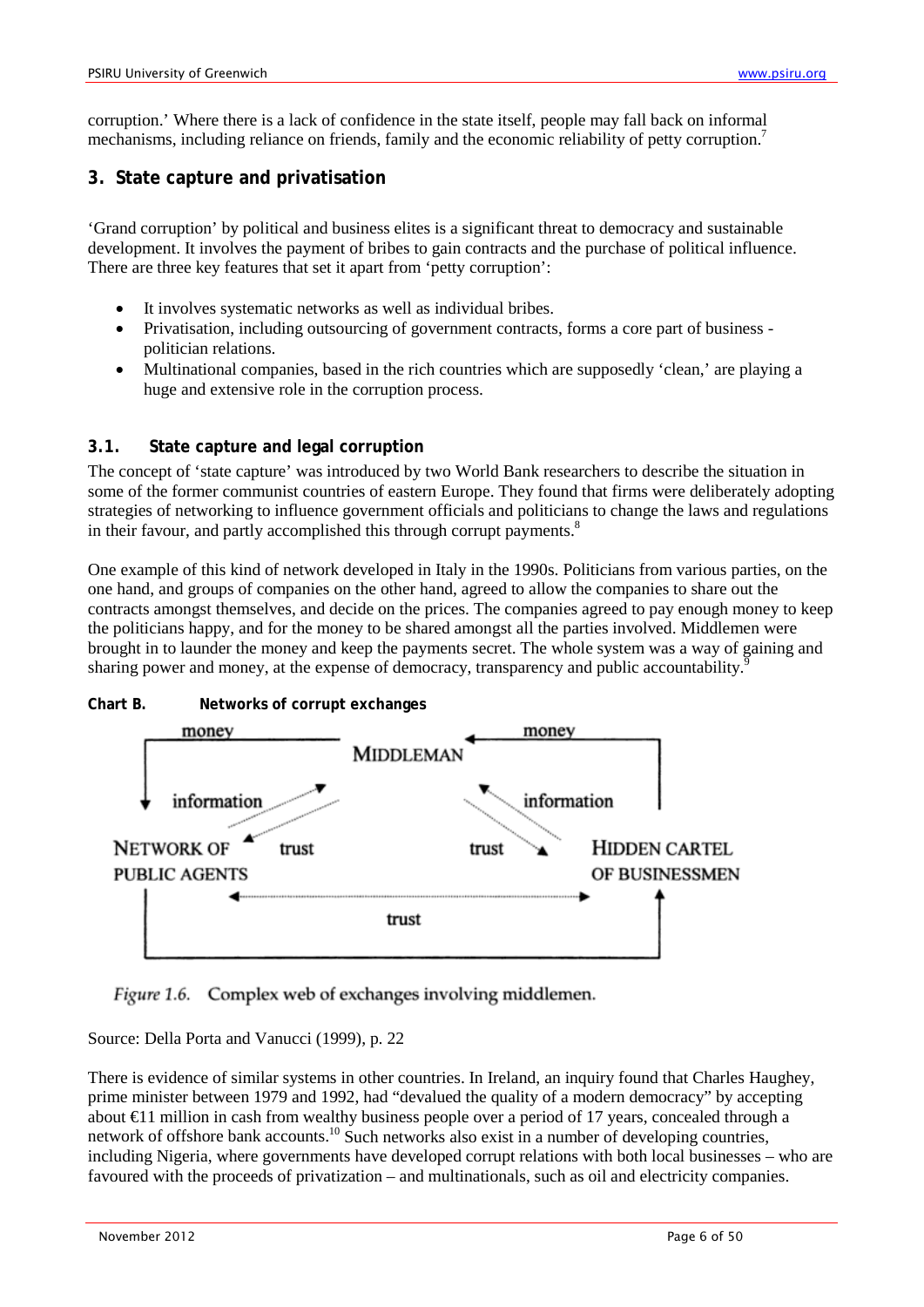The interface between politicians and businesses is now seen as similarly corrupt in many more countries.

Nearly three-quarters of Europeans think corruption is a major problem in their country, and in the institutions of the European Union itself. They have clear views on where the corruption is taking place: 47% think that the most corrupt actors in the system are those who award contracts. The most frequently cited explanation for corruption is that "there are too close links between business and politics."<sup>11</sup>

In India, according to a 2011 report by KPMG, even Indian businesses agree that the major problem in India is not petty corruption ('bakshish') but rather:

- "Scams to the tune of thousands of crores (one crore  $= 10$  million rupees) that highlight a political/industry nexus ……a web of companies and middlemen," based on the willingness of the private sector to pay bribes.
- More than two-thirds of businesspeople (68%) admit that corruption in India is initiated by the private sector, and 42% say that bribery is considered 'acceptable' in their sector.
- The sectors identified as most corrupt were those where government contracts or privatisations are at stake – construction, followed by telecoms, with public services in third place, just ahead of the financial sector and defence.

These networks use illegal payments (bribes), but also build 'networks of influence' through legal payments – donations to political parties, or employing lobbyists to convince politicians to adopt certain policy positions. For the companies, it is a rewarding business strategy. It "involves efforts on the part of private interests to rent access and influence within well-institutionalized policy processes, often through political figures acting as middlemen." <sup>12</sup> In developing countries, firms which spend money on lobbying get a bigger boost to their profits than firms which simply pay bribes.<sup>13</sup> In the USA, companies with political connections get more contracts after an election in which they backed the winner. In the UK and USA, banks have spent tens of millions on lobbying to prevent tighter regulation.<sup>14</sup>

These legal ways of buying influence work in the same way as illegal 'corrupt exchanges' such as bribes: "conceptually, legal corruption may be quite close to its illegal counterpart…. [and] many rich countries (G7 and OECD members) seem to be challenged cases as far as legal corruption is concerned." <sup>15</sup> The *UN Convention against Corruption* includes 'trading in influence' as improper, but so far many states – including the Netherlands and Switzerland – have opted out of treating it as a criminal offence.<sup>16</sup>

State capture is thus not just a matter of criminal behaviour – much of what happens is constructed to be legal. It is a political problem, whereby public decision-making structures are captured for commercial interests. Government contracts or other assets are the focus of such processes, and privatisation is a central part of the system.

## <span id="page-6-0"></span>**3.2. Privatisation**

Privatisation, in all its forms, provides great incentives and opportunities for corruption and state capture.

- The sale of state-owned industries is a one-time opportunity to buy a profitable business, so investors have an incentive to pay bribes to increase their chances of getting it, and for a lower price.
- A long-term concession for water services, or a power purchase agreement for a private power station, or a PPP, is also a one-off chance to win a stream of government-backed revenue lasting 25 or 30 years, and so there are the same incentives to pay bribes.
- In all forms of outsourcing, whether it is refuse collection, construction, cleaning or medical services, contractors may pay bribes or form cartels or both in order to win profitable business.

Bribes or political donations form the currency with which these benefits are obtained, as summarised by the Nobel-prize winning economist Paul Krugman (talking about the USA): "As more and more government functions get privatized, states become pay-to-play paradises, in which both political contributions and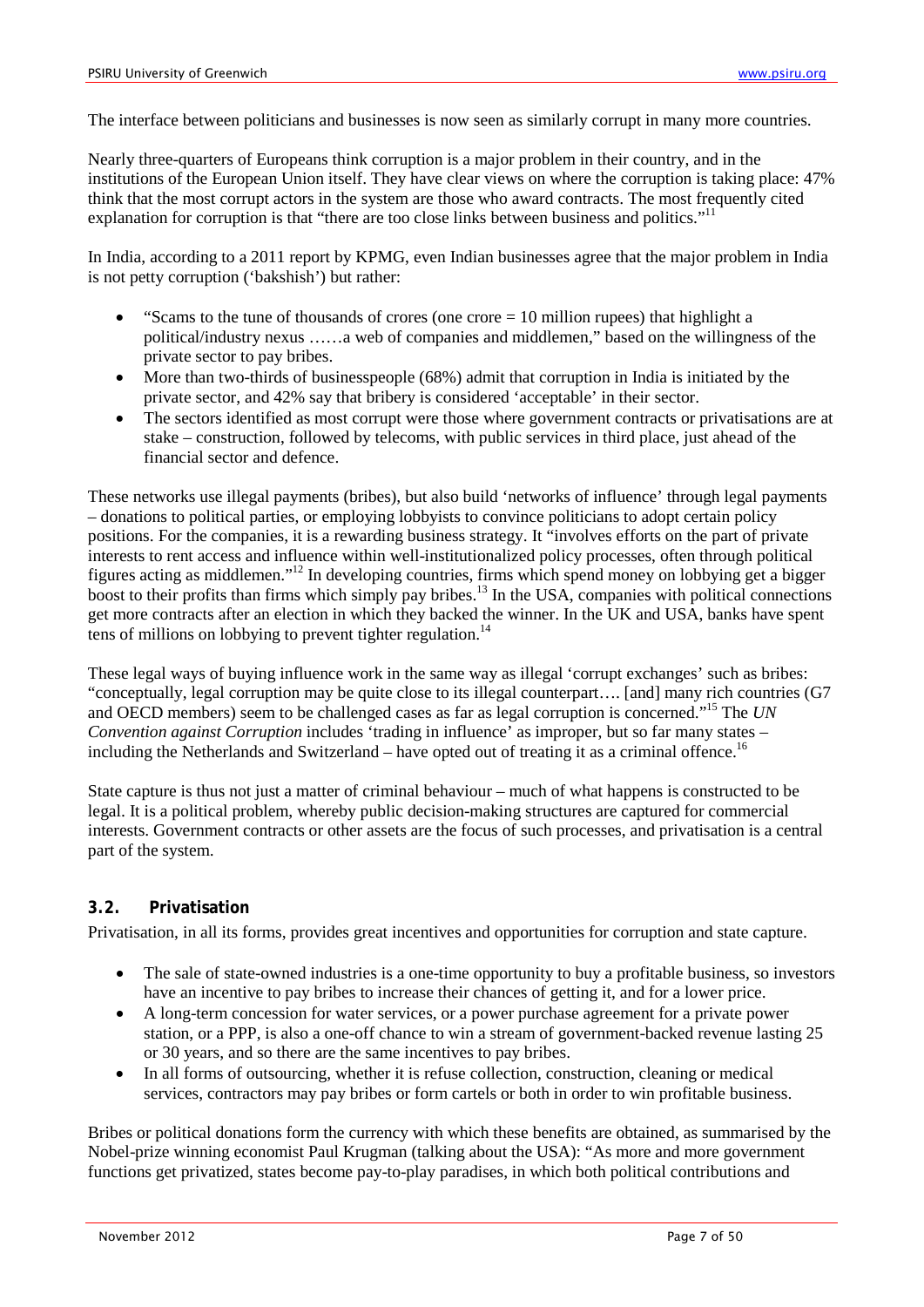contracts for friends and relatives become a quid pro quo for getting government business… a corrupt nexus of privatization and patronage that is undermining government across much of our nation." <sup>17</sup>

The author of a recent book on corruption in the EU says liberalisation is playing a similar role in Europe, where EU policies of extending the internal market have created more opportunities and incentives: "What the EU has done is allow corruption through its policies of increasing economic competition within the single market, including regulation of competition in the public procurement sector."<sup>18</sup>

These links between privatisation and corruption exist in a range of different public services, in various countries.

#### <span id="page-7-0"></span>**3.2.1. Healthcare**

The influence of the pharmaceutical companies on political processes is visible at global and national levels. This has a direct impact on health services. The effect is to divert large sums from public budgets for healthcare, and to undermine democratic policy-making.

At the global level, the multinational GSK persuaded the United Nations' World Health Organization (WHO) to declare that swine flu had reached the level of a 'pandemic' – even though the WHO's own rules did not justify this – and to recommend the use of Tamiflu as the best form of prevention. This led many countries to purchase huge quantities of Tamiflu, made only by GSK. In some cases they spent 1% to 3% of their national public healthcare budget to purchase the drug. The WHO had been advised by academics and others who had financial interests and connections with GSK.<sup>19</sup>

In Bulgaria, the pharmaceutical company, Sopharma was privatised in September 2000. Its owner became a member of the supervisory board of the National Health Insurance Fund (NZOK). Another manager became health adviser to the cabinet and helped draft a new law which created more favourable conditions for the privatised company. By 2011, Sopharma supplied more than 70% of the medicines to public hospitals. It charged three times more for its drugs in Bulgaria than it did in Turkey.

In the USA, three multinationals have been fined huge sums of money for corrupt marketing or mismarketing of their drugs. AstraZeneca paid \$520 million, Pfizer paid \$2.3 billion, and GSK \$3 billion in fines. (See annexe)

## <span id="page-7-1"></span>**3.2.2. Central government**

Privatisation by outsourcing has become widespread in central government, and in the process increased the problem of corruption. The size of many central government contracts, especially in defence procurement and construction, creates greater incentives for companies to operate corruptly in order to get business.

SGS has been used by the World Bank and others to spearhead the privatisation of customs and other central government functions – despite this company itself being involved in high-level corruption. In 1996, it emerged that SGS had paid bribes to obtain a government contract for inspection services in Pakistan. Benazir Bhutto and her husband were convicted of paying bribes, and they fled the country. No action was taken against SGS. In 2012, the Pakistani Supreme Court demanded action to prosecute SGS, but still no case has been brought. The company was even a panellist at Transparency International's anti-corruption conference in 2010, under the title of ['Business principles for countering bribery: An effective tool for the](http://iacconference.org/en/archive/document/business_principles_for_countering_bribery_an_effective_tool_for_the_privat/)  [private sector?'](http://iacconference.org/en/archive/document/business_principles_for_countering_bribery_an_effective_tool_for_the_privat/)<sup>20</sup>

There is extensive corruption associated with USA contractors in Iraq in relation to security contracts funded by the USA federal government. Senator Leahy tabled a new bill on 4 January 2007 to combat war profiteering and public corruption, citing "mounting evidence of widespread contractor fraud and abuse in Iraq…. At least 10 companies with billions of dollars in U.S. contracts for Iraq reconstruction have paid more than \$300 million in penalties since 2000 to resolve allegations of bid rigging, fraud, delivery of faulty military parts and environmental damage. Seven other companies with Iraq reconstruction contracts have agreed to pay financial penalties."<sup>21</sup> The scale of losses from this USA-led corruption is significant. Nearly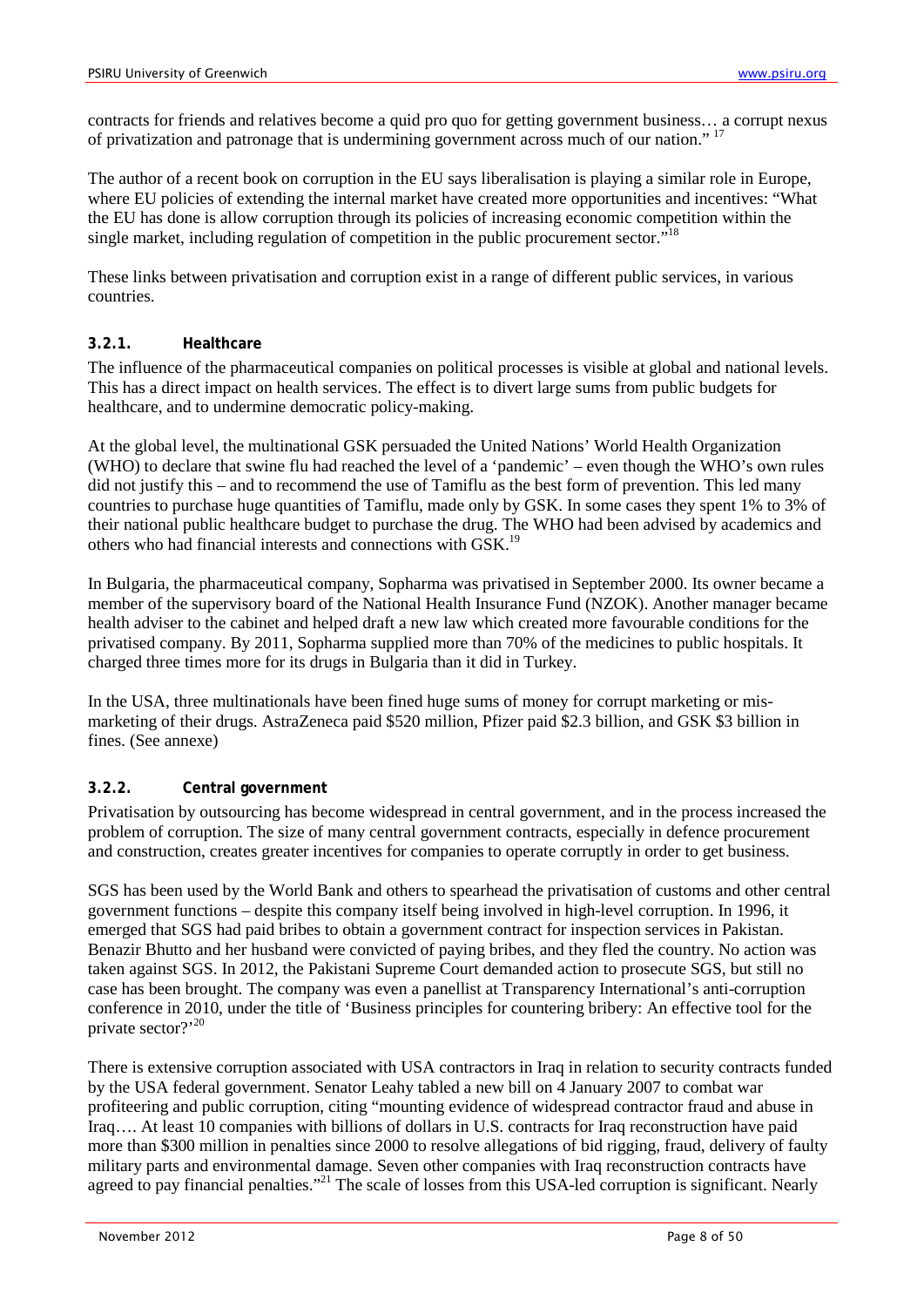\$9 billion in Iraqi oil revenues could not be accounted for. The cash was flown into the country by the USA in shrink-wrapped bundles and then distributed without any adequate accounting.<sup>22</sup>

The UK government has even proposed to outsource procurement services in the Ministry of Defence, so that a private company would handle all the tendering for defence equipment. This provides obvious further opportunities and incentives for corruption. In January 2012 four employees of a private company providing procurement services were convicted of fraud because they had sold confidential information to companies tendering for work. One of the multinational companies which advertises itself as a manager of procurement services is KBR – a company which has had to pay \$579 million to settle a prosecution in the USA for corruption. Major defence contractors, such as Babcock, see this as an opportunity to by-pass normal procedures of competitive bidding and instead become long-term 'partners.' As Geoff Allum, analyst at Arden Partners states, "A radically different MoD procurement structure will provide Babcock with a once in a lifetime opportunity. There is every chance that the MoD will move away from self-delivery and towards outsourcing, coupled with a preference for closer, partnership-style relationships with the private sector. No one is better placed than Babcock. This could be transformational."<sup>23</sup>

#### <span id="page-8-0"></span>**3.2.3. Local government**

Municipal and local governments globally have outsourced various functions. These include refuse collection, where contracts have been the subject of long-term systematic corruption by private companies in a number of countries, including the USA and Italy. Outsourcing is now often introduced on a wider scale, which encourages further corruption.

For example, Malawi introduced the so-called 'new public management' as advised by international institutions, in the belief that it would foster accountability, transparency and good governance. In practice it has created a breeding ground for corruption at the local government level, as a result of greater contractingout, decentralisation, user fees, public-private partnerships (PPPs), and local discretion in spending without accountability. Contracts were awarded to senior officers and councillors and their relatives and friends, even when the service was not needed. Councillors used decentralisation to justify paying themselves larger expenses, or to simply embezzle money. 'User fees' were taken as personal income, as though they were bribes, and used as a pretext for extorting bribes. Public–private partnerships were created as networks to give privileged information about contracts.<sup>24</sup>

Local government is also vulnerable to corruption by multinational companies. The largest USA retail multinational Wal-Mart is subject to a number of court cases and investigations over corruption of local government planning officials in Mexico to gain a commercial advantage. According to the New York Times:

"Wal-Mart de Mexico had orchestrated a campaign of bribery to win market dominance. In its rush to build stores the company had paid bribes to obtain permits in virtually every corner of the country."<sup>25</sup>

#### <span id="page-8-1"></span>**3.2.4. Electricity and water**

Valuable long-term contracts and concessions in the electricity and water sectors provide a powerful incentive for corruption. There have been widespread payments of bribes by companies to gain power purchase agreements for independent power producers (IPPs), as well as bribes by water companies, on every continent.

• The 'Gorilla' file is a transcript of lengthy eavesdropping by the Slovak Intelligence Service (SIS) during 2005 and 2006. It was leaked at the end of 2011. It records a series of meetings involving leading Slovak politicians and executives of the private equity firm Penta, and others. The meetings largely concerned the payment of bribes by the multinationals involved in various privatisations, and the allocation of these bribes to individuals and parties. The discussions mostly focused on the privatisation of electricity and gas, but also involved healthcare, district heating, airport, and water. The energy multinationals mentioned include RAO UES (Russia), Enel (Italy), E.on and Siemens (Germany) and EDF (France). Regarding the latter, the transcript says, "The problem is that EDF as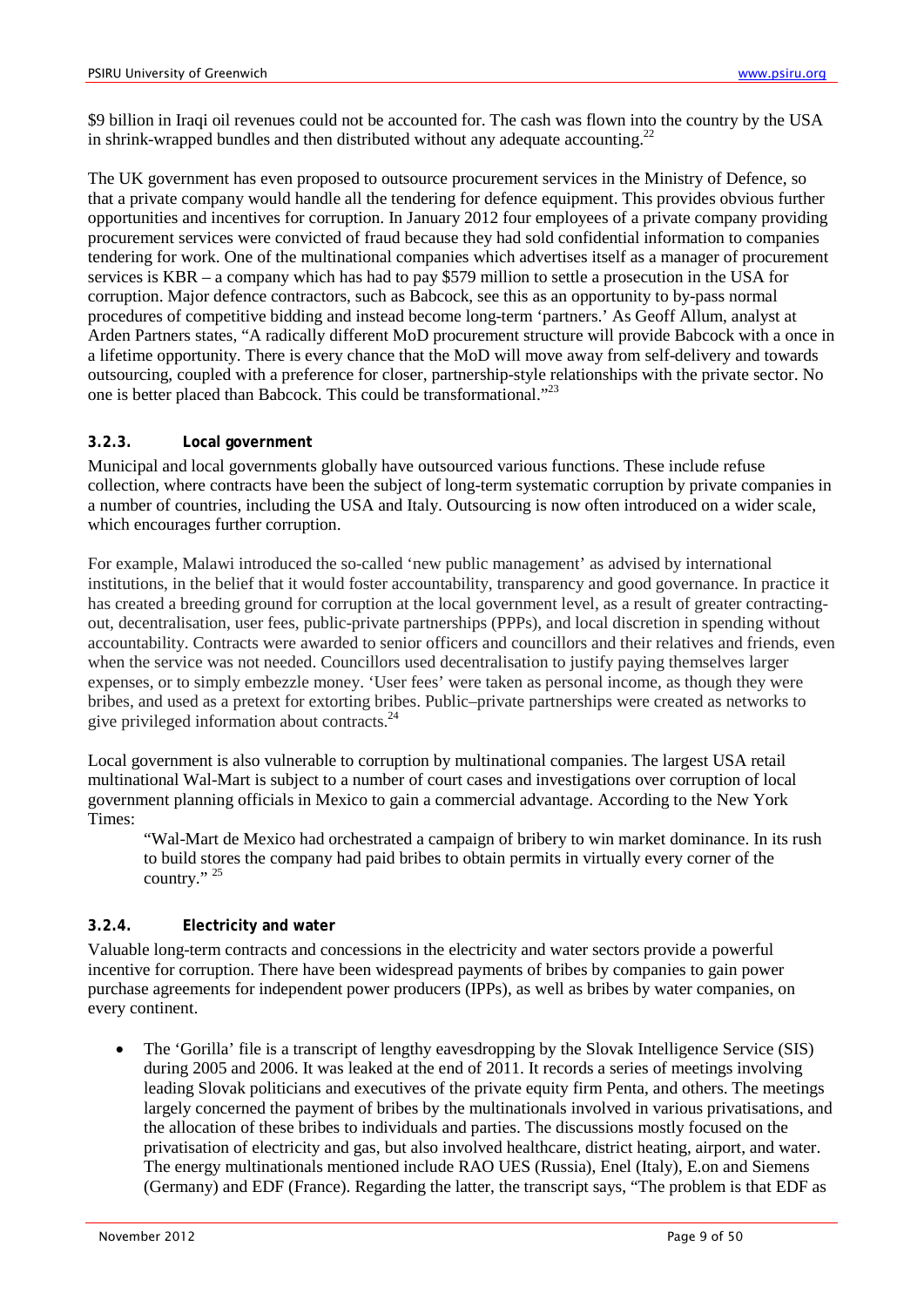a state company cannot pay the commission [bribe] directly, but through the consultancy firm EPIC." $^{26}$ 

• In the water sector, courts in France have convicted executives and public officials for bribes paid by Suez and Veolia subsidiaries in the cities of Grenoble and Angouleme and the island of Reunion. A 1997 report by the Cour des Comptes, France's national audit body, said that the system of 'delegated management' on which Suez and Veolia built their national dominance was systematically flawed. "*The lack of supervision and control of delegated public services, aggravated by the lack of transparency of this form of management, has led to abuses."* In Milan, Italy, in 2002 a senior executive of Vivendi (now Veolia) was convicted of planning to bribe local politicians in both the majority and opposition parties of city council in order to win the tender for a wastewater treatment plant in the south of Milan. The evidence included a floppy disk containing a letter by the Vivendi executive Alain Metz stating that he has "excellent contacts" within the right wing majority coalition (Polo delle Liberta, whose leader was Silvio Berlusconi), and planned to pay about  $\mathcal{Q}$ million to politicians, half of which would go to the majority parties, and the rest to the opposition and other "experts" and "mediators" whose names were not revealed.<sup>27</sup> Both groups "have come under scrutiny in a host of criminal and civil cases, with accusations that include bribery of public officials, illegal political contributions, kickbacks, price fixing, operating cartels and fraudulent accounting."<sup>28</sup>

#### <span id="page-9-0"></span>**3.3. Multinationals**

The role of multinational companies in these corrupt networks is already obvious from the examples above. The table below, listing the companies which have had to pay the largest penalties under the USA anticorruption law, shows that they include some of the biggest companies in the world. One remarkable feature of this table is that, according to Transparency International, the Netherlands, Switzerland and Germany are three of the supposedly 'cleanest' countries in the world, yet each one has two companies in the list of top ten settlements for international bribery charges in the USA.<sup>29</sup>

| 1              | <b>Siemens</b>                          | Germany           | \$800 million | 2008 |  |
|----------------|-----------------------------------------|-------------------|---------------|------|--|
| 2              | <b>KBR/Halliburton</b>                  | USA               | \$579 million | 2009 |  |
| 3              | BAE                                     | UK.               | \$400 million | 2010 |  |
| $\overline{4}$ | <b>Snamprogetti Netherlands/ENI SpA</b> | Netherlands/Italy | \$365 million | 2010 |  |
| 5              | <b>Technip SA</b>                       | France            | \$338 million | 2010 |  |
| 6              | Daimler AG                              | Germany           | \$185 million | 2010 |  |
| 7              | <b>Panalpina</b>                        | Switzerland       | \$82 million  | 2010 |  |
| 8              | <b>ABB</b> Ltd                          | Switzerland       | \$58 million  | 2010 |  |
| 9              | <b>Pride</b>                            | <b>USA</b>        | \$56 million  | 2010 |  |
| 10             | <b>Shell</b>                            | UK/Holland        | \$48 million  | 2010 |  |
|                |                                         |                   |               |      |  |

**Table 1. Multinationals charged in USA with international corruption: largest settlements**

Source:<http://www.fcpablog.com/blog/2010/11/5/in-new-top-ten-eight-are-foreign.html>

| Table 2. |  | Multinationals from OECD countries recently barred or sanctioned by the World Bank |  |  |
|----------|--|------------------------------------------------------------------------------------|--|--|
|----------|--|------------------------------------------------------------------------------------|--|--|

| <b>Macmillan</b>               | UΚ     | 6 year ban                                 | 2011 |
|--------------------------------|--------|--------------------------------------------|------|
| <b>Oxford University Press</b> | UK     | Probation, subsidiaries banned for 3 years | 2012 |
| <b>Alstom</b>                  | France | Probation, subsidiaries banned for 3 years | 2012 |
| <b>Crown Agents</b>            | UK     | 6 month ban                                | 2011 |

Source: World Bank 30

Source: Trace database<https://secure.traceinternational.org/Knowledge/Compendium.html>

It is no surprise to see Siemens at the top of this list. It has been repeatedly prosecuted in the last 15 years in Germany, Singapore and elsewhere for both corruption and cartels. While it paid a large penalty in the USA, the World Bank decided it was 'too big to debar' from contracts, and so only asked for a donation to anticorruption causes. But Singapore did debar Siemens for five years, in 1996.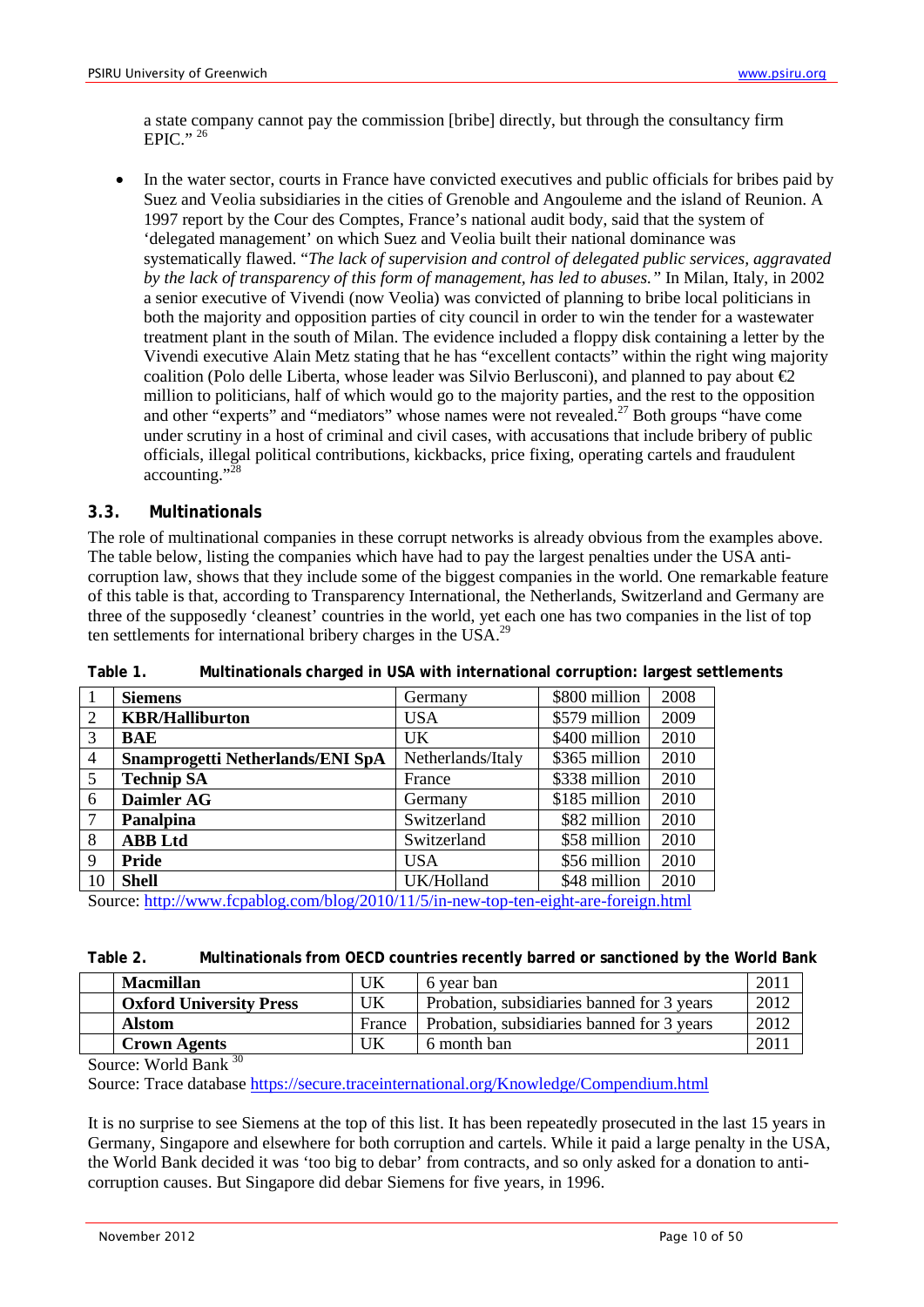The case of Siemens demonstrates that corruption by a multinational company can be a systematic part of their business strategy over many years. Secondly, this is made easier by the assumption that a company from a country perceived as 'clean' could not behave in such a way. Thirdly, the enforcement mechanisms of international institutions and northern countries are not effective against such a company – it is 'too big to be punished.' Fourthly, the enforcement mechanisms of southern countries are more likely to be applied to such a company.

# <span id="page-10-0"></span>**4. The limits of existing initiatives**

In dealing with the problems identified above, existing 'anti-corruption' initiatives by international institutions have limitations. These international initiatives share an overwhelming concern with achieving a 'level playing field' for international business, where no single corporation should be at a competitive advantage by paying a bribe which its competitors cannot, or will not, match. Reducing the role of public services is not a concern for them, indeed privatisation provides greater business opportunities. Nor are they principally concerned with weakening democratic decision-making because companies can obtain better deals from weaker governments. In attacking corruption, they often do not want to see national legal systems used to sanction multinational companies, but rather to keep such powers of sanction for the home governments who can often be persuaded to take a light touch approach.

This difference in approach means that many of the existing initiatives fail to solve the problems. Some of the policies of these institutions worsen the situation, in particular by promoting further privatisation.

## <span id="page-10-1"></span>**4.1. World Bank**

The World Bank advertises itself as a leading anti-corruption actor. The empirical research by the World Bank Institute into state capture and corporate bribe-paying has provided valuable evidence on the processes of state capture. Its power to debar companies from bank projects is a significant potential deterrent to corrupt activities.

There are three major problems with the bank's activities in relation to the problems identified above.

The first is that it promotes privatisations, and provides loans linked to these privatisations. This creates conditions favourable to corruption and increases the amount of money available to be captured, as in the case of Nigeria. "There was evidence to show that an estimated US \$36 billion in annual revenue from the sale of petroleum and gas and annual huge loans from the Western lending agencies continued to be used for corrupt purposes. Despite this evidence, the World Bank and the IMF, in particular, violated their lending policies by continuing to lend more money to successive corrupt Nigerian regimes (see African Forum and Network on Debt and Development, 2007)."

This problem also arises from the activities of other international financial institutions and donors. The implementation of conditions can itself require corruption. A former president of Argentina, Fernando de la Rua, was put on trial in August 2012 for allegedly paying \$5 million in bribes to senators in the year 2000 to pass a bill allowing companies to cut the hours and working conditions of their employees. The IMF had made this law a condition for the continuation of its loan to Argentina.<sup>31</sup> The UK government's Department for International Development (DFID) uses the Commonwealth Development Corporation (CDC), which acts as a private equity fund, to promote privatisation. The Crown Agents, another UK state body, acts as a private contractor to run public finance systems in developing countries. Both bodies have been implicated in corruption and fraud.

Secondly, international institutions have discouraged developing countries from using their own legal systems to punish multinationals. Two key episodes occurred in Pakistan and Indonesia, where donors and development banks actively insisted on the sanctity of contracts, and fought (successfully) to prevent legal action against corrupt privatisations. In Indonesia, after the overthrow of the dictatorship of Suharto, the USA and the World Bank fought hard, successfully, to prevent Suharto's corrupt private energy deals from being terminated, and instead insisted that these corrupt contracts should be honoured in full. They threatened to withhold further aid or loans until Indonesians backed down. In Pakistan, the IMF, World Bank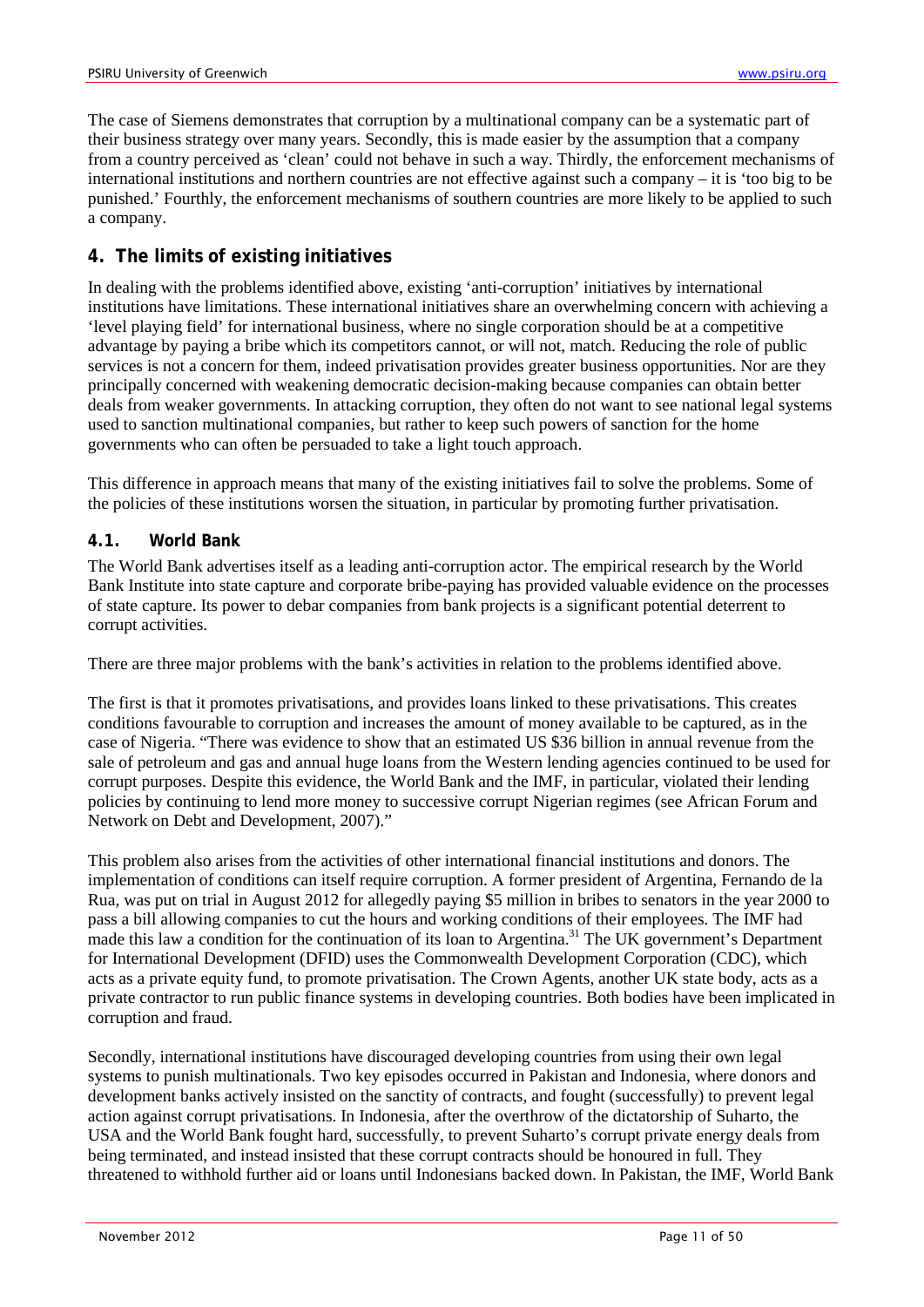and the British government all threatened to withhold loans or aid unless the country dropped its prosecution of a mainly British-owned private electricity company. (See annexe)

Thirdly, the World Bank has failed to use its full power to debar corrupt firms from working on its contracts. These debarments have been applied to many firms, with substantial effect, but when it was faced with the prospect of debarring Siemens in 2009 it took the view that the company was too big to punish. Siemens was instead allowed to make generous donations to anti-corruption NGOs.

## <span id="page-11-0"></span>**4.2. OECD**

The OECD anti-bribery convention commits member countries – that is, the richest countries in the world – to introducing legislation to criminalise bribery practiced overseas by companies based in OECD home countries. The convention was most strongly supported by the USA, which believed that its companies were at a disadvantage in competing for international business from governments, because they were deterred from paying bribes by the USA's own Foreign Corrupt Practices Act (FCPA), while those from other countries were not inhibited by similar legislation.

The major problem with the OECD initiative is that the member states have limited incentive to convict and punish their own multinational companies. There have been long delays in introducing legislation required under the convention, and little effective use of such legislation. The decision by the UK government in 2008 to abandon its prosecution of BAe, and instead accept a payment from the company, illustrates this weakness. BAe successfully lobbied government ministers to drop the case, arguing that it was in the UK national interest that they should be free to carry on their business globally.<sup>32</sup> The fact that the USA has used its own FCPA to prosecute many multinationals based in other countries – including BAe –indicates that the USA also does not believe that other OECD countries are effectively applying the legislation required under the OECD convention.

The OECD initiative was intended to demonstrate that developing countries do not need to prosecute multinationals for corruption, because the home countries of the multinationals would do so themselves. The initiative has failed to achieve these objectives because the level of prosecutions, outside the USA, is very low. One indication of this failure is that the USA itself has started to use its own legislation to prosecute non-USA multinationals.

## <span id="page-11-1"></span>**4.3. USA**

The USA introduced the Foreign Corrupt Practices Act in 1977 in reaction to scandals over bribes paid by its companies abroad. The act and prosecutions under its provisions have had a positive impact in affecting the behaviour of USA firms. Since 2009, the number of such prosecutions has increased, and been extended to cover USA subsidiaries of European multinationals.

The greatest weakness is that the great majority of cases are settled by the company paying large sums to the courts in exchange for the case being dropped. It means that the evidence collected for these cases is rarely heard in public, companies are not debarred from future contracts, other governments do not see evidence which they could use to debar the companies, and the payments made by companies are often quite small in relation to the economic gains from the bribes.

Major USA companies, led by the USA Chamber of Commerce, are currently lobbying to weaken the law, specifically so that bribing officials of state-owned companies is not an offence.

## <span id="page-11-2"></span>**4.4. Transparency International (TI)**

Funded by the World Bank, donor countries, and a number of multinational corporations, TI bills itself as an "international movement." It is the best known organisation dealing with corruption, and organises an annual anti-corruption conference.

The most publicised product of TI is its 'Corruption Perceptions Index', which ranks countries. The weaknesses of this have been discussed above. TI now also publishes a 'Bribe payers index.' This focuses on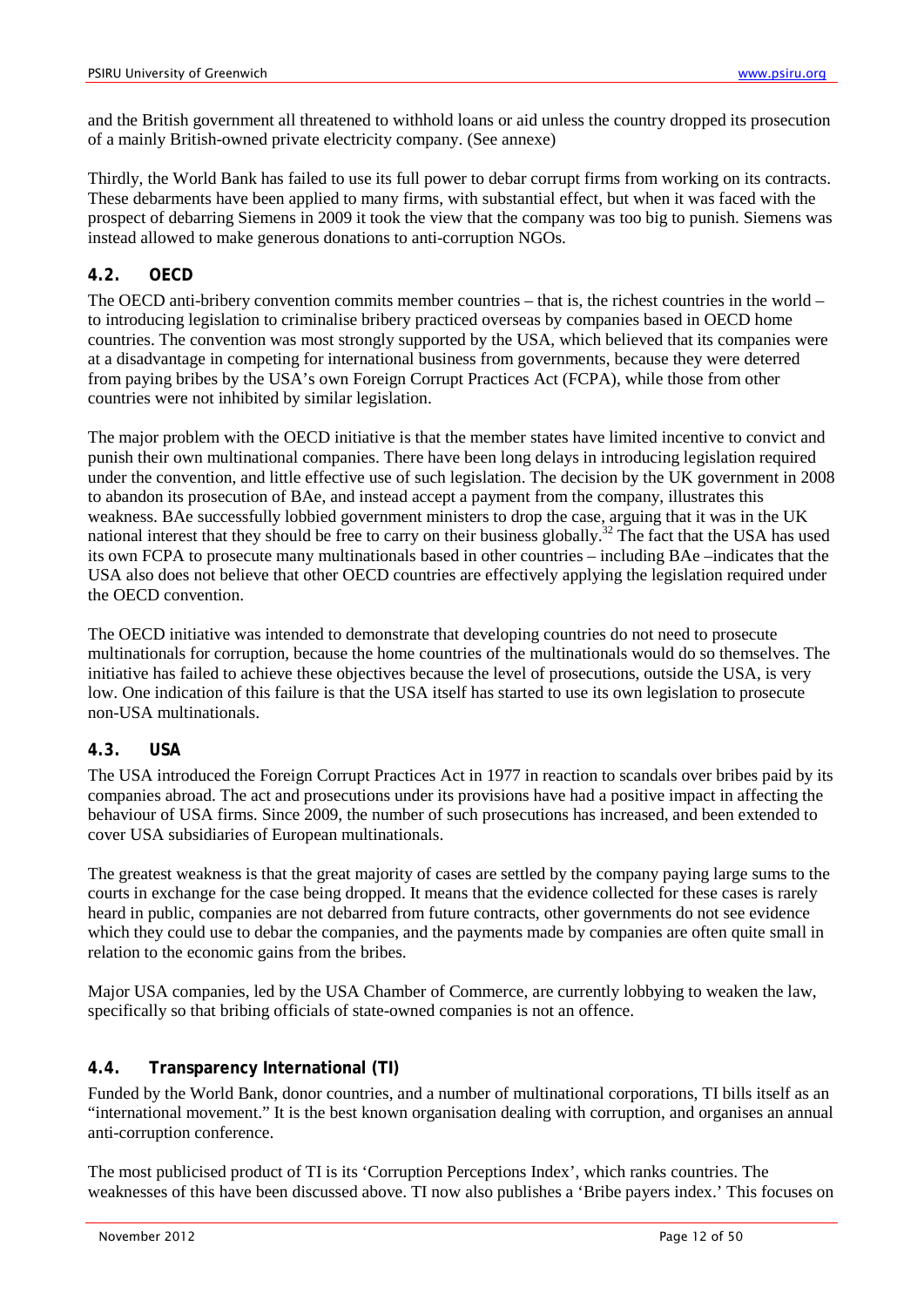the businesses that pay bribes. This index suffers from the same limitations and some new ones. The report does not name companies in its index. It simply ranks the countries in which companies are based, according to the perceived tendency of businesses from that country to pay bribes.

This leads to absurd results. The 2011 index said companies from the Netherlands are the least likely to pay bribes, only one year after the largest Dutch multinational – Shell – paid a \$10 million fine in Nigeria over corruption charges, and admitted to US diplomats that oil companies pay bribes to top Nigerian politicians. The same index rated the fourth cleanest country as Germany, only a year after the largest German multinational – Siemens – paid hundreds of millions of dollars to both the World Bank and the USA over widespread corruption for many years.<sup>33</sup>

TI's connection with multinational companies severely limits its credibility. Its supporters originally included Enron and Arthur Andersen, both of whom collapsed as a result of non-transparent accounting and Enron's corrupt activities. For example, Shell is one of TI's 'supporters.' The TI reports for 2011 do not mention any of the major corruption cases involving Shell during the previous two years.

The same shortcomings are evident in the structure and practice of the Water Integrity Network (WIN), which was set up in 2006 by TI and others to promote anti-corruption activity in the water sector. There have been many cases of corruption in this sector, most of them involving the water multinationals Suez and Veolia, a number of them in their home country of France. WIN then accepted a new member and sponsor, Aquafed, a global lobby organisation representing the water companies. The 2008 annual report of TI, jointly prepared by WIN, had a special focus on corruption in the water sector. In 288 pages, this report does not once mention either Suez or Veolia. Its country chapters do not cover France, the scene of the greatest concentration of corruption investigations in the water sector in the previous 15 years.<sup>34</sup>

#### <span id="page-12-0"></span>**4.5. Other approaches**

#### <span id="page-12-1"></span>**4.5.1. Self-regulation and private auditors**

Companies consistently prefer self-regulation on corruption, and reject outside scrutiny. They argue that their accounts are already externally audited, and that internal systems will be sufficient to prevent the company from paying bribes.

However, the track record of accountants in this role is poor.

Company accounts are scrutinised by external auditors, who are expected to identify and report serious financial problems. But they have a strong incentive *not* to do so, because the company is their client, and they fear losing business if they report or publicise problems, including bribes. German prosecutors have been investigating whether KPMG Germany ignored questionable payments on Siemens' books. They suspect that employees at Siemens funnelled hundreds of millions of dollars into slush funds over several years to bribe potential customers.<sup>35</sup>

The failure of company auditors was also highlighted in the financial crisis of 2007 and 2008, when major banks and financial institutions became insolvent and were rescued at huge expense by taxpayers. Not one of these disasters had been spotted in advance by their auditors. Over 28 financial companies – in the UK, USA, Germany, Iceland, The Netherlands, France or Switzerland – received clean bills of health from their auditors just days before they were demanding state aid to protect them from bankruptcy. The cases involved all the big international accounting firms, who subsequently were paid by governments for advice on how to be alerted to such problems in future.<sup>36</sup>

#### <span id="page-12-2"></span>**4.6. Whistle blowing**

A number of countries have introduced legal protection for whistle-blowers. Whistle-blowers are seen as key sources of information for public prosecutors. Protecting them creates a deterrent because companies are aware of the risk of exposure from inside. The USA has strengthened this further by providing rewards for whistle-blowers where their information leads to prosecutions.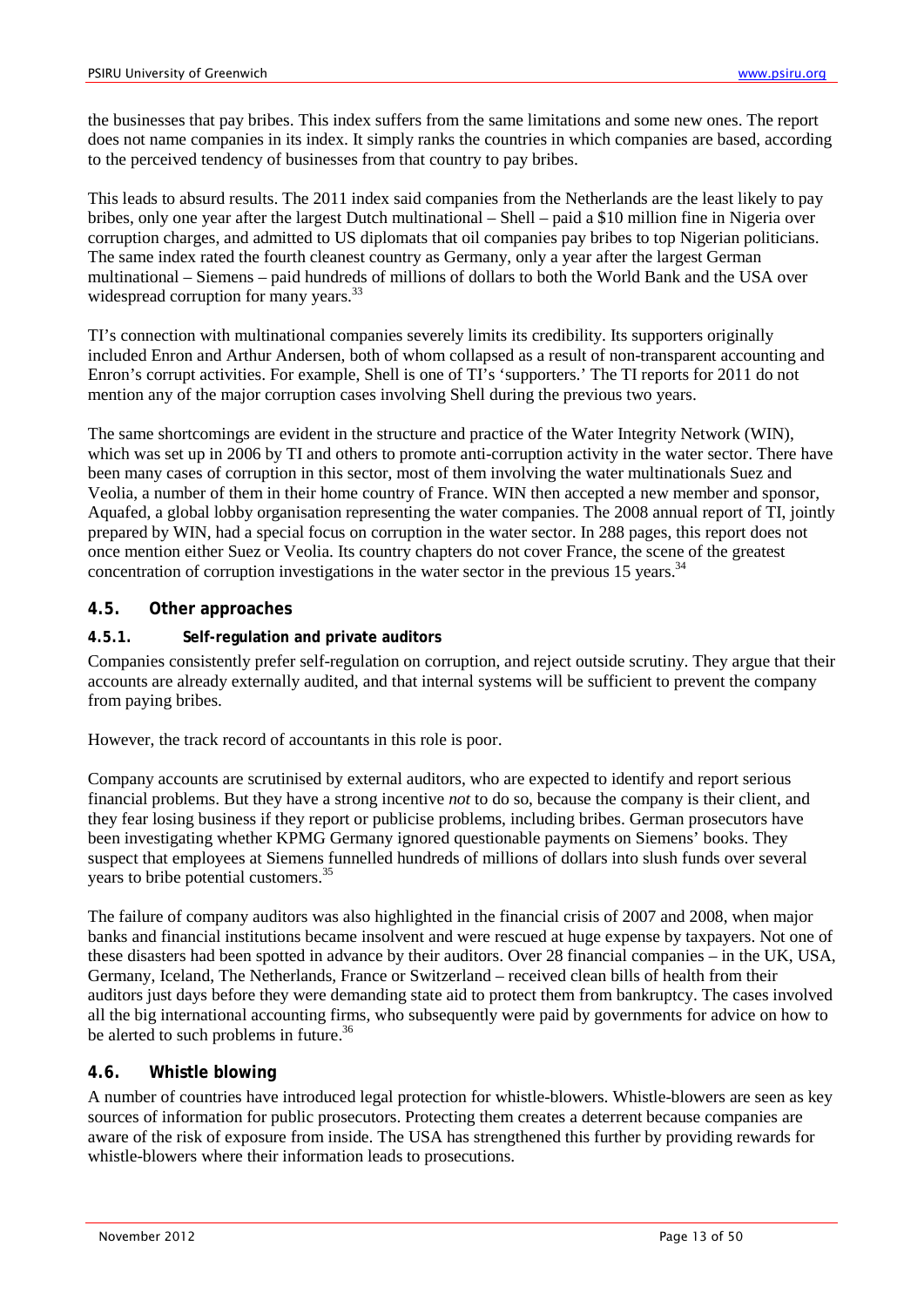However, whistle blowing depends on individuals making decisions, in isolation, based on the individual person's conscience. It does not systematically develop greater accountability, transparency or public participation in the political process as a whole. The individuals themselves also remain vulnerable, even when there is legislative protection. In the USA, the whistle-blowers who exposed fraud committed by the private companies such as WorldCom have said they feared for their lives.<sup>37</sup> The UK Department for International Development inadvertently publicised the name of a Nigerian who exposed corruption connected with UK funds; as a result he had to flee Nigeria. An employee at the Central Bank of Kenya (CBK) who revealed massive corruption at the bank spent the rest of his life poor and frequently unemployed.<sup>38</sup>

While whistle blowing is a valuable source of information, the protection of the individuals themselves remains weak and should be strengthened.

#### <span id="page-13-0"></span>**4.7. Women and corruption**

In 2001, an academic study found that a higher proportion of women in parliament was linked to lower levels of corruption. Another found that women were more likely to condemn bribery and less likely to offer bribes. The same year, a World Bank report argued that societies where women have greater rights and a greater presence in public life are less corrupt and more efficient, and so gender equality was itself a way of reducing corruption. Another more recent study, published in 2011, also found that a higher proportion of women in a country's legislature and labour force is linked to a lower level of corruption. This evidence has been used to argue that women are intrinsically more altruistic than men. The Finnish government has argued that its low level of corruption is partly due to the prominent role of women in Finnish society.<sup>39</sup>

These findings can also be explained by the fact that stronger democracy results in greater participation by women, and suggest that it is the democratic improvements which reduce the level of corruption – not the gender of the individuals involved. It is true that women are less involved in corruption, but this too can be due to the fact that they have fewer opportunities to be corrupt, and have much less access to the powerful networks which are the vehicle for most corruption. Where public employees demand bribes, it is usually linked to inadequate pay. For that reason, hoping that the employment of women will by itself reduce corruption is another way of saying that women are more likely to accept pay below subsistence levels <sup>40</sup>

The anecdotal evidence is not consistent. It is easy to find examples of women standing up against corruption – for example, Dilma Roussef, President of Brazil, has been prepared to operate a 'zero tolerance' policy against leading members of her own party who are corrupt. But it is also easy to find examples of extremely corrupt practices by women. For example Shirley Porter, a former leader of Westminster Council in the heart of London, deliberately used municipal loans to persuade voters for opposition parties to move out of the council's area.

A new study, using data from countries with more than 99% of the world's population, has now established the distinction between the political and gender factors very clearly. Better democracy – stronger rules of law, and stronger political rights – are very strongly linked to lower levels of corruption. When these institutional effects are taken into account, the higher proportion of women in public life is not by itself statistically significant:

"Achieving an advanced state of liberal democracy and/or strengthening liberal and democratic institutions over time are both validated explanations of corruption prevalence and consistent predictors of changes in corruption over short periods of time…. The association between women in government and corruption constitutes a typical example of spurious correlation." <sup>41</sup>

Greater transparency, stronger law enforcement, greater democratic rights are thus the keys both to improving gender equity and reducing corruption.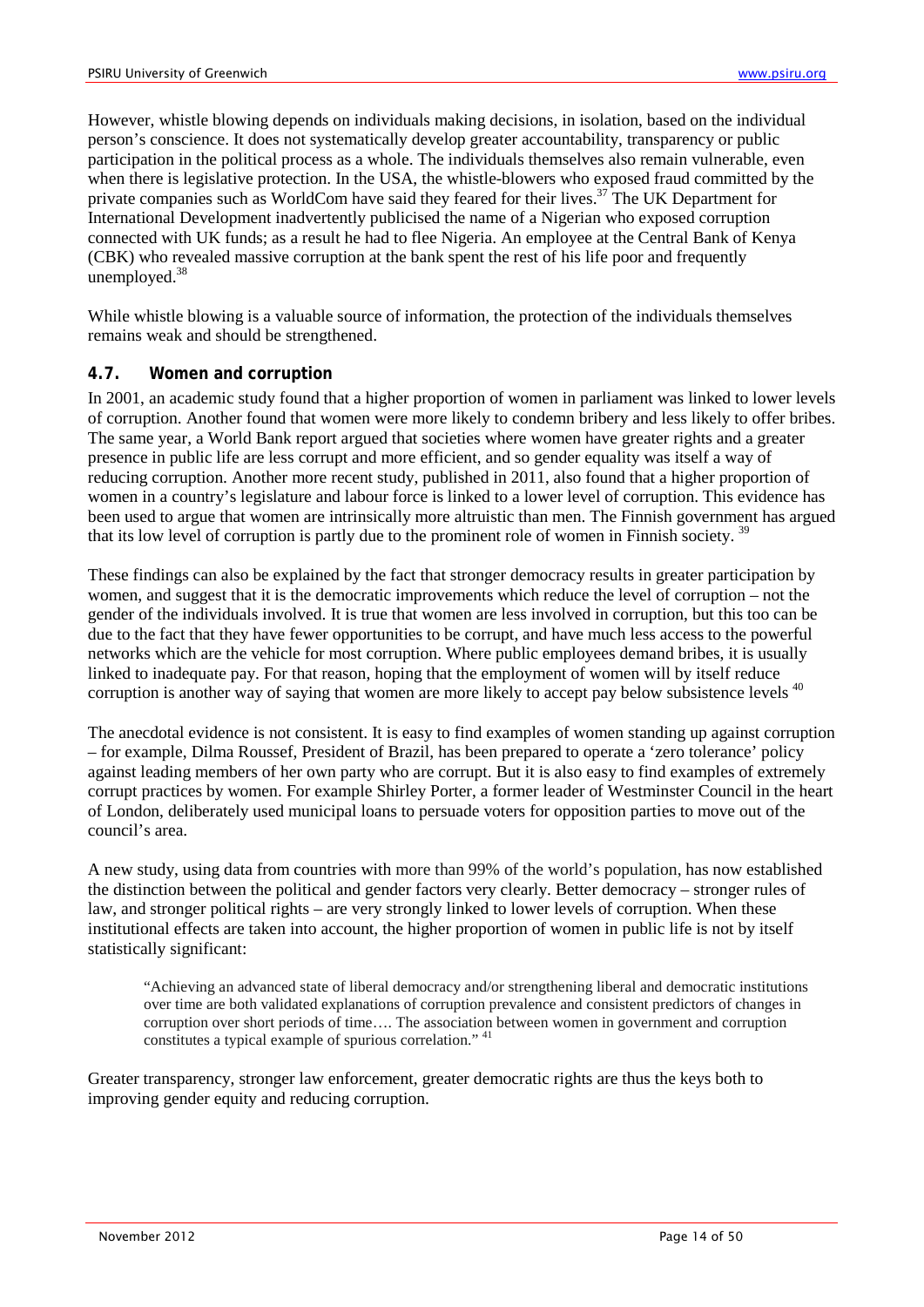## <span id="page-14-0"></span>**5. Better approaches**

This section sets out a series of measures to deal with the problems of public service corruption, state capture and corrupt multinationals described above. They are evidence-based. There are well-established examples of their use and effectiveness. They include a much stronger dimension of social, political and union organisation than is usual in international institutions' initiatives.

#### <span id="page-14-1"></span>**5.1. Payment**

The single most important solution to the problem of corruption by public service workers is paying a proper living wage. As noted earlier, successful attempts at reforming water services where corruption was a problem, for example in Cambodia and Bangladesh, have included doubling the wages of the workers responsible for meter readings and household connections.

The same point was made in the  $18<sup>th</sup>$  century by Tom Paine, when he submitted a pay claim for the customs officials of England. He pointed out that corruption and incompetent staff were leading to a loss of revenue and argued, "the most effectual method to keep men honest is to enable them to live so…. An augmentation of salary sufficient to enable them to live honestly and competently would produce more good effect than all the laws of the land can enforce…. The officers would be secured from the temptations of poverty, and the revenue from the evils of it; the cure would be as extensive as the complaint, and new health out-root the present corruptions." <sup>42</sup>

#### <span id="page-14-2"></span>**5.2. Worker-community links**

Relations between workers and communities, and the status of workers in relation to communities, can play a crucial role in improving a service and reducing the incidence of petty corruption. It increases mutual respect and confidence, and by-passes the senior officials and contractors who are often the driving force behind corrupt practices.

There are examples of the positive effects of this approach:

- Water and sanitation workers on a slum project in Ahmadabad (India) were exposed to regular contact with local communities and NGOs. This public exposure strengthened community scrutiny of possible attempts at corruption, and also created stronger commitment by the workers to supplying poor households with network services. The level of corruption was far lower as a result, with contractors complaining that they cannot get contracts on the project from bribery, and the relationships generated a positive cycle of gratitude from local inhabitants, and consequent pride by employees: "At the end [of each project] we feel that we have really accomplished something. People give us so many blessings. We see and feel this sentiment."<sup>43</sup>
- Workers on a rural water supply project in Azad and Jammu (Pakistan) were expected to work unusually closely with the communities, and formed close bonds with them: villagers reciprocated by calling them ''heroes''. One junior engineer said that "we will go where no one else will go. We will work late into the evenings, we work on Sundays, we work with the people, we don't exclude them. This is how we are seen by the people". There was very little corruption, with attempted bribery rejected by workers both because of project rules and because of "the trust that had developed between the staff and villagers". <sup>44</sup>
- A great improvement in public service delivery in Ceara, Brazil, in the 1990s was based on the same approach. Instead of following the cynical view of neoliberalism that "the public servant is presumed guilty of self-interest unless proven otherwise", the government deliberately built on the commitment of its workforce. Workers were given a larger and more varied set of tasks than normal, especially in developing closer connections and responsiveness, which created trust and respect , "contrasting with traditional development advice which restricts workers' discretion to the programme specification." The process also professionalised the public service, appointing new employees by open competition, not by patronage. As well as improving services, these new relationships almost eliminated corruption, sharply reducing the re-election rate of mayors known to be corrupt. The government actively promoted the public image of the workers, and at the same time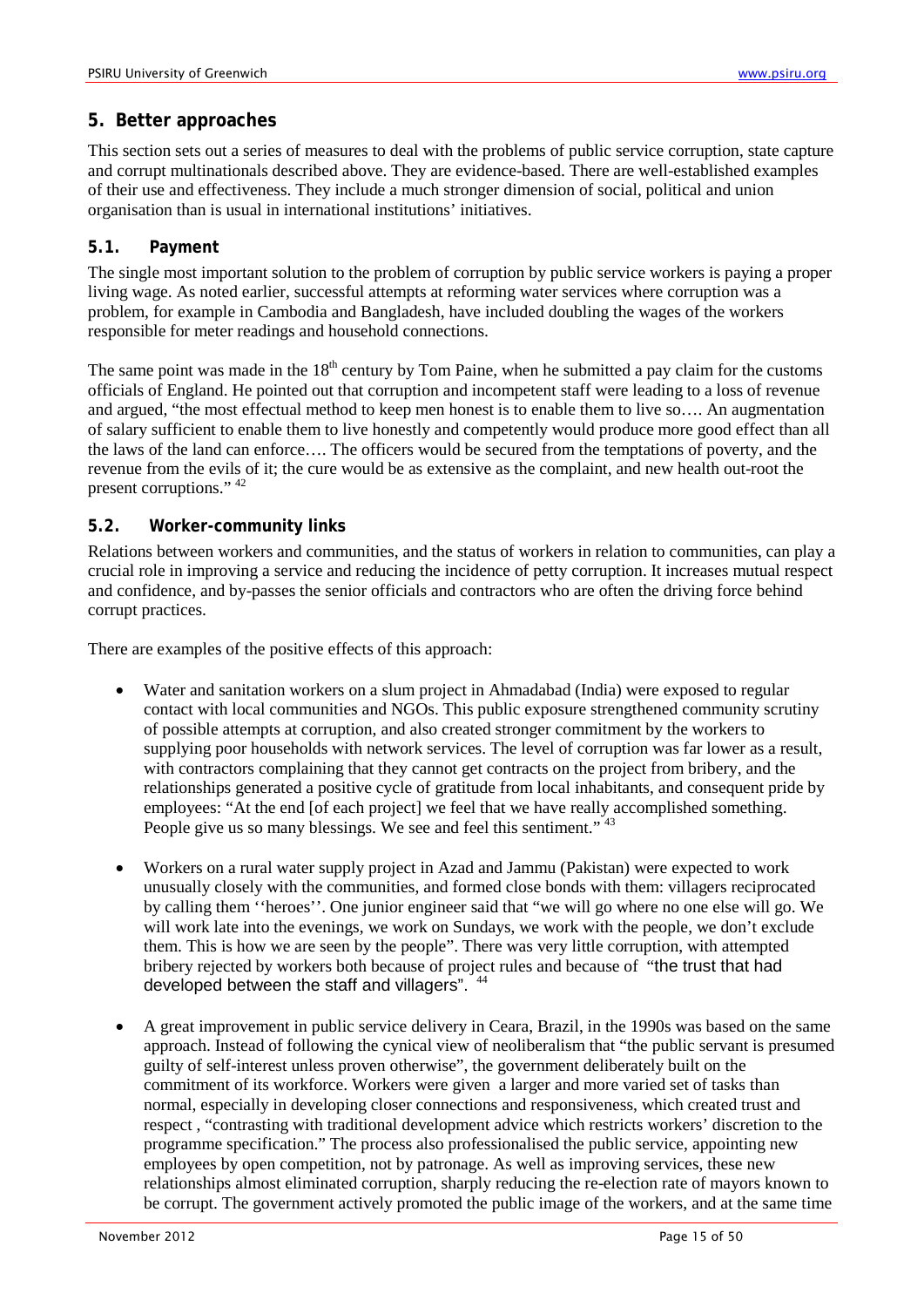encouraged communities to expect the best and most honest performance between workers. The process was a complete contrast to the treatment of workers encouraged by 'new public management':

"Government itself fed the high dedication of these workers with repeated public demonstrations of admiration and respect for what they were doing. It publicised the programmes incessantly, even their minor successes. It gave prizes for good performance, with much pomp and ceremony...All this contributed to a new respect for these workers by the public – remarkable in a time of widespread contempt for government…..Communities were actively encouraged to make demands on public authorities and their workforce…. the government urged communities to act as monitors: "this programme is yours and it is you who will determine its success... make sure that those who are chosen abide by the rules ... if these rules are breached … we want to hear about it." <sup>45</sup>

#### <span id="page-15-0"></span>**5.3. Meritocracy and civil service**

The creation of an independent civil service – appointed on merit to ensure that policy advice and public services were provided objectively, and not by politicians – was a crucial step in building European and other states in the nineteenth century. It has been equally important in building effective states and public services in developing countries today. The economic successes of Asian countries such as South Korea were made possible through an effective state system based on a meritocratic civil service which was 'embedded' in government but at the same time 'autonomous.' Countries such as Brazil and India have also built success with some level of meritocracy in the civil service.<sup>46</sup>

The absence of this is a problem, especially in countries where the state lacks public confidence. Central European countries including Poland, Hungary, Slovakia and Slovenia have failed to establish an independent civil service, and deliberately made political appointments easier, so that each party which comes to power expects "to staff the most important public administration offices with party members and associates as well as their own friends and acquaintances, without examining their professional qualifications."  $47$ 

Changing such conduct by enforcing merit-based recruitment is an important way of protecting and advancing quality public services. It is also important to promote sustainable development and to oppose corruption:

"A competent and meritocratic core civil service, autonomous from clientelistic networks and at the same time responsive to society characterised by… long-term career outlooks. These traits make civil servants more professional and more detached from powerful rent-seeking groups attempting to influence them. A competent, meritocratic and 'results-oriented' core bureaucratic system is a key ingredient in avoiding state capture and other forms of predatory behaviour." 48

The use of consultancy contracts, exchanges, and units staffed partly by business representatives within government all have similar effects. They undermine the integrity of the civil services and provide greater opportunity for legally-engineered influence and capture of key government policies. Examples include:

- In the UK, the management consultancy McKinsey & Company has gained  $\pounds 14$  million in contracts to advise on health service reforms which will open up the health service to even more work for private firms. McKinsey staff move in and out of the Department of Health, and the firm offers hospitality to government officials including hosting meetings of government policy teams.<sup>49</sup>
- In Germany a 'staff exchange programme' between civil servants and private businesses was introduced in 2004, initially without public knowledge, so that civil servants could "increase understanding of their concerns and interests."<sup>50</sup>
- In many countries, there are now PPP units within finance ministries, which include business representatives, endowed with powers to promote the use of PPPs by government. Such practice gives business interests excessive influence over decisions, with major long-term implications for public finances.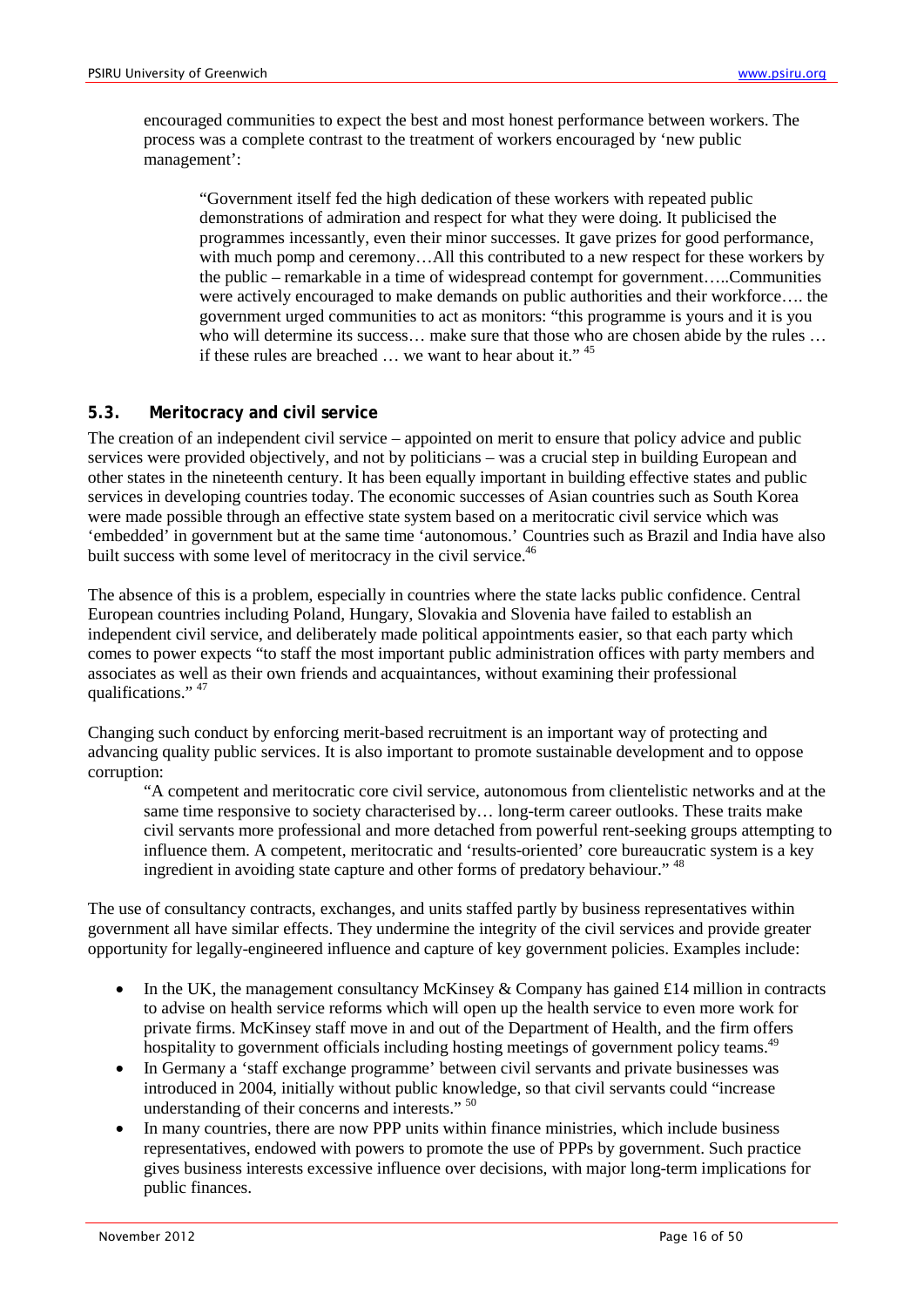Building an independent civil service committed to national and public interests, with appointments based on merit, free of political patronage, with a secure career structure and pay and conditions reflecting their responsibilities, remains key to dealing with corruption. Such a civil service is strong enough to resist the demands of corrupt networks. The privatisation of policy-making must be ended.

#### <span id="page-16-0"></span>**5.4. Resisting privatisation**

The connection between privatisation and corruption reinforces the need to oppose privatisation. Both the sale of public companies and the outsourcing of public work create further opportunities for corruption.

There are already many cases of successful anti-privatisation campaigns around the world, in a wide range of sectors. The most successful campaigns have involved broad-based movements where unions and social movements have worked together to prevent or reverse privatisation efforts

Investment in quality public services provides the strongest inoculation against privatisation.

## <span id="page-16-1"></span>**5.5. Public audit and freedom of information**

A strong public audit function is of the greatest importance in fighting corruption. A good example is the recent work of the audit commission of India, the CAG. This body has played a key role in exposing the cost of the corrupt sale of coal and telecoms licenses to private companies, including Essar Power, part of one of the biggest companies on the London Stock Exchange. In 2012, CAG reported that the government allocated coal licenses for \$36 billion less than their true value – equivalent to an entire year's income tax revenues. In 2010, it reported that a similar amount had been lost by corrupt allocation of private telecoms licences.

The need for strong public audit is actively promoted in Latin America by the 'Iniciativa TPA', an international body that actively encourages civil society organisations to promote transparency, public participation, and accountability in public audit systems in Latin America.<sup>51</sup> It has identified key problems with audit institutions, including the common refusal by audit institutions to release information publicly, partly due to a culture of secrecy and partly through fear of disclosing information.<sup>52</sup>

Audit reports must be disclosed and published to unleash democratic political demands for action against corruption identified by auditors, and to protect the auditors themselves:

"Through the peer pressure of societal control and increasingly assertive civil society organizations … *mobilizing political power is often more important than increasing technical capacity …*  [an]external audit can be a dangerous endeavor in inauspicious political contexts."<sup>53</sup>

Ending corruption thus requires strengthening democratic participation, and protecting the independence and integrity of audit institutions and their staff. Unions and Public Services International are well placed to contribute to both elements, through participating in active campaigns for information and protecting workers involved in audit. "We must provide a shelter for the work of public auditors and protect them from the usual custom of 'shooting the messenger.'" <sup>54</sup>

The Iniciativa is supported by ULATOC [\(www.ulatoc.org\)](http://www.ulatoc.org/), an organisation of workers involved in public sector audits in Latin America. Founded in 2004, it has members from countries across Latin America, including Argentina, Brazil, Chile, Colombia, Ecuador, Mexico, and Paraguay. Many PSI affiliate unions are members of ULATOC. The organisation has formed links with similar organisations in Spain, Italy, France, Belgium and Luxembourg, and with representatives of workers in the EU Court of Auditors. It works with other organisations to strengthen the role of auditors, and to protect the professional independence and integrity of workers in public audit institutions, including the network of Latin American experts in public control. 55

Freedom of information legislation plays a similar crucial role. In this case, it is the public who are empowered by the ability to expose actual or potential corruption.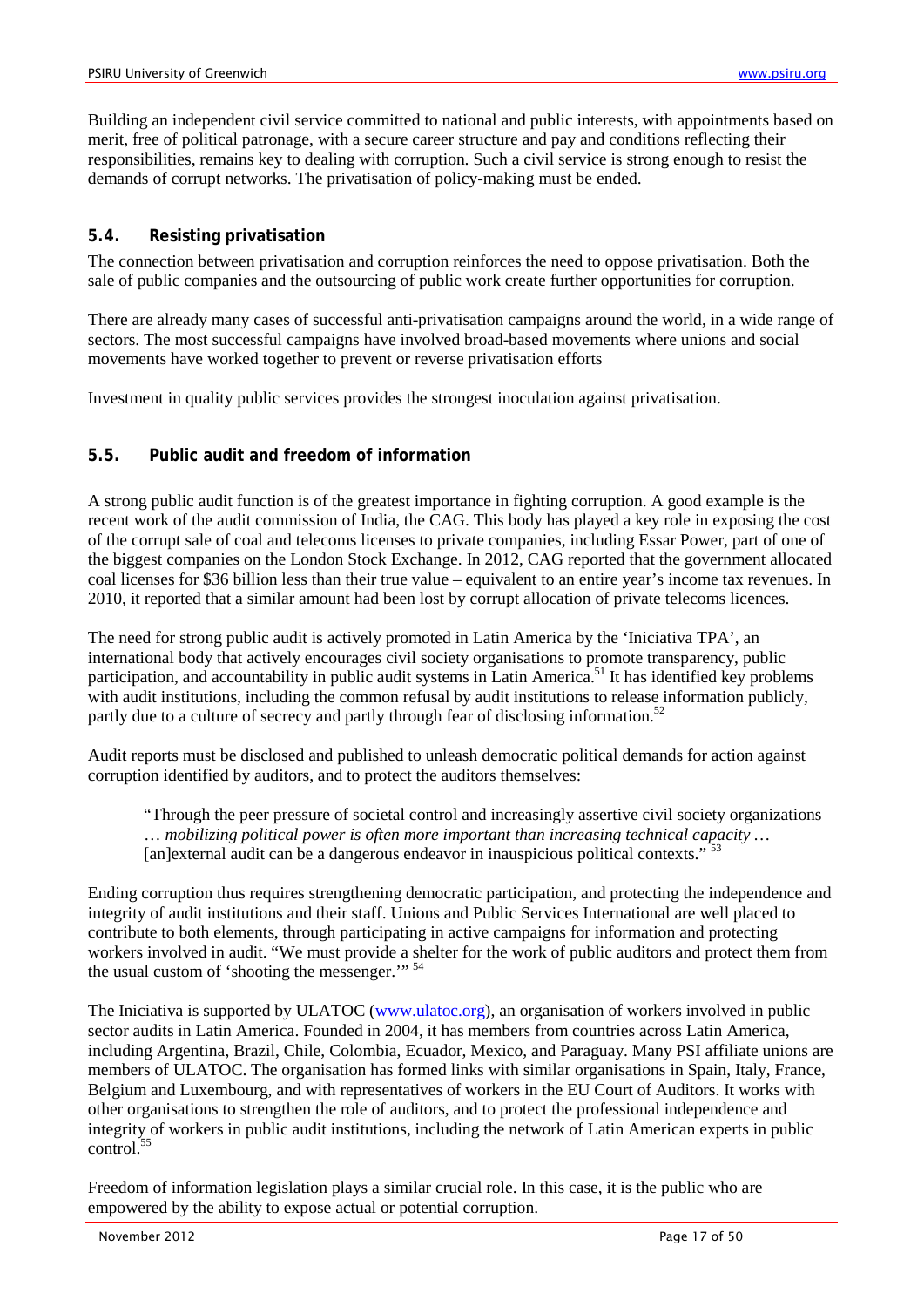## <span id="page-17-0"></span>**5.6. Effective sanctions**

Effective legal and disciplinary sanctions are necessary to deal with all forms of corruption. Singapore is not a model of democracy, but it does provide an example of a series of policy measures which are effective. These include the creation of an independent civil service, whose salaries were repeatedly increased to keep pay in line with the private sector, on the grounds that "the government has to be able to persuade talented Singaporeans to join politics and the civil service and to motivate them to behave ethically and rationally for the national interest."

At the same time there is an extremely strict and firmly enforced regime of penalties for corrupt behaviour, which applies to both top-level and 'petty' corruption, and to both public employees and private companies, foreign as well as local. The anti-corruption agency has powers to investigate bank accounts and expenditures. The penalties include five year jail sentences and fines of \$100,000.

These laws have been enforced rigorously against multinationals. In 1996, a middleman was convicted of paying bribes totalling US \$9.8 million on behalf of his multinational clients. The government reacted by banning all five companies – Siemens, Pirelli, BICC, Tomen, and Marubeni – from bidding for any government contracts for five years. "The ban applies to all government projects. Firms associated with the five companies, any new company that the firms may jointly set up, and firms that share the same directors as the five are also debarred."<sup>56</sup>

These systems of sanctions can be replicated elsewhere. It requires a commitment to building and supporting a strong public service, and a readiness to apply powerful sanctions against the most powerful politicians, officials, and businesses, including foreign companies.

## <span id="page-17-1"></span>**5.7. Popular action and campaigns**

The problem of state capture requires a political response. Technical solutions are not by themselves sufficient if the government which controls the administration is itself captured by the interests these mechanisms are supposed to control.

There is a wide range of political actions that may address the issue of capture. The most striking recent examples are the uprisings of the Arab Spring, in which privatisation and corruption were key issues. Other actions include broad-based campaigns, especially those which try to mobilise the public around the issues of democracy, transparency and accountability.

#### <span id="page-17-2"></span>**5.7.1. Uprisings against corrupt privatisations: the Arab Spring**

The Arab Spring uprisings of 2011 were prompted, in part, by widespread popular reaction against corrupt privatisations carried out by the ruling elites over many years. These privatisations were encouraged by international financial institutions and the EU. Years of trade union actions against privatisation laid the foundations for the popular revolts in Egypt and Tunisia.

A top army general, quoted in April 2011, attributed anger at Egypt's privatisation programme, involving the transfer of billions of dollars worth of public assets to private hands, as aiding the Egyptian revolution that toppled the Western-backed Hosni Mubarak from power.<sup>57</sup>

In Egypt, the first massive demonstrations in Tahrir Square, on 25 January 2011, were sparked by a plan to privatise social insurance. A series of strikes by public workers and workers in privatised companies organised by independent unions of the newly-formed Egyptian Federation for Independent Unions (EFIU) were pivotal in forcing Mubarak to step down. This was followed by a strong campaign to stop the privatisation program and reverse the corrupt deals which had already been carried out, including a series of court cases brought by the Egyptian Centre for Economic and Social Rights (ECESR) over corrupt privatisations. <sup>58</sup>

In July 2011, the interim Egyptian government terminated the privatisation programme. By September 2011 the courts had renationalised four companies: Omar Effendi, Egypt's "flagship" department store, Shebin El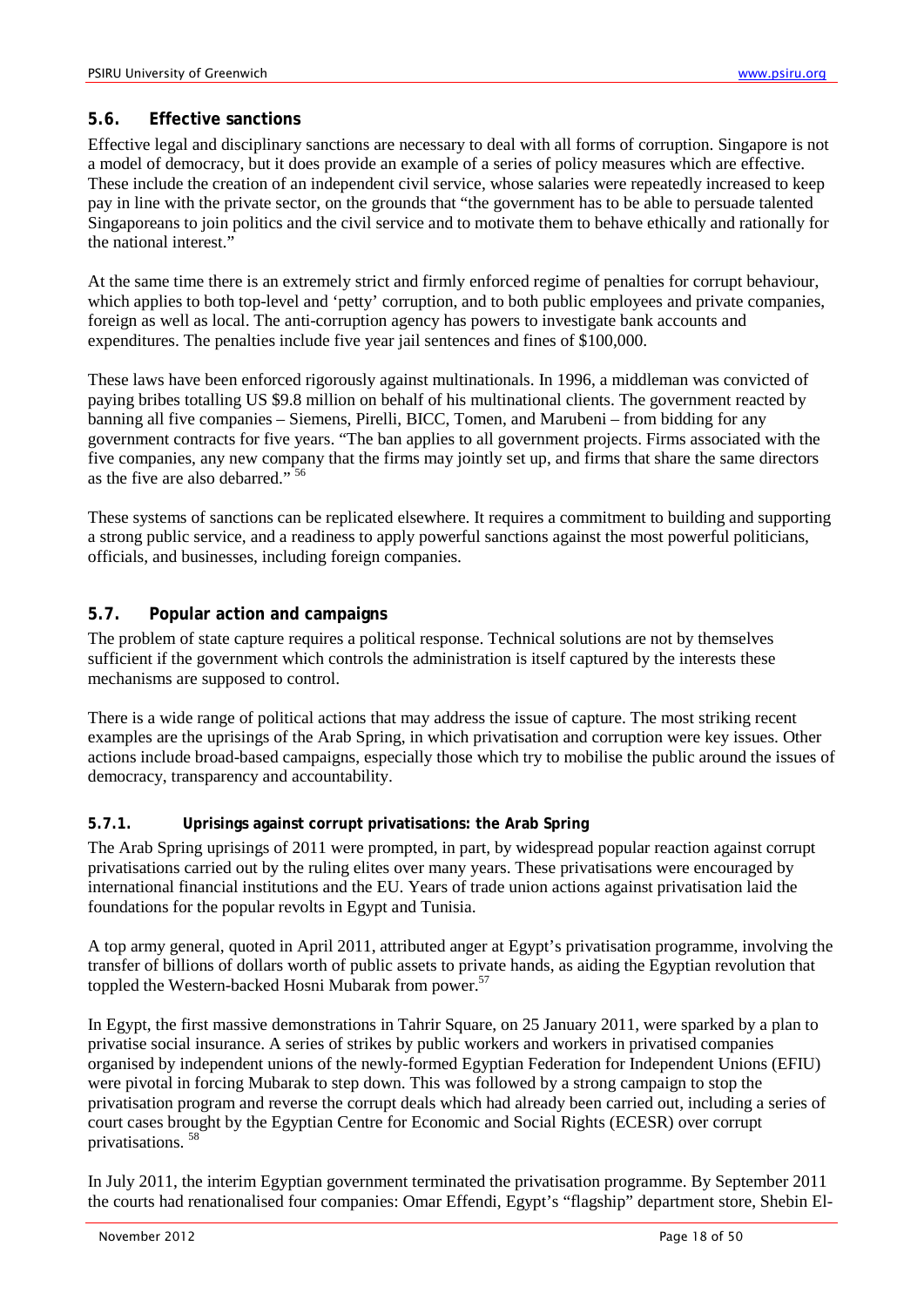Kom Textile Company, the Tanta Company for Linen and Derivatives, and the Steam Boilers Companies. The courts noted that these corrupt privatisations had been made because they were required by international financial institutions in order to secure loans. The [court found](http://english.ahram.org.eg/News/22500.aspx) that the companies were sold at prices far below their true value. In June 2012 the courts convicted Mubarak himself of corruption but acquitted his sons – to widespread public outrage.<sup>59</sup>

The international financial institutions continue to promote privatisation. In early 2012, the European Bank for Reconstruction & Development (EBRD) strategy declared that privatisation and liberalisation under the Mubarak dictatorship had been successful, and promoted further privatisation of water, roads and electricity. Egyptians, including the new independent unions, continue to oppose this.

#### <span id="page-18-0"></span>**5.7.2. Tax havens campaign – ATTAC Norway (& global chapters) and Fagforbundet**

In order to avoid detection by tax authorities or criminal investigations the proceeds of corruption need to be hidden and tax havens are frequently used for this purpose because of the secrecy they provide. An innovative campaign on tax havens is emerging in Norway and in many other countries that can help make corruption more difficult as well as reducing tax avoidance. ATTAC Norway is working with the public service union Fagforbundet and municipal governments in a new campaign demanding that multinational suppliers sign a disclosure that they don't put profits into tax havens. Apparently some suppliers have already dropped out of procurement bidding on these grounds. The Norwegian Finance Minister is supporting the campaign with a pledge to require companies to file country-by-country financial reports by 2014. 60

#### <span id="page-18-1"></span>**5.7.3. South African unions campaign against corruption**

In 2012, the Congress of South African Trade Unions (COSATU) launched a public campaign against corruption together with affiliates and civil society organisations. The municipal workers' union, SAMWU, had long argued for this. Its members have been active in exposing corruption at the municipal level across the country "because corruption has been a decisive factor in thwarting effective service delivery to many of our most impoverished communities." <sup>61</sup>

Corruption Watch runs an interactive website, www.corruptionwatch.org.za, an SMS-line and a call centre to report corruption in both the public and private sectors in South Africa. It focuses on exposing and ending corruption in service delivery – for example, police extortion of money from motorists – and the grand corruption of private contractors and officials swindling money out of government works contracts worth millions.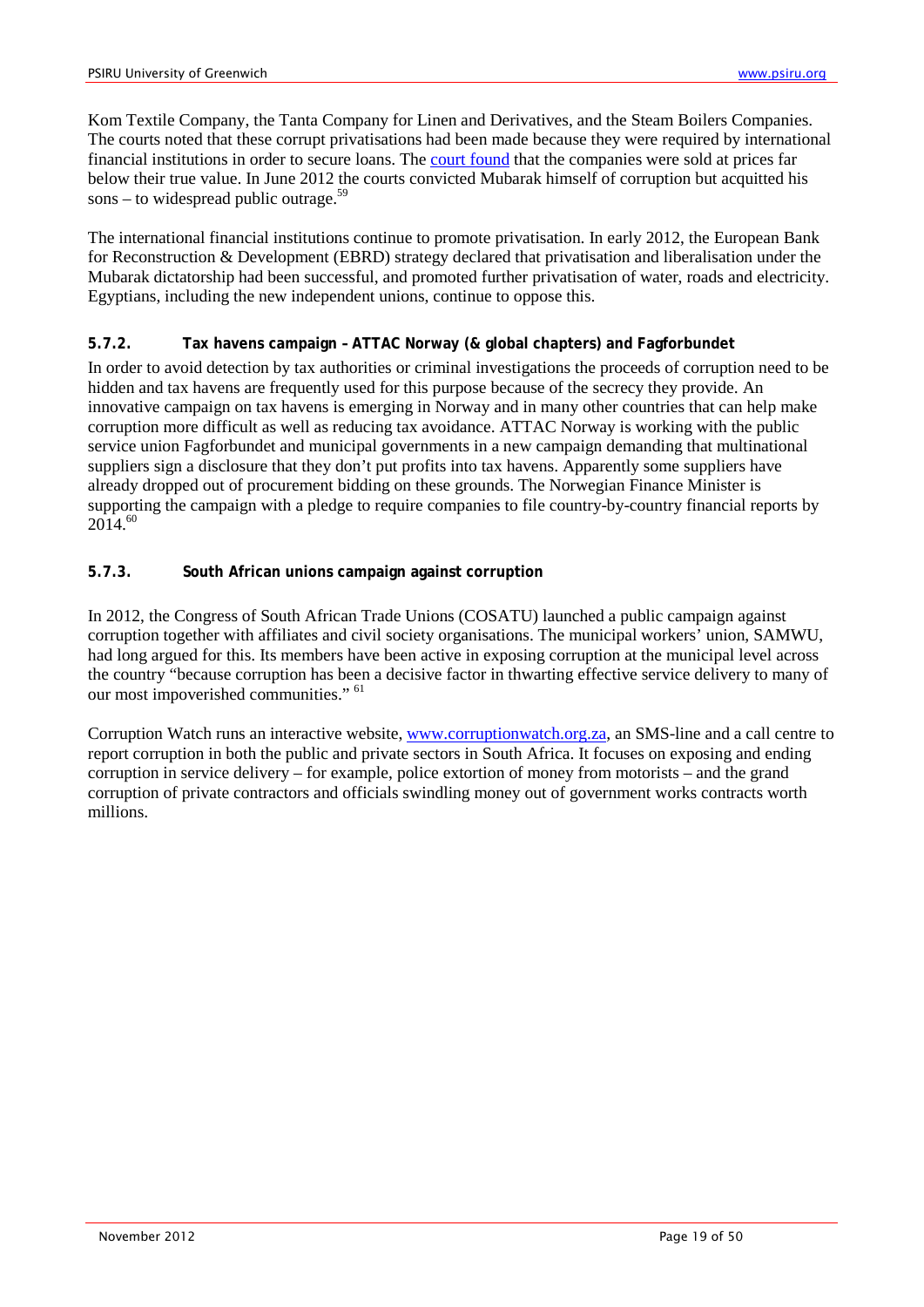# <span id="page-19-0"></span>**6. Conclusions and summary of recommendations**

#### <span id="page-19-1"></span>**6.1. Defending public services against corruption and capture**

This analysis of corruption finds different conclusions from the official international bodies. Instead of being concerned with creating a low cost 'level playing field' for international business, the focus should be on creating quality public services and preventing public policy from capture by commercial interests.

Fragmenting, minimising and under-funding the public sector is part of the problem of corruption in service delivery. The solution involves recognition of the value of civil and public services and the workers who provide these vital services.

The 'culture of corruption' which is so prominent in the minds of international businesspeople is angrily rejected by the majority of public opinion everywhere. It is privatisation, and the uncritical support for it by donors and development banks, which systematically creates unnecessary opportunities and incentives for corruption and policy capture. In addition, the commercial capture of the state through 'legal' corruption via political donations, influence trading, lobbying and infiltration of public institutions, undermines the power of democratic decision-making. It corrupts public policy decisions and public resource allocation.

Exposing corruption requires extra powers and autonomy for public audit bodies, strong freedom of information legislation to empower civil society organisations, and concerted campaigns for democratic financial decision-making, transparency and accountability. Relying on individual whistle-blowers or an improved gender balance, or self-regulation by the corporate sector or its private accountancy firms are not viable solutions on their own.

National courts should be able to apply powerful legal sanctions – including imprisonment and debarring from tendering – against corrupt elites and local and multinational companies alike, rather than simply excluding northern companies from the rule of law in countries where they operate, permitting companies to buy off prosecutions by making donations, or suppressing information of value to the public interest by confidential court settlements. International bodies and donors should support these powers by closing down the tax havens that protect the corrupt and the public monies they have stolen.

Finally, technical solutions are not the full answer. The effectiveness of combined actions against corruption depends on strengthening democratic and community organisations within every country, and developing strong links between unions and allies who support strong public services.

#### <span id="page-19-2"></span>**6.2. Recommendations**

Public service workers and political integrity:

- All public service workers should be paid a decent living wage sufficient to remove incentive for corrupt exploitation of their position.
- Appointment, career progression, discipline or dismissal of civil and public service workers should be immune from political decisions,
- All public employees should be subject to a disciplinary code which includes strong sanctions against corrupt practices.

Commercial capture of public interests:

• Public policy-making should not be outsourced to consultants. Private consultants or business interests should not be appointed to bodies responsible for public policy decisions or assigning public contracts, such as PPP units.

Privatisation, outsourcing and procurement:

- International banks and donors should not require any form of privatisation as a condition of aid or loans.
- Procurement processes for goods or services should be completely public and transparent.
- A company should be banned from tendering for any public contract if it, or its parent or subsidiaries or associates, has been convicted of corruption in any country, or uses tax havens.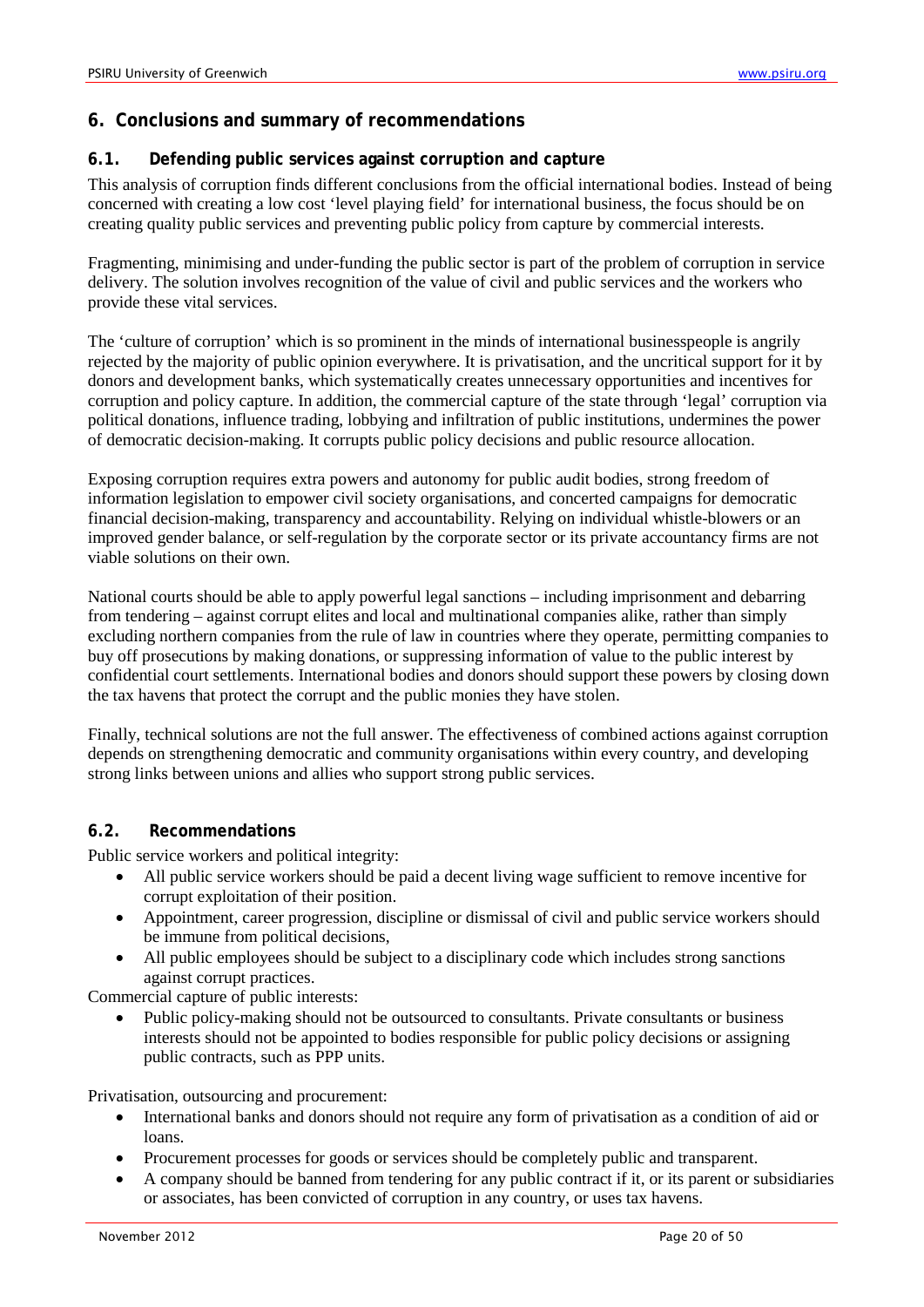Public audit and freedom of information:

- Public audit bodies and their staff should have strong protection from political or commercial interference.
- Public audit bodies should have strong powers to require disclosure.
- Public audit bodies should be enabled and required to publish and publicise their findings and encourage public responses.
- Freedom of information legislation should require disclosure to all citizens of all categories of information about public finances, including civil service salaries and the terms of all contracts.

Legal sanctions:

- National courts should have power to sanction any multinationals operating in the country.
- Sanctions for corruption should include long-term barring from contracts of companies and any parents, subsidiaries, associates or successors, for long periods of time.
- The use by nationals or companies of tax havens should be banned, and/or any company which is part of a group that uses such tax havens should be excluded from future tendering.
- All corruptly-gained monies should be recovered and returned to the public treasury.

Democracy and community:

- Open interaction between public service workers and communities and civil society organisations should be encouraged and promoted.
- Increased public participation should be systematically developed to promote gender equity and financial accountability in public service budgeting and policy decisions.

Some of these strategies can be pursued at the international level, including:

- Demanding that the World Bank, IMF and other development banks and donors drop all privatisation conditions.
- Supporting international initiatives e.g. member states of the OECD to facilitate prosecution of multinational companies for corruption offences, including prosecutions in home countries such as USA or Netherlands.
- Working with campaigns such as those led by ATTAC and the Tax Justice Network to close down tax havens.
- Joining with national and international campaigns to implement strong whistle-blower protection legislation.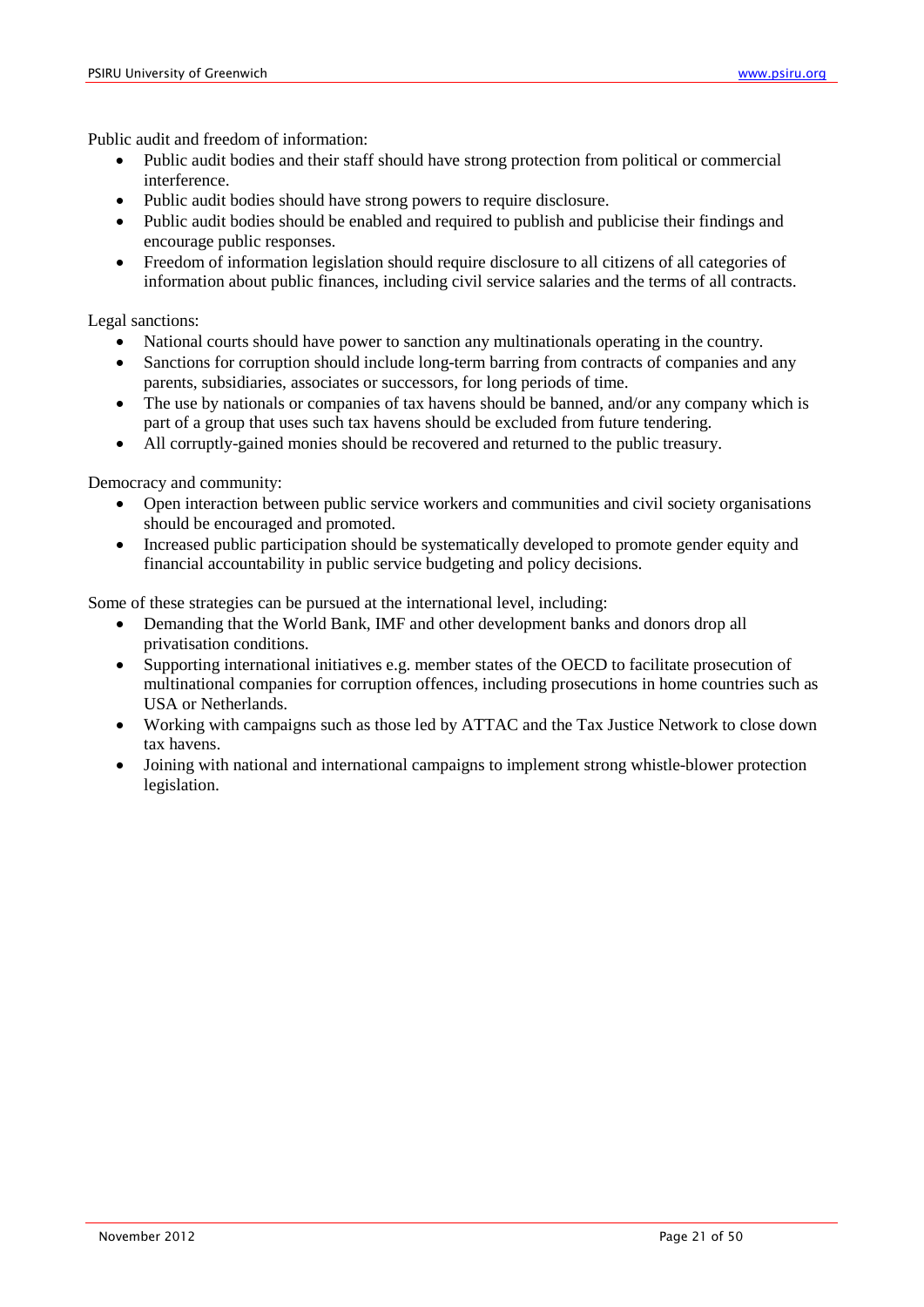# <span id="page-21-0"></span>**7. Annexe: sources of information and readings**

Chartered Institute of Purchasing and Supply (CIPS) <http://www.supplymanagement.com/fraud-corruption/> *News and discussion, with international scope, on corruption in procurement and outsourcing.*

Corruption - Special Eurobarometer 374 (2012) [http://ec.europa.eu/public\\_opinion/archives/ebs/ebs\\_374\\_en.pdf](http://ec.europa.eu/public_opinion/archives/ebs/ebs_374_en.pdf)

Jennifer Davis: Corruption in Public Service Delivery: Experience from South Asia's Water and Sanitation Sector World Development Vol. 32, No. 1, pp. 53–71, 2004 <http://www.sciencedirect.com/science/article/pii/S0305750X03001979>

V. Fritz and A. Rocha Menocal Overseas Development Institute Working Paper 274 September 2006. (Re)building Developmental States: From Theory to Practice<http://www.odi.org.uk/resources/docs/2328.pdf>

Global Financial Integrity [http://www.gfintegrity.org](http://www.gfintegrity.org/) (2011), Illicit Financial Flows from Developing Countries: 2008-2009, Global Financial Integrity, Washington,<http://iff-update.gfip.org/>

Hellman, Joel S, Geraint Jones, and Daniel Kaufmann, 'Seize the State, Seize the Day: State Capture and Influence in Transition Economies', Journal of Comparative Economics, 31 (2003), 751–773 doi:10.1016/j.jce.2003.09.006

OECD (1997), Convention on Combating Bribery of Foreign Public Officials in International Business Transactions, OECD, Paris, [www.oecd.org/bribery](http://www.oecd.org/bribery)

SEC FCPA Investigations list<http://www.sec.gov/spotlight/fcpa/fcpa-cases.shtml> *List of cases brought in USA under the FCPA*

Hellman, Joel S, Geraint Jones, and Daniel Kaufmann, 'Seize the State, Seize the Day: State Capture and Influence in Transition Economies', Journal of Comparative Economics, 31 (2003), 751–773 <doi:10.1016/j.jce.2003.09.006>

Supreme Audit |Institutions in Latin America: report on transparency, participation and accountability <http://iniciativatpa.files.wordpress.com/2010/10/tpa-in-sais-in-latin-america.pdf>

Trace <https://secure.traceinternational.org/Knowledge/Compendium.html> *Compiles information on corruption cases brought against companies*

U4 Anticorruption Resource Centre, [www.u4.no/index.cfm](http://www.u4.no/index.cfm)

Wall Street Journal corruption stories <http://blogs.wsj.com/corruption-currents/>

Warner, C.M., 2007. The Best System Money Can Buy: Corruption in the European Union, Cornell University Press.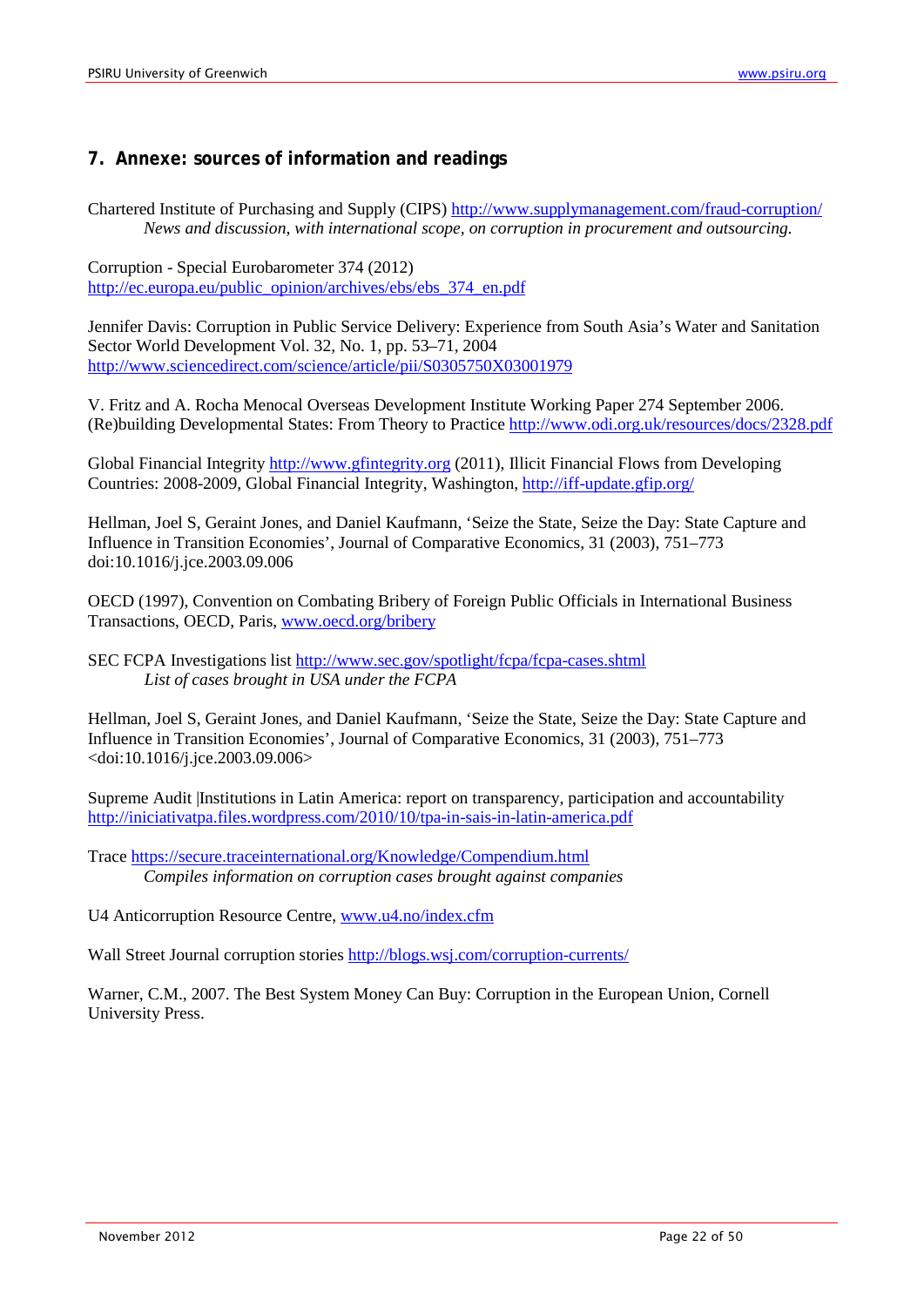# Annexes

## <span id="page-22-0"></span>**8. Empirical evidence of the levels of corruption**

## <span id="page-22-1"></span>**8.1. Africa**

A comparison between the views of a panel of 'experts', and reliable data from household surveys in eight African countries in 2006 found that the experts' estimates (52%) were four times higher than data on actual experiences (13%). The experts' scores had no correlation whatsoever with reality – countries were ranked in the wrong order, and the errors were worst for those countries ranked lowest in the international indices. The only consistency was that in every country nearly all experts made inaccurate overestimates. <sup>62</sup>

The study also showed that the results were strongly affected by the ideology of the experts. Those experts who expressed support for neoliberal policies of more liberalisation and a weaker state, and smaller civil service were significantly more likely to over-estimate the extent of corruption.

The experts are also wildly wrong about a 'culture' of corruption. In the household surveys, less than 5% of citizens, on average, considered that receiving a bribe in the exercise of one's duties is acceptable behaviour. The experts however expected that 32% would have thought so – based on their incorrect belief that Africans are more inclined to accept corruption.

Nevertheless, the Africans in the household survey overwhelmingly believed that corruption is a major problem in their country. As in other countries, this perception may rather be a judgment about those at the top of the system.



• **Incidence of corruption in public services in 8 African countries far lower level than estimated by 'experts'–** (percentage of people who had been victims of corruption in public services in previous year)

**Source: Razafindrakoto and Roubaud (2010)<sup>63</sup>**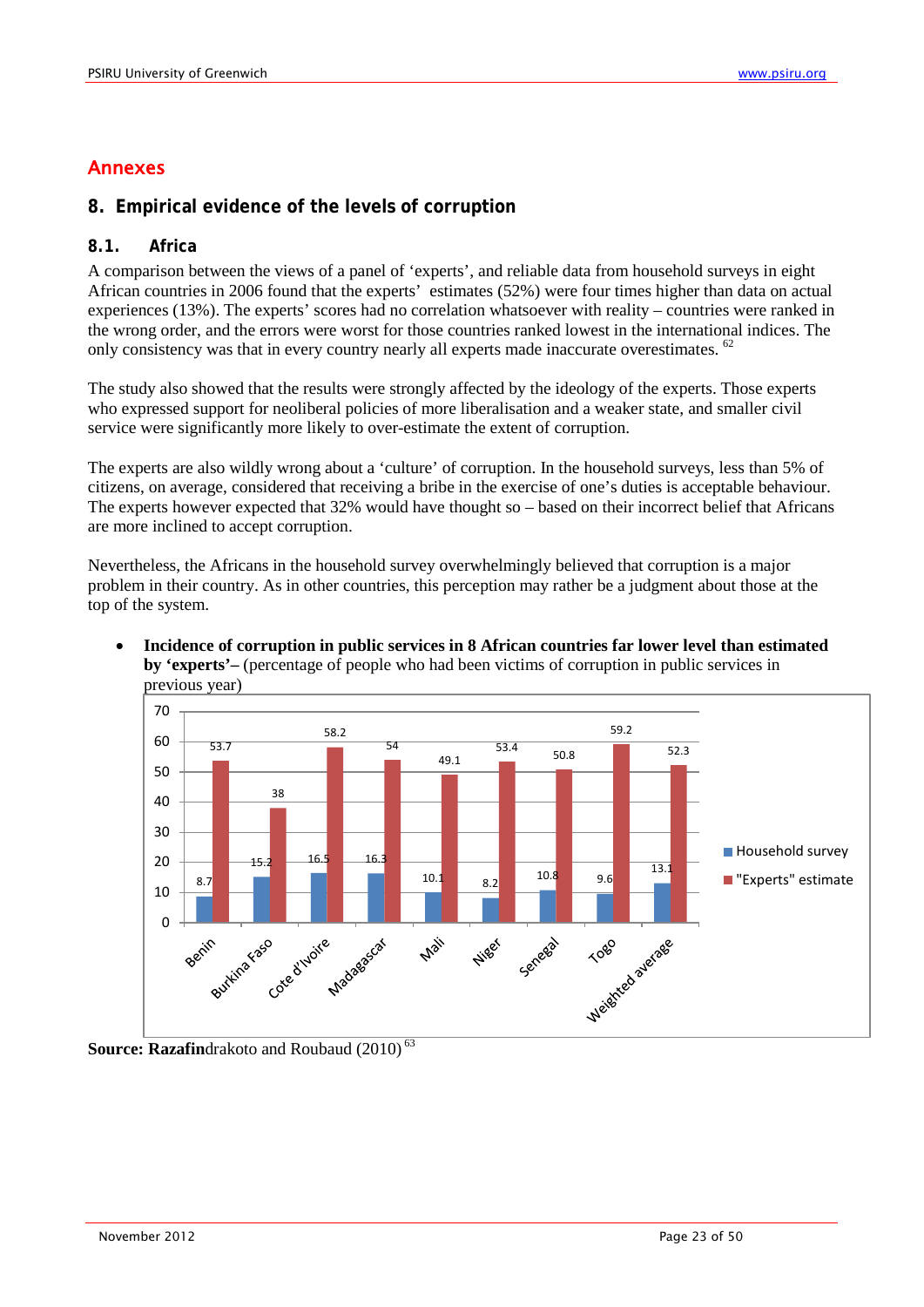



Source: Razafindrakoto and Roubaud (2010)<sup>64</sup>

## <span id="page-23-0"></span>**8.2. Latin America**

In Latin America, evidence from Peru and Ecuador shows the same picture of a low level of petty corruption: between 2% and 6% of people had experienced the payment of bribes to workers in public services in the previous year. 65 In India, the data shows a higher level of petty corruption than elsewhere, but it appears to be falling. In 2010, 28% of rural households had to pay a bribe for some public service - but this is half the level among rural households in the 2005 survey. Moreover, there is a wide variation between different states: the lowest level of petty corruption is in Kerala and Andhra Pradesh, which suggests that there may be some features of the political system in these states which helps limit corruption. Kerala for example is noted for its policies of open and public 'participatory budgeting.'<sup>66</sup>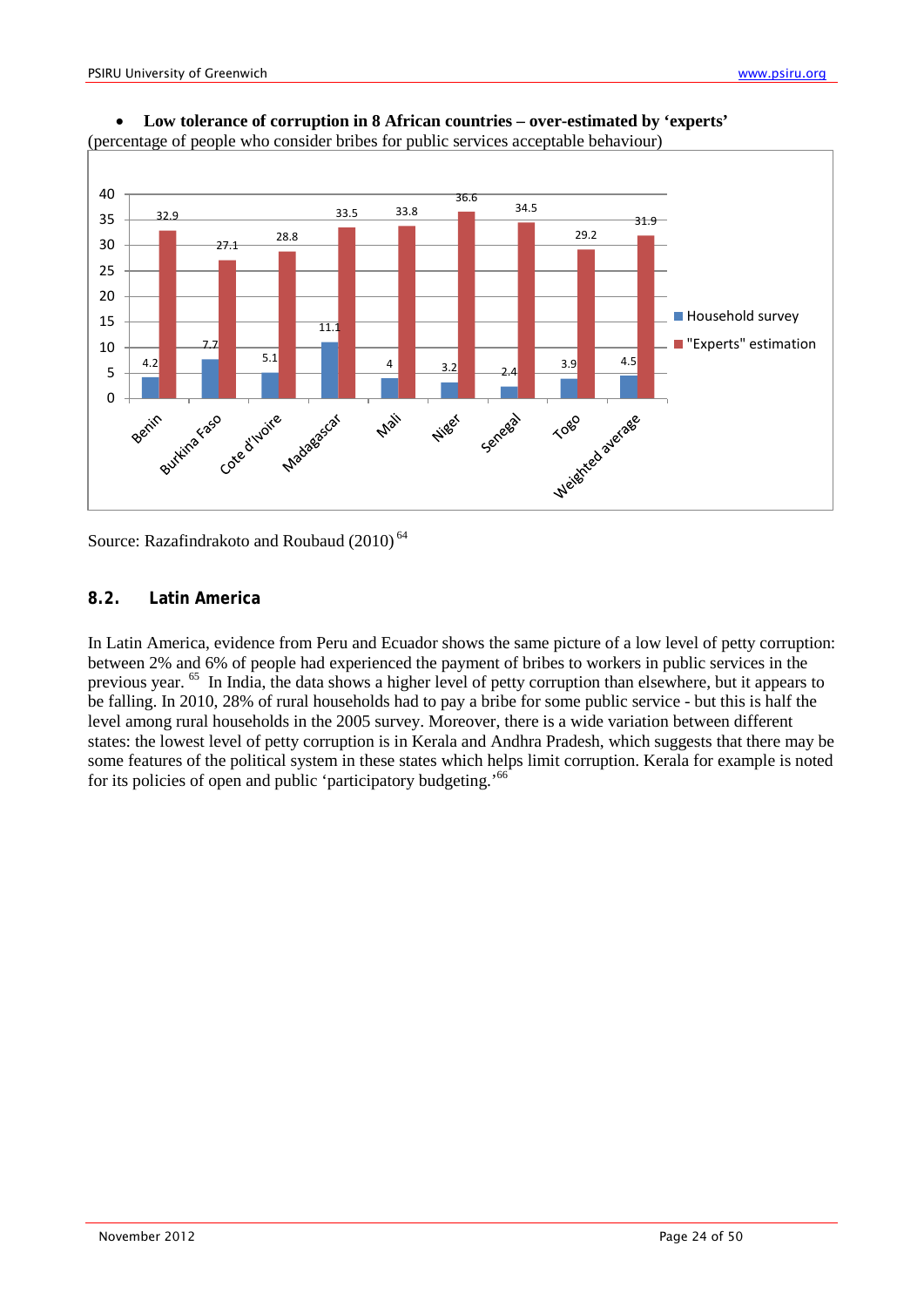#### <span id="page-24-0"></span>**8.3. India**

#### **Table 3. Proportion of rural households in India who paid bribes for public services, 2010**

|                         | Schools | Water | Hospitals | Any     |
|-------------------------|---------|-------|-----------|---------|
|                         |         |       |           | service |
| Andhra Pradesh          | 8       | 5     | 7         |         |
| Bihar                   | 24      | 38    | 35        |         |
| Chhattisgarh            | 22      | 14    | 51        |         |
| Haryana                 | 22      | 31    | 25        |         |
| <b>Himachal Pradesh</b> | 12      | 13    | 14        |         |
| Karnataka               | 10      | 19    | 28        |         |
| Kerala                  | 6       | 5     | 18        |         |
| Maharashtra             | 35      | 34    | 30        |         |
| Rajasthan               | 19      | 19    | 25        |         |
| Tripura                 | 23      | 15    | 20        |         |
| <b>Uttar Pradesh</b>    | 18      | 28    | 20        |         |
| West Bengal             | 20      | 22    | 32        |         |
| Average                 | 20      | 20    | 24        | 28      |

Source: India Corruption Survey 2010 (CMS)<sup>67</sup>

## <span id="page-24-1"></span>**8.4. Russia**

In Russia, there is a similar gap between beliefs and experience, and a similar disapproval of petty corruption. The actual incidence of bribery in each public service was between 2% and 16% - although 23% had paid a bribe in one service or another over the previous 2 years - and over two-thirds said corruption is not acceptable, even if it was the only way to get service. Nevertheless, 86% thought that most public officials are corrupt. This had no connection to their own experience with public employees, but was partly due to media stories about corruption, and partly because of conversations with friends, linked to a perception of "conspicuous consumption by new-rich Russians as proof-positive of corruption."<sup>68</sup>

#### • **Russians: actual experience of bribes**



[Number of respondents: 1,606.]

Source: Centre for the Study of Public Policy, New Russia Barometer XV, 13-24 April, 2007.<br>SOUTCE: ROSE and Mischler  $2010^{69}$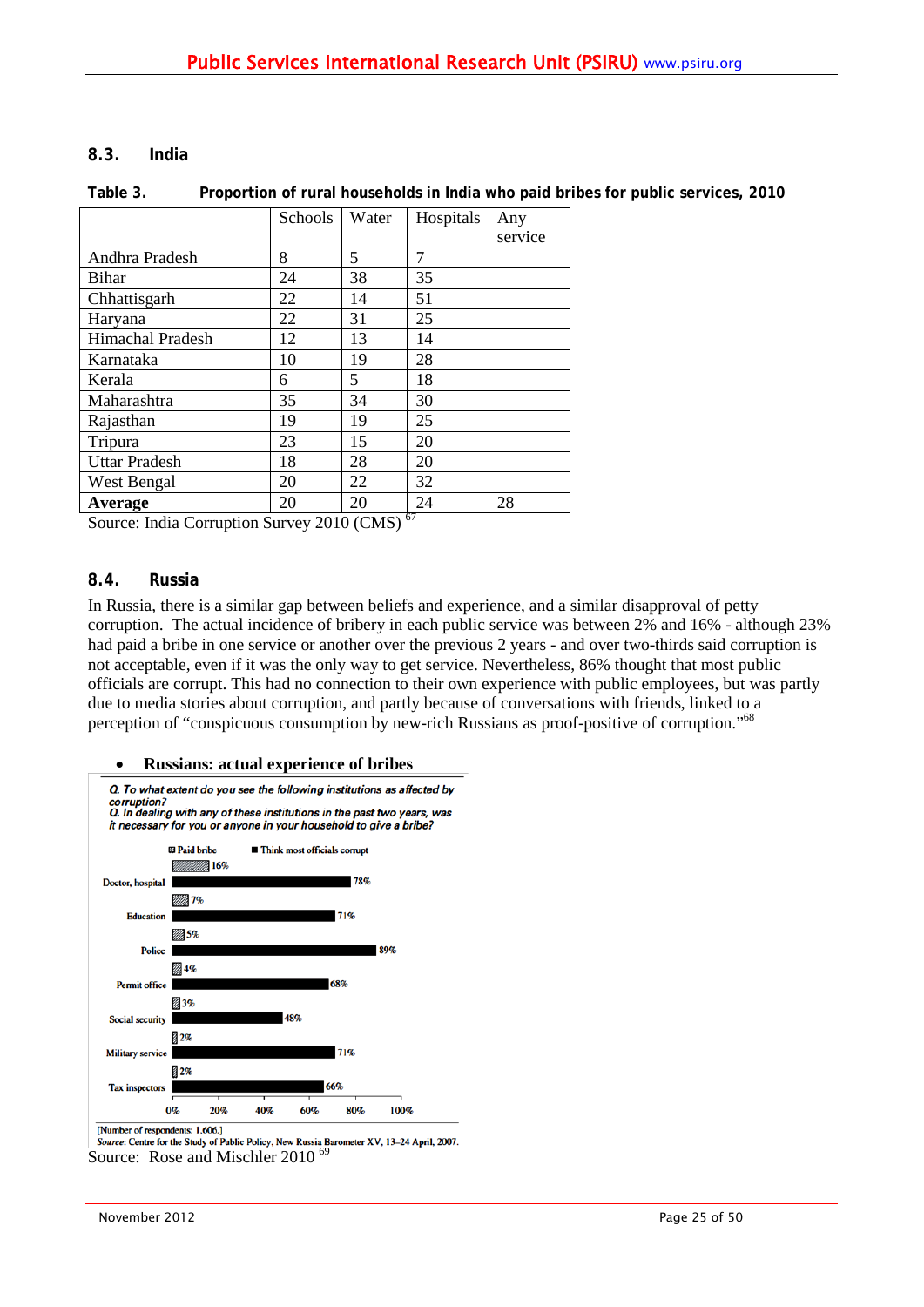## <span id="page-25-0"></span>**8.5. Baltic states**

A similar picture emerged in a study of 10,000 households and health services in Estonia, Latvia and Lithuania. The proportion who had actually paid bribes to health service workers was less than 1% in Estonia, 3% in Latvia, and 8% in Lithuania in their most recent experience of healthcare, either before or after treatment. Moreover, a large majority regarded such payments as bribes and considered them unacceptable – there was no 'culture' of accepting bribes as normal. The belief that there is such a culture has no supporting evidence. A much higher proportion of people - about 13% - had made gifts of flowers, chocolates or drinks to doctors and nurses, but this was clearly distinguished from bribery and seen as part of a positive relationship with health workers: "people overwhelmingly supported the practice of giving gifts to health care professionals, stating that gifts were an expression of gratitude for care". Despite the actual levels bribery and positive views towards health workers, about half the people in the study thought that there was a high level of corruption in their health services. This may reflect media influence, or a belief that the system is being corruptly exploited by those at the top of the system - for example, the excessive profits made by pharmaceutical firms as in the example of Bulgaria, below. These 'perceptions' do not mean that there is a high level of corrupt demands for bribes by health workers.<sup>70</sup>

## <span id="page-25-1"></span>**8.6. Europe**

Finally, a similar picture emerges from a 2011 survey of EU citizens who were asked about their actual experience of paying bribes to public service workers.<sup>71</sup> On average, 8% of the population had done so – lower than the average level of 13% in the study of African countries - but the levels were higher in the new member states of eastern Europe (20% on average) compared with the 15 western countries (5% on average). For specific services, the levels were low: only in relation to health services in five countries (Bulgaria, Lithuania, Hungary, Romania, Slovakia) had more than 10% of people had to pay a bribe in the last year.

## • **EU countries, percentage of citizens paying bribes to public employees in 2011**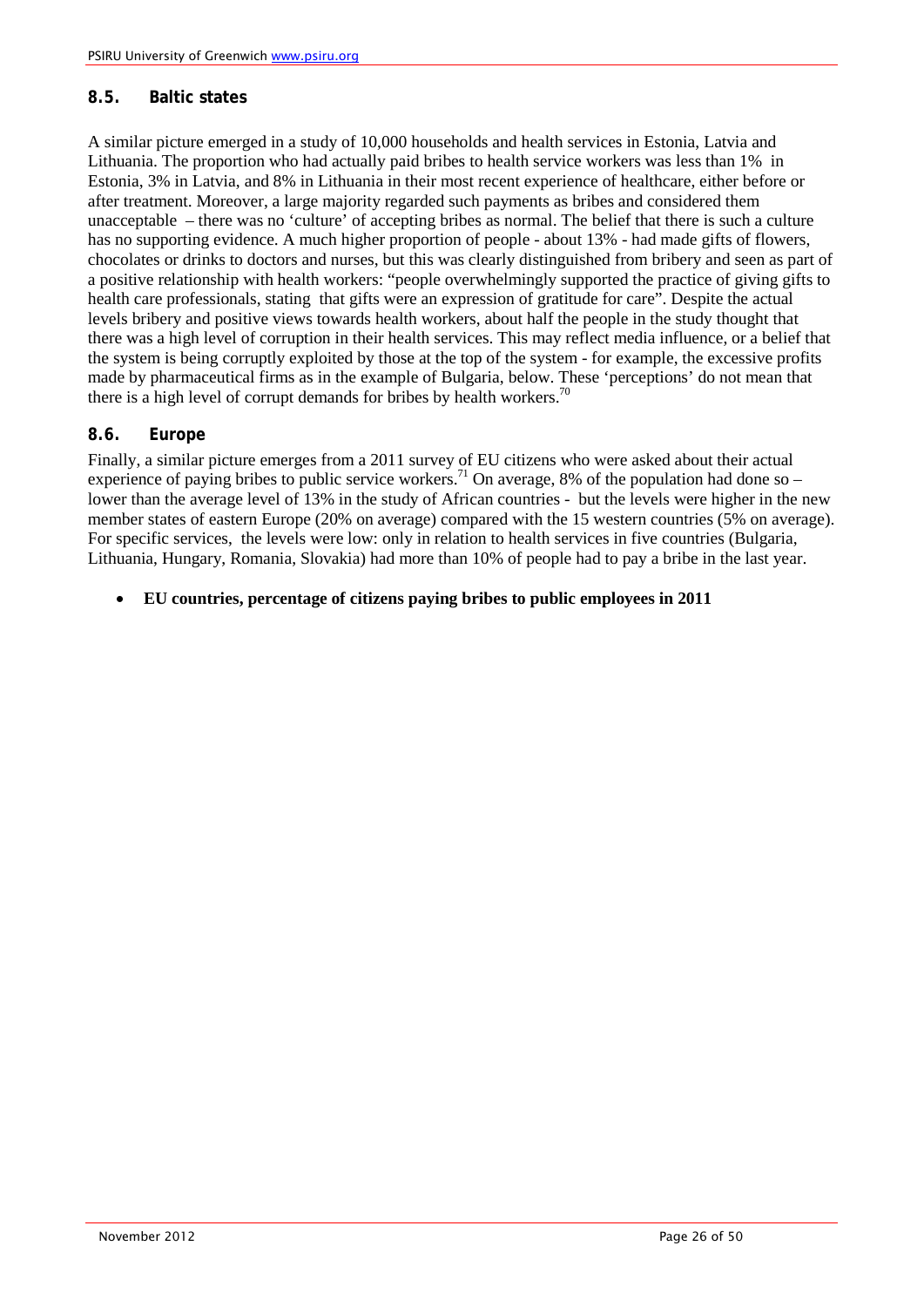

Source: Corruption - Special Eurobarometer 374 (2012) [http://ec.europa.eu/public\\_opinion/archives/ebs/ebs\\_374\\_en.pdf](http://ec.europa.eu/public_opinion/archives/ebs/ebs_374_en.pdf)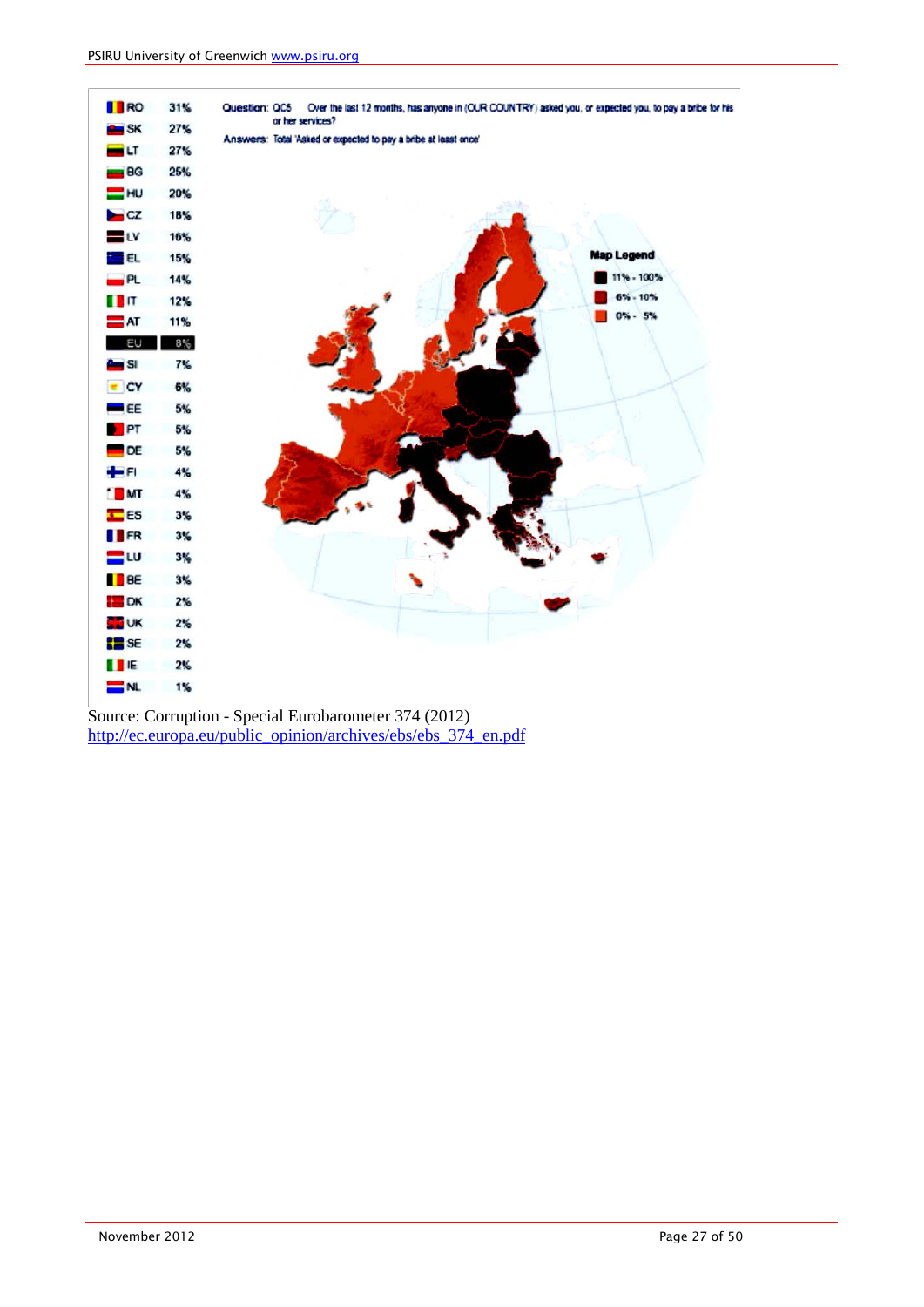# <span id="page-27-0"></span>**9. Pay levels**

#### **9.1. Under-payment**

Many public service jobs offer the opportunity for individuals to extort payments. Petty corruption is often observed in particular functions, such as police and tax officials, because there is greater opportunity for extortion – either by threats, or acceptance of bribes. But the nature of the job does not automatically lead to corrupt behaviour.

One crucial factor is the level of pay. If the pay of public employees is depressed below that of other similar workers, or below subsistence levels, then the evidence shows that petty corruption is much higher. A study of 31 developing countries in 2001 found that corruption was worse where civil service pay was low relative to other workers.<sup>72</sup>

This can be vividly seen from the experiences in Madagascar over a ten year period. When real pay for civil servants increased by 50% in the period 1995 to 2001, the proportion of people who paid bribes fell from 42% to 10%. A political crisis in the next two years interfered with the proper payment of wages – and the bribe rate rose again to 44% - before falling to less than 10% in 2004 as normal wage payments were restored. 73

A study in Ukraine showed that the pay of public sector employees was 24-32% less than the pay of equivalent workers in the private sector - but the spending of both groups was about the same, because the public employees were finding ways of bringing their pay up through bribes and other measures.<sup>74</sup>

The key solution to this problem is paying a proper living wage. Successful attempts at reforming water services where corruption was a problem, for example in Cambodia and Bangladesh, have included doubling the wages of those water workers responsible for meter readings and household connections.

The same point was made in the  $18<sup>th</sup>$  century by Tom Paine, when he submitted a pay claim for the customs officials of England. Paine was sacked by the government for writing the pay claim, but his subsequent political writings, "Common Sense", "The Age of Reason" and "The Rights of Man" were international bestsellers. He played a leading role in the American revolution of 1776, and was made an honorary deputy of the French national convention after the revolution of 1789. Paine's pay claim pointed out that the problems of corruption and incompetent staff were leading to a loss of revenue: *"Scarce a week passes at the office but some detections are made of fraudulent and collusive proceedings…Of late years there has been such an admission of improper and ill qualified persons into the excise that the office is not only become contemptible, but the revenue insecure."*

He argued that a well-paid and well-qualified staff would be less susceptible to corruption and generate more revenue for the state: *"the most effectual method to keep men honest is to enable them to live so… An augmentation of salary sufficient to enable them to live honestly and competently would produce more good effect than all the laws of the land can enforce…The officers would be secured from the temptations of poverty, and the revenue from the evils of it; the cure would be as extensive as the complaint, and new health out-root the present corruptions."* 75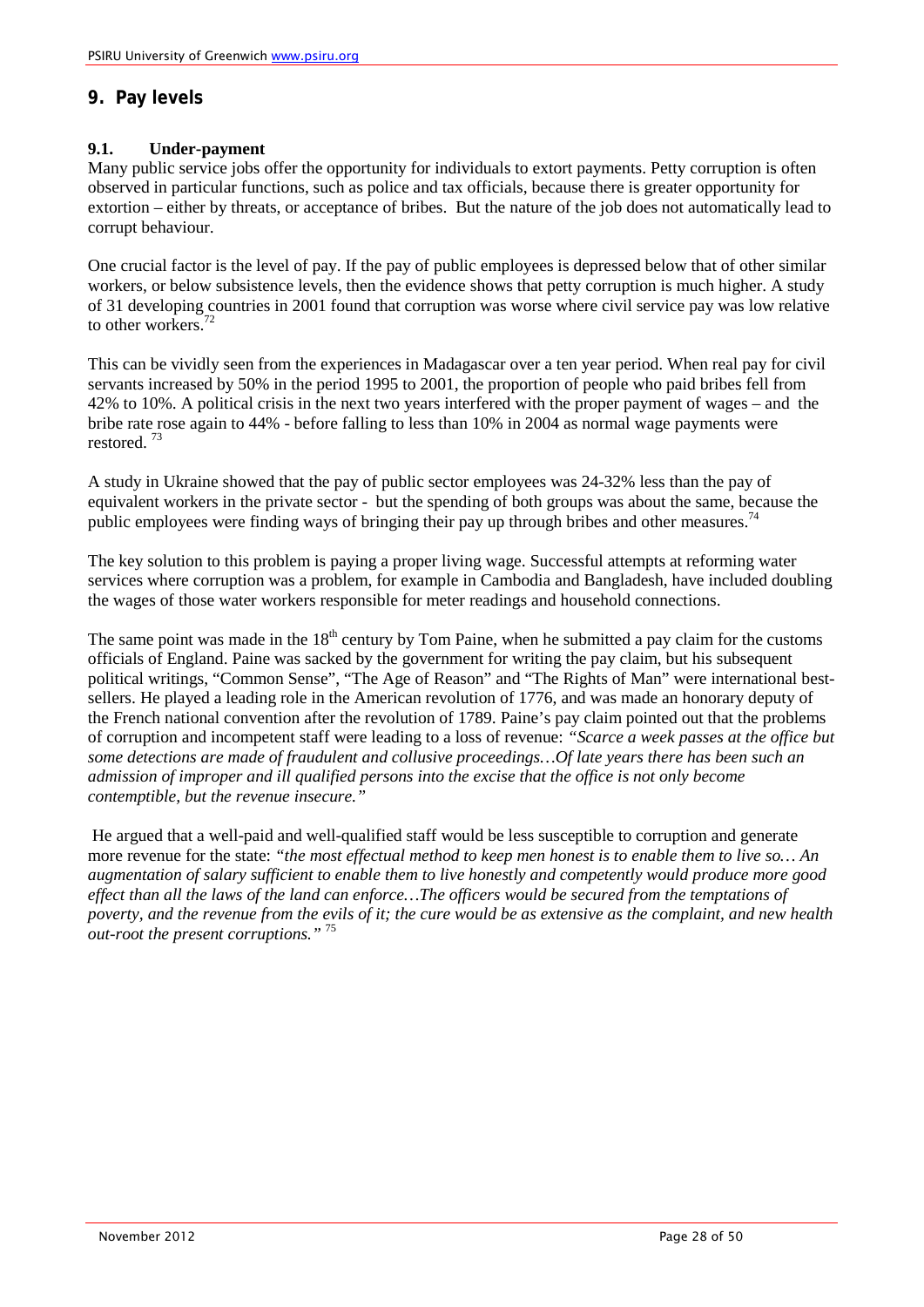# <span id="page-28-0"></span>**10. State capture**

## <span id="page-28-1"></span>**10.1. European views**

In Europe, despite relatively low levels of petty corruption, nearly three-quarters of Europeans think corruption is a major problem in their country, and in the institutions of the European Union itself. People have clear views on where the corruption is taking place: 47% think that the most corrupt actors in the system are those who award contracts, and the most frequently cited explanation for corruption is that "there are too close links between business and politics."76

## **Table 4. European views of causes of corruption, 2011**

(Percentage who identified each factor as a cause for corruption)



Source: Corruption - Special Eurobarometer 374 (2012), answers to question 6C [http://ec.europa.eu/public\\_opinion/archives/ebs/ebs\\_374\\_en.pdf](http://ec.europa.eu/public_opinion/archives/ebs/ebs_374_en.pdf)

# <span id="page-28-2"></span>**10.2. India**

In India, according to a 2011 report by KPMG, even Indian businesses agree that the major problem in India is not about petty corruption ('bakshish'), but rather:

- "scams to the tune of thousands of crores that highlight a political/industry nexus ……a web of companies and middlemen", based on the willingness of the private sector to pay bribes.
- More than two-thirds of businessmen (68%) admit that corruption in India is initiated by the private sector, and 42% say that bribery is considered 'acceptable' in their sector.
- The sectors identified as most corrupt were exactly those where government contracts or privatisations are at stake – construction, followed by telecoms, with public services only in third place, just ahead of the financial sector and defence.

Billions are being drained out of the Indian economy as a result of this corruption, which has accelerated since the deregulation and trade liberalization of 1991.<sup>77</sup>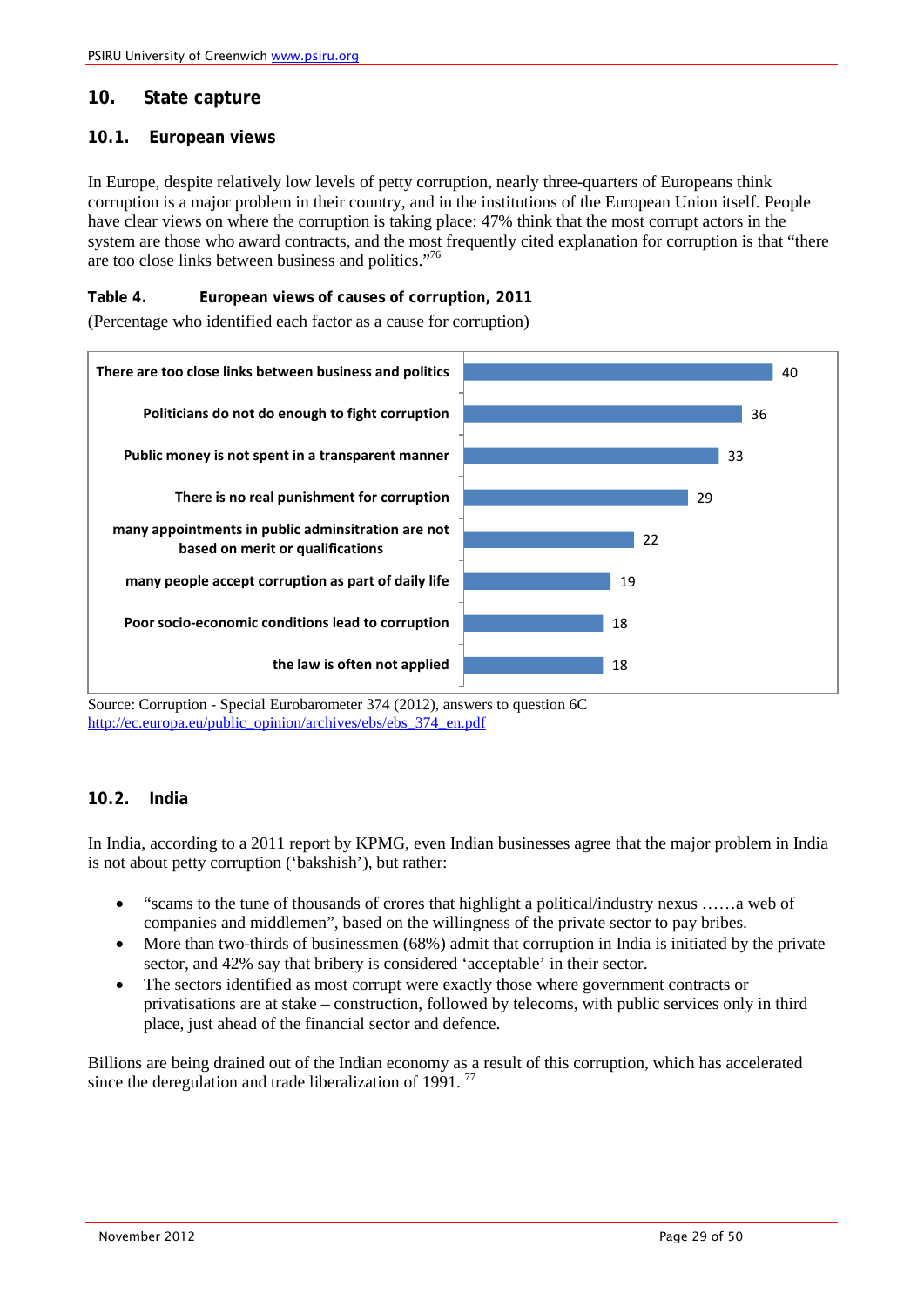

## <span id="page-29-0"></span>**10.3. USA and UK lobbying and the financial crisis**

In the USA companies gain financially from political connections. Appointing a new director who is connected to the party in government causes a rise in the value of the company's shares: investors expect that company to do better as a result. Following an election, there is a general relative rise in the value of the shares of companies connected to the winning political party, partly because: "companies that are connected to the winning party [following an election] experience a statistically and economically significant increase in their procurement contracts … while those connected to the losing party suffer a decrease in contracts." These extra contracts were worth on average \$120 million per year to each company with the right connections in 1994, for example.<sup>79</sup>

This political influence has also affected the financial crisis.

Some of the largest mortgage lenders in the USA spent over \$29 million in 4 years to prevent legislation to regulate their business more tightly. They were successful. The firms which spent most effort on lobbying were more risky in their lending, and so still suffered from a higher level of defaults by borrowers as the crisis hit. But the lobbying still paid off in the end: firms who had done most lobbying were more likely to be bailed out by the USA government. <sup>80</sup>

In the UK, banks spent even more, £92million in 2011 alone, to maintain close control over the economic and financial policies of the UK government. They used 129 different lobbying organisations, employing 800 people including 124 peers, about 16% of all the members of the unelected House of Lords. They made £6.11 million in donations to all three major political parties. Their gains included big cuts in corporation tax, the abandonment of plans for a government regulator of corporate behaviour, and the weakening of a non-profit pension scheme intended to benefit the poor.<sup>81</sup>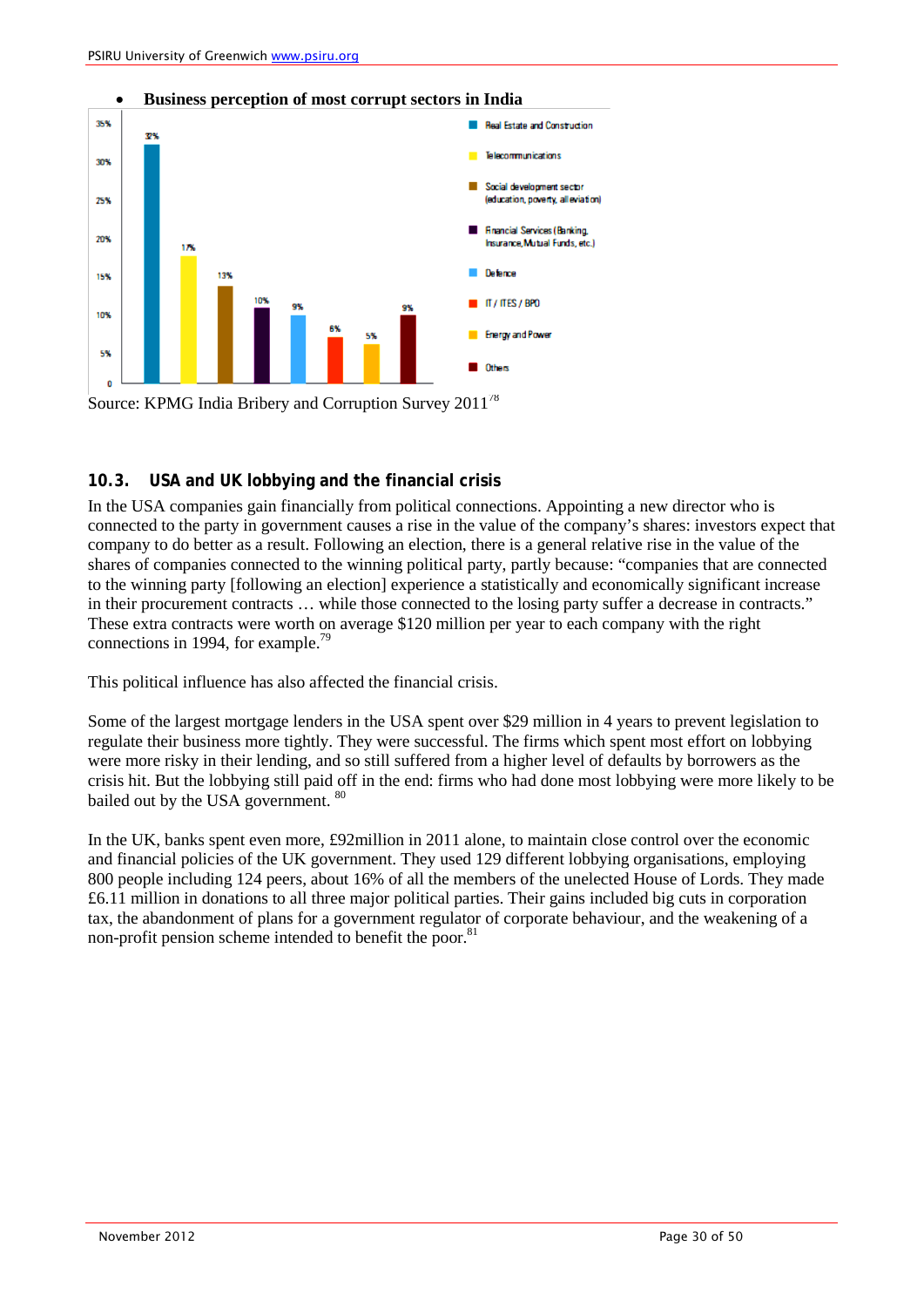# <span id="page-30-0"></span>**11. Some cases by sector**

This section sets out a number of cases of state capture and corruption in different sectors. These cases demonstrate the extent and impact of corrupt networks, the role of privatisation, and the role of multinational companies. They also show the various ways in which such corruption can be damaging to public services.

# <span id="page-30-1"></span>**11.1. Health: global and national state capture by pharmaceutical companies**

Firstly, it looks at the ways in which pharmaceutical companies have perverted public policies, at global as well as national levels. This has a direct impact on health services. The effect is to divert large sums from public budgets for healthcare, as well as to undermine democratic policy-making.

## <span id="page-30-2"></span>**11.1.1. Global state capture: drug companies and the WHO**

The World Health Organization is the international public sector agency for healthcare, set up by the United Nations. It is expected to issue standards and advice on healthcare for all countries.

In 2009 there was worldwide scare over 'swine flu.' The WHO monitored this and declared that it had reached the level of a pandemic, although according to the WHO's own procedures the evidence did not justify this. The WHO also advised that Tamiflu, a drug marketed by a multinational company, GSK, was a safe and effective protection against swine flu. This led many countries to purchase huge quantities of Tamiflu, in some cases spending between 1% and 3% of national public healthcare budgets. But the WHO had been advised by academics and others who had financial interests and connections with GSK, some of which were concealed. The company and the WHO also withheld data and evidence which showed that the drug was neither safe nor effective.  $8$ 

The WHO has also taken the side of the drug companies against the interests of public health. For example in Thailand in 2007 the government decided to authorise generic manufacture of drugs for AIDS and heart disease, a decision welcomed by NGOs and the public, but opposed by the multinational companies who held the patents. The DG of the WHO, Margaret Chan, publicly supported the companies and criticised the government over this during a visit to Thailand.<sup>83</sup>

## <span id="page-30-3"></span>**11.1.2. Bulgaria: privatised drug company state capture**

Sopharma is a Bulgarian pharmaceutical company, previously owned by the Municipality of Sofia, which was privatised in September 2000. In 2011 it supplied more than 70% of the medicines required by state hospitals and more than 50% of prescribed medicines. It is owned by Ognyan Donev, who is also chair of the Bulgarian employers' confederation, and co-owner of a major media group. In June 2012 he was charged with money laundering.

Sopharma has benefitted from capturing two key political positions. Firstly, Donev was a member of the supervisory board of the National Health Insurance Fund (NZOK) until 2011. Secondly, one of its senior employees, Gergana Pavlova, became the political supervisor in the Boyko Borisov cabinet in charge of medicines and hospital supplies, and was been responsible for a new law with three elements which favour the drug companies by weakening regulation. The law allows hospitals to buy medicines directly from companies, which will result in higher prices than the previous system of buying through a central state purchasing body, and gives a single official the authority to issue drug licences. The company sells drugs in Bulgaria for prices three times higher than in Turkey, according a TV investigative programme. Other problems include "specifications of equipment purchased by the health ministry and a particular supplier" and the destruction of  $\bigoplus$  million worth of vaccines.

Pavlova was later dismissed but the law remained unchanged. Sopharma and other drug companies were investigated by the Bulgarian competition authority over allegations of a cartel. In February 2012 the European Commission started an investigation; and the Bulgarian parliament called for an audit.<sup>84</sup>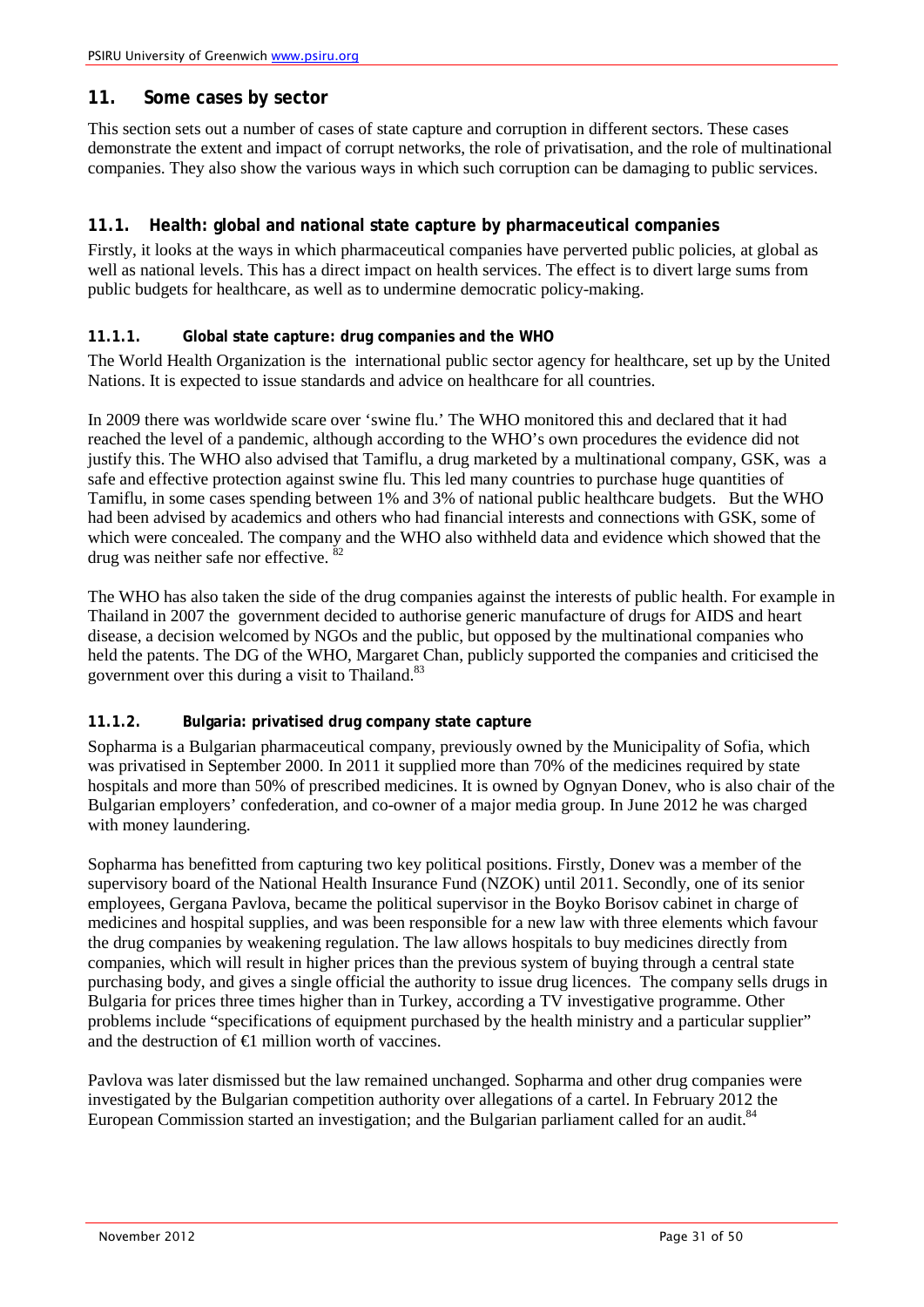#### <span id="page-31-0"></span>**11.1.3. Serbia: bribery charges against multinationals**

["AstraZeneca h](http://markets.ft.com/tearsheets/performance.asp?s=uk:AZN)as been served with a criminal indictment by the Serbian authorities as part of a widening probe into alleged bribery by several pharmaceutical companies in the Balkan country. The Anglo-Swedish drug group said it had filed legal objections with the courts requesting them to drop the actions since receiving the indictment in August, which relates to "allegedly improper payments to physicians." The action follows the arrests last year in Belgrade of senior officials at the Serbian Institute for Oncology and Radiology, as well as the heads of the Belgrade offices of AstraZeneca, [Roche,](http://markets.ft.com/tearsheets/performance.asp?s=ch:RO) Actavis, [Sanofi-Aventis](http://markets.ft.com/tearsheets/performance.asp?s=fr:SAN) and PharmaSwiss, concerning payments of around €550,000 during 2007-09."

FT October 27, 2011 AstraZeneca indicted in Serbian corruption case [http://www.ft.com/cms/s/0/d3589da8-0073-11e1-930b-00144feabdc0.html -](http://www.ft.com/cms/s/0/d3589da8-0073-11e1-930b-00144feabdc0.html#axzz21FlwtF3A) axzz21FlwtF3A

#### <span id="page-31-1"></span>**11.1.4. USA: GSK, Pfizer pay billions to avoid prosecution**

["GlaxoSmithKline h](http://markets.ft.com/tearsheets/performance.asp?s=uk:GSK)as agreed to pay a [record \\$3bn to settle US regulators' charges](http://ftalphaville.ft.com/blog/2012/07/02/1067931/how-to-sound-contrite-as-a-potential-kid-poisoner/) of aggressive marketing and the selective use of data from clinical trials in its promotion of drugs beyond their authorised uses, including an antidepressant that one of its sales reps called the "happy, horny, skinny pill"… Court documents included detailed descriptions of how the group entertained doctors and illegally encouraged the use of products including Wellbutrin, Paxil and Advair. The US Department of Justice legal filings said GSK made use of "cash payments disguised as consulting fees, expensive meals, weekend boondoggles and lavish entertainment." Doctors who prescribed large quantities of Wellbutrin were invited to a "training session" in Jamaica, the documents showed.

The UK pharmaceuticals company pleaded guilty to criminal charges as part of the settlement, branded the largest case of US healthcare fraud.

FT July 2, 2012 GSK to pay \$3bn to settle US charge[s www.ft.com/cms/s/0/02eaa328-c468-11e1-9c1e-](http://www.ft.com/cms/s/0/02eaa328-c468-11e1-9c1e-00144feabdc0.html#axzz21FlwtF3A)[00144feabdc0.html#axzz21FlwtF3A](http://www.ft.com/cms/s/0/02eaa328-c468-11e1-9c1e-00144feabdc0.html#axzz21FlwtF3A)

**"US drugmaker Pfizer has agreed to pay \$2.3 billion (£1.4 billion) in the largest healthcare fraud settlement in the history of the Department of Justice.** It comes after the firm was found to have illegally promoted four drugs for uses which had not been approved by medical regulators, and …..allegations that Pfizer paid bribes and offered lavish hospitality to healthcare providers to encourage them to prescribe four of the company's drugs."

BBC 2 Sept 2009 Pfizer agrees record fraud fine <http://news.bbc.co.uk/1/hi/8234533.stm>

In 2004 Pfizer agreed to pay \$420 million (£265 million) to settle charges that its newly acquired subsidiary, [Warner-Lambert,](http://www.pfizer.com/about/history/pfizer_warner_lambert.jsp) had marketed an epilepsy drug, gabapentin, for unapproved purposes. And Pfizer is not alone in failing to change its behaviour in response to large fines[. AstraZeneca](http://www.astrazeneca.com/) paid out \$520m (£328m) in 2010 to settle civil charges of illegally marketing its anti-psychotic drug quetiapine. Seven years earlier it had been fined \$355 million (£224 million) for criminal and civil charges relating to the same offence -this time involving the prostate cancer drug gosarelin. In 2006 the Tenet Healthcare chain settled several civil fraud allegations for \$900 million (£568 million). "We found that in two different instances a particular hospital had paid kickbacks to doctors and had provided medically unnecessary cardiac services to patients.

BIJ Drug Regulation: Bitter pills for drug companies September 27th, 2010 <http://www.thebureauinvestigates.com/2010/09/27/drug-regulation-bitter-pills-for-drug-companies/>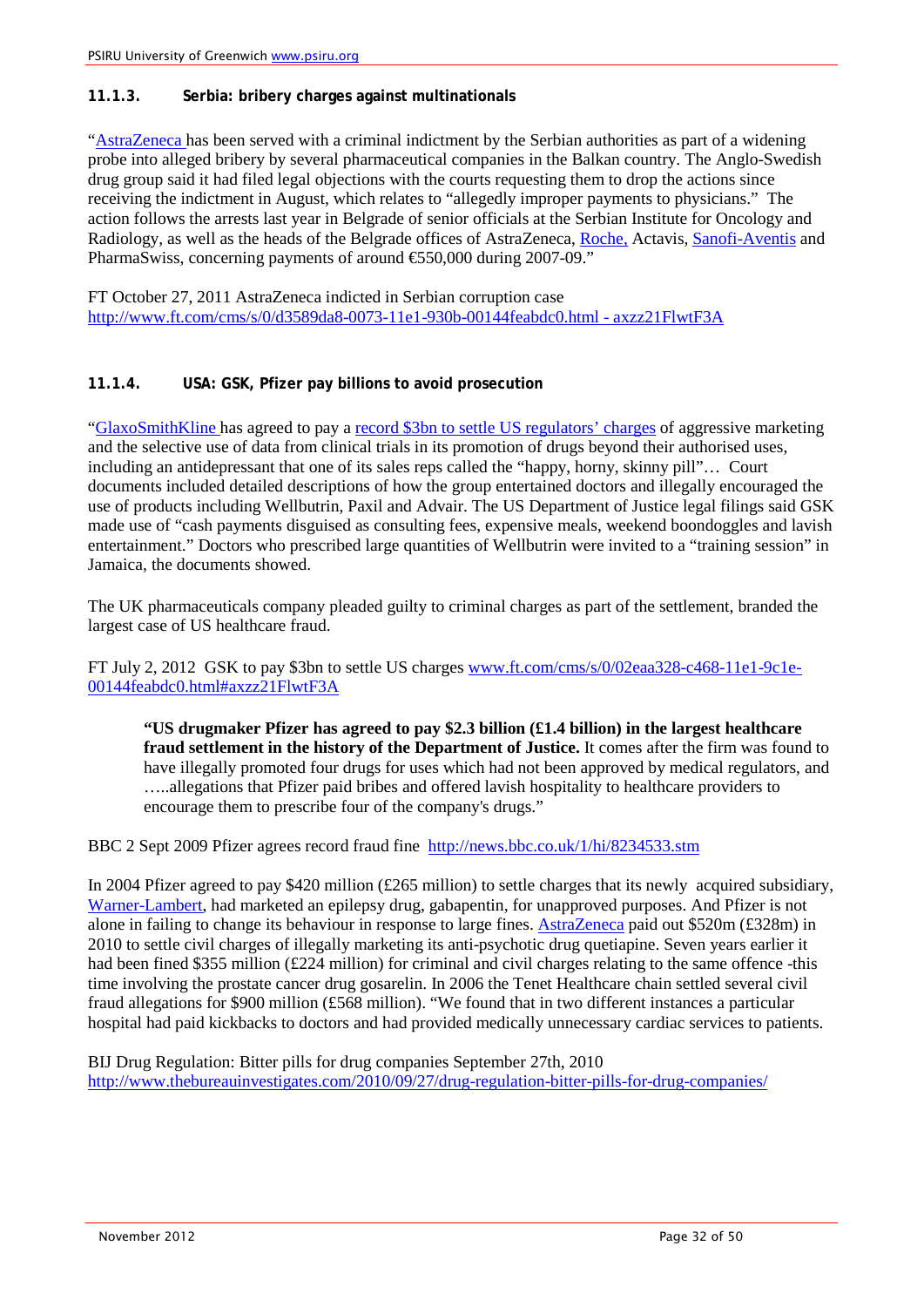# <span id="page-32-0"></span>**11.2. Central government: corruption, customs and SGS**

# <span id="page-32-1"></span>**11.2.1. SGS and Pakistan**

SGS has been used by the World Bank and others to spearhead the privatisation of customs and other central government functions – despite itself being involved in high-level corruption. This undermines the credibility of attempts at eradicating corruption, while allowing such a company to exploit the contracts for its own advantage.

In September 1996, the World Bank announced a number of 'spot audits' in selected countries, to try to uncover any corruption that might have been involved in Bank-sponsored projects. The World Bank selected a private company, Société Générale de Surveillance (SGS) of Switzerland to handle the first set of audits. The three countries announced after the memo was circulated were Poland, Kenya andPakistan. A month later, it emerged that SGS had paid bribes in 1992 to obtain a government contract for inspection services in Pakistan:

SGS, the world's biggest inspection and testing company, has admitted that it paid a substantial commission to a Geneva lawyer to enable it to start up a pre-shipment inspection programme for the government of Pakistan. In 1998 a Swiss magistrate indicted three individuals, including a former executive of SGS, and asked Pakistan to charge Ms Bhutto with money laundering and accepting bribes. In April 1999, Benazir Bhutto and her husband were found guilty of accepting bribes worth US \$9 million from SGS, were sentenced to five years in prison, and banned from holding seats in parliament for seven years. However, the multinational escaped with no punishment, until a prosecutor obtained a ruling barring the government from 'allocating any business to SGS.' The case continued to be unresolved even in 2012, when the Pakistan supreme court effectively dismissed the prime minister for failing to pursue the case.<sup>85</sup>

International institutions, such as the World Bank, and official global campaigns such as the IACC and TI, have been very forgiving to SGS. The company was even a panellist at the IACC conference in 2010, under the title of 'Business principles for countering bribery: An effective tool for the private sector?<sup>86</sup>

## <span id="page-32-2"></span>**11.2.2. Outsourcing procurement**

The UK government has even proposed to outsource procurement services for the ministry of defence, so that a private company would handle all the tendering for defence equipment. This itself provides obvious further opportunities and incentives for corruption. In January 2012 four employees of a private company providing procurement services were convicted of fraud because they had sold confidential information to companies tendering for work. One of the multinational companies which advertises itself as a manager of procurement services is KBR – a company which has had to pay \$579 million to settle a prosecution in the USA for corruption. But major defence contractors, such as Babcock, see this as an opportunity to by-pass normal procedures of competitive bidding and instead become long-term 'partners.' "A radically different MoD procurement structure will provide Babcock with a once in a lifetime opportunity. There is every chance that the MoD will move away from self-delivery and towards outsourcing, coupled with a preference for closer, partnership-style relationships with the private sector. No one is better placed than Babcock. This could be transformational." <sup>87</sup>

# <span id="page-32-3"></span>**11.3. Local government**

## <span id="page-32-4"></span>**11.3.1. New Public Management: making the problem worse**

Privatisation is a core element in the set of policies described as 'new public management (NPM)'. Its supporters have argued that NPM will help reduce corruption, but by encouraging privatisation and outsourcing, decentralisation and management discretion over pay and hiring and firing of workers, NPM actually increases the scope for and probability of corruption.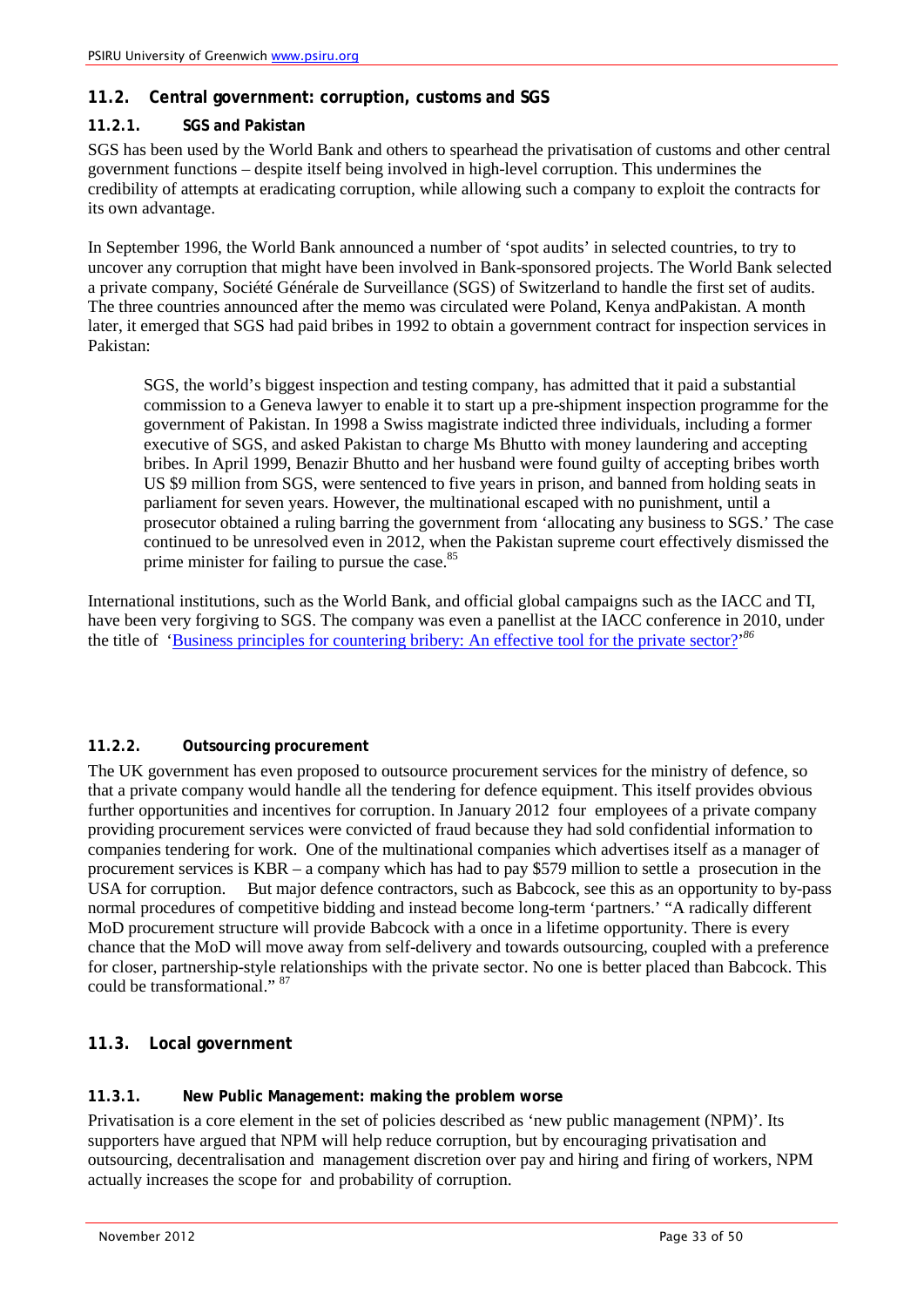NPM was implemented in Malawi with the belief that it would foster accountability, transparency and good governance. In practice it has created a breeding ground for corruption at the local government level, as a result of greater contracting-out, decentralisation, user fees, PPPs, and local discretion. Contracts were awarded to senior officers and councillors and their relatives and friends, even when the service was not needed; councillors used decentralisation to justify paying themselves larger expenses, or simply embezzle money; 'user fees' were used as a pretext for extorting bribes; public–private partnerships were created as networks to give privileged information about contracts.<sup>88</sup>

It also has a negative effect on workers' morale, and thus undermines a key factor which improves the integrity of a service, as seen with water workers in India: "In those instances in which a NPM-style reform was implemented with no concomitant driver that changed the way employees felt about their jobs, the result was resentment and eventually sabotage of the reform itself."

## <span id="page-33-0"></span>**11.3.2. Walmart and Mexico**

The largest USA retail multinational Walmart is subject to a number of court cases and investigations over corruption of local government planning officials in Mexico to gain a commercial advantage. According to the New York Times:

"Wal-Mart de Mexico had orchestrated a campaign of bribery to win market dominance. In its rush to build stores the company had paid bribes to obtain permits in virtually every corner of the country." 89

Walmart covered up its own internal auditors' findings by arranging a whitewash report from managers involved in the corruption itself. USA congressmen have complained that the company is obstructing investigations by the USA authorities, and also state that Walmart is trying to conceal evidence of bribery by the company in five other countries, as well as possible tax evasion and money laundering in Mexico.<sup>90</sup>

Walmart has an extreme anti-union policy but tries to promote itself as a highly ethical company.

# <span id="page-33-1"></span>**11.4. Electricity**

Thirdly, we look at examples of corruption drawn from the privatisation of electricity and gas, specifically in Slovakia, Kenya and Nigeria.

# <span id="page-33-2"></span>**11.4.1. The 'Gorilla' network of bribery in Slovakia**

The 'Gorilla' file is a transcript of lengthy eavesdropping by the Slovak Intelligence Service (SIS) during 2005 and 2006. It was leaked at the end of 2011. It consists of a series of meetings involving leading Slovak politicians, and executives of the private equity firm Penta, which has a central role in the processes. The meetings were largely concerned with the payment of bribes by the multinationals involved in various privatisations, and the allocation of the money to individuals and parties. The discussions especially concern the privatisation of electricity and gas, but also of healthcare, district heating, airport, and water.

The energy multinationals mentioned include RAO UES (Russia), Enel (Italy), E.on and Siemens (Germany) and EDF (France). On EDF it says "The problem is that EDF as a state company cannot pay the commission [bribe] directly, but through the consultancy firm EPIC."<sup>91</sup>

## <span id="page-33-3"></span>**11.4.2. Africa: corruption and the energy sector**

• **Kenya:** Mr Okemo was the energy minister of Kenya between 1999 and 2001 and finance minister between 2001 and 2003. Mr Gichuru was KPLC managing director between 1983 and 2003. Mr Okemo and Mr Gichuru are alleged to have received over USD\$10million for contracts and agreements given to foreign companies as part of the privatisation processes which started during that period. According to the evidence, the money was transferred to accounts in the UK tax haven of Jersey, with the help of Knight Piesold, an international consulting firm specialising in energy projects. The case arose because the Jersey authorities wanted to extradite them.<sup>92</sup>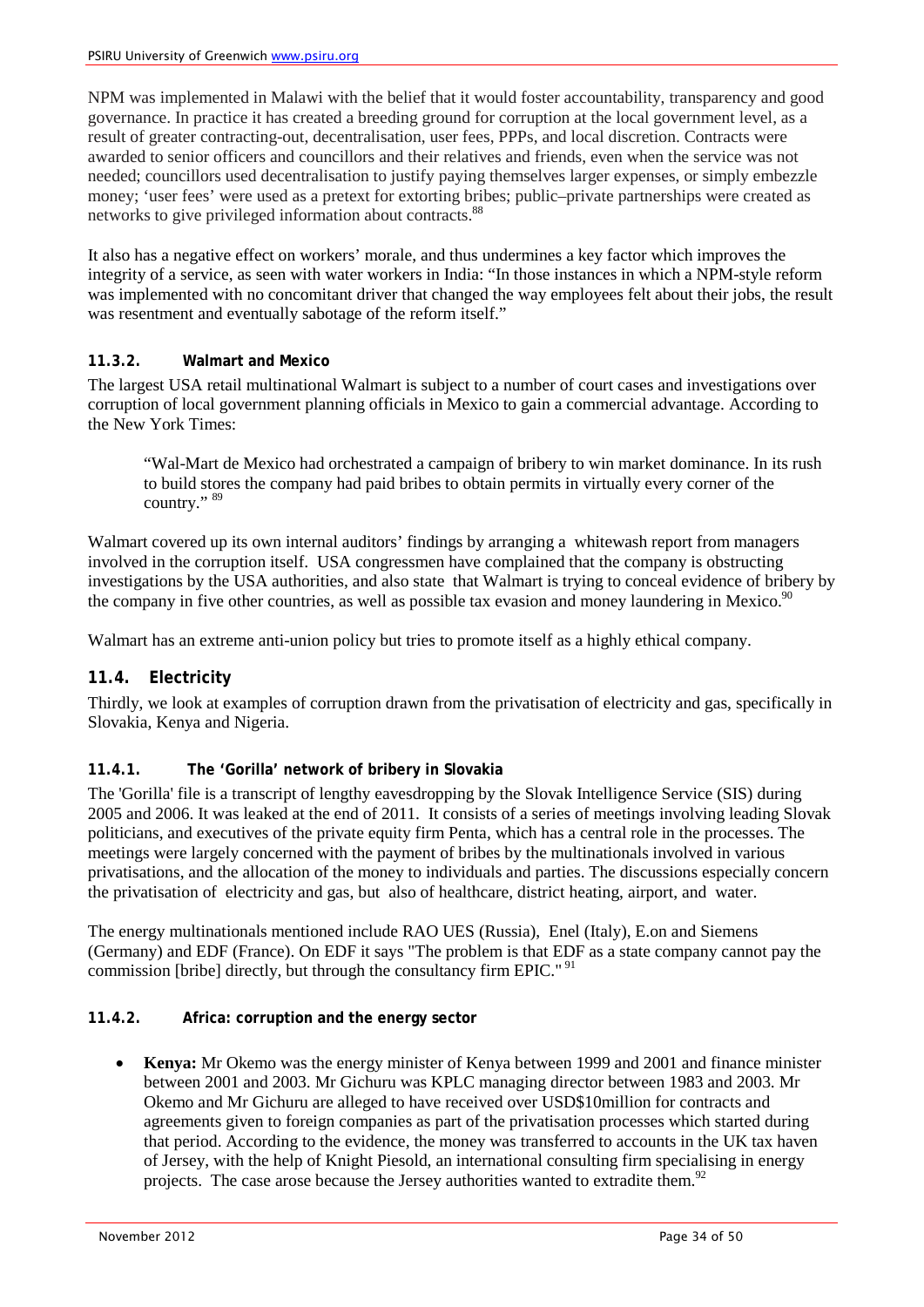• **Nigeria:** In 1999 Enron set up a 290 MW Independent Power Project at Egbin Power Station in Lagos, with a 13 year power purchase agreement (PPA) with Lagos State. This deal formed part of the prosecutions in the USA for fraud against former Enron executives.<sup>93</sup> In January 2001 Enron sold the project to another USA company, AES, and a Nigerian partner, YF Power, part of the Yinka Folawiyo Group.<sup>94</sup> In 2006, the Peoples Democratic Party (PDP) called on the Economic and Financial Crimes Commission (EFCC) to probe the Lagos/AES power project claiming that it has cost the state over \$500 million.<sup>95</sup> Payments under the contract have caused massive losses for PHCN, and there have been continuing disputes between PHCN and Lagos State over who is responsible.<sup>96</sup> The Rural Electrification Agency (REA) was set up under the 2005 Act to fund the extension of connections in rural areas. Leading officials and politicians are now facing trial over charges of defrauding the REA of over NGN 5.2 billion (USD \$35 million) through contracts for grid extension or solar electrification which were used as conduit pipes with which funds of the Rural Electrification Agency were siphoned and were awarded to companies either not prequalified to be awarded the contract or were phony or existing companies. The former Chairman of the Nigerian Electricity Regulatory Commission (NERC), Dr. Ransome Owan, and his six commissioners were in 2009 removed from office and charged with 197 counts of fraud involving misappropriating money through fictitious contracts.<sup>97</sup> The cases were dropped in October 2010.<sup>9</sup>

## <span id="page-34-0"></span>**11.5. Water**

Finally, there have been a number of convictions for bribery to obtain water contracts, involving executives of subsidiaries of both Suez (formerly Lyonnaise des Eaux) and Vivendi (formerly Générale des Eaux). These convictions have happened in developed countries where institutional strength and the available resources allow authorities to tackle corporate corruption more effectively than in poorer countries.

- **France:** there are three court convictions for corruption in France.
	- o In Grenoble, a tribunal found that the corrupt award of a 25-year water concession to a Suez-Lyonnaise des Eaux subsidiary had damaged consumers. The court found that the water service had been privatised in exchange for contributions by Lyonnaise des Eaux to the mayor's electoral campaign, and other gifts, totalling over FF19 million. In 1995, the regional auditor found that over the lifecycle of the contract the excess costs borne by local consumers and taxpayers would be more than FF 1 billion (US \$150 million) (Hall  $\&$ Lobina, 2001).
	- o In Angoulème, the former mayor was jailed in 1997 for two years, with another two years suspended, for taking bribes from companies bidding for contracts, including Générale des Eaux.
	- o In St-Denis**,** Ile de la Réunion, Executives of Générale des Eaux were also convicted of bribing the mayor of to obtain a water concession.<sup>99</sup>
- **Italy:** In 2002 a senior executive of Vivendi (now Veolia) was convicted of planning to bribe local politicians in the both the majority and opposition parties of Milan city council in order to win the tender for a wastewater treatment plant in the south of Milan, Italy. The evidence included a floppy disk containing a letter by Alain Metz in which Maetz states that he has "excellent contacts" within the rightwing majority coalition (Polo delle Liberta, whose leader was Silvio Berlusconi), and planned to pay total IT £4 billion bribes to politicians. About IT £2.3 billion would go to the majority parties, IT £300 million to the opposition and other money would reach "experts" and "mediators" whose names were not revealed.
- **USA:** In Birmingham Alabama, in January 2007, a fifth trial started in a series which is: "centered on allegations that high-ranking county officials accepted bribes from businessmen and their companies who were awarded millions in sewer contracts."<sup>100</sup> In Florida, a former Palm Beach county commission chairman has been charged with obtaining a personal profit of \$1.3 million from a land purchase deal by a water authority.<sup>101</sup> Privatised water company PSG was the object of investigations for corruption in New Orleans, Louisiana and Bridgeport, Connecticut. In May 2001, three former PSG executives and a former member of the New Orleans Sewerage and Water Board were indicted with paying and receiving a \$70,000 bribe in exchange for the recommendation that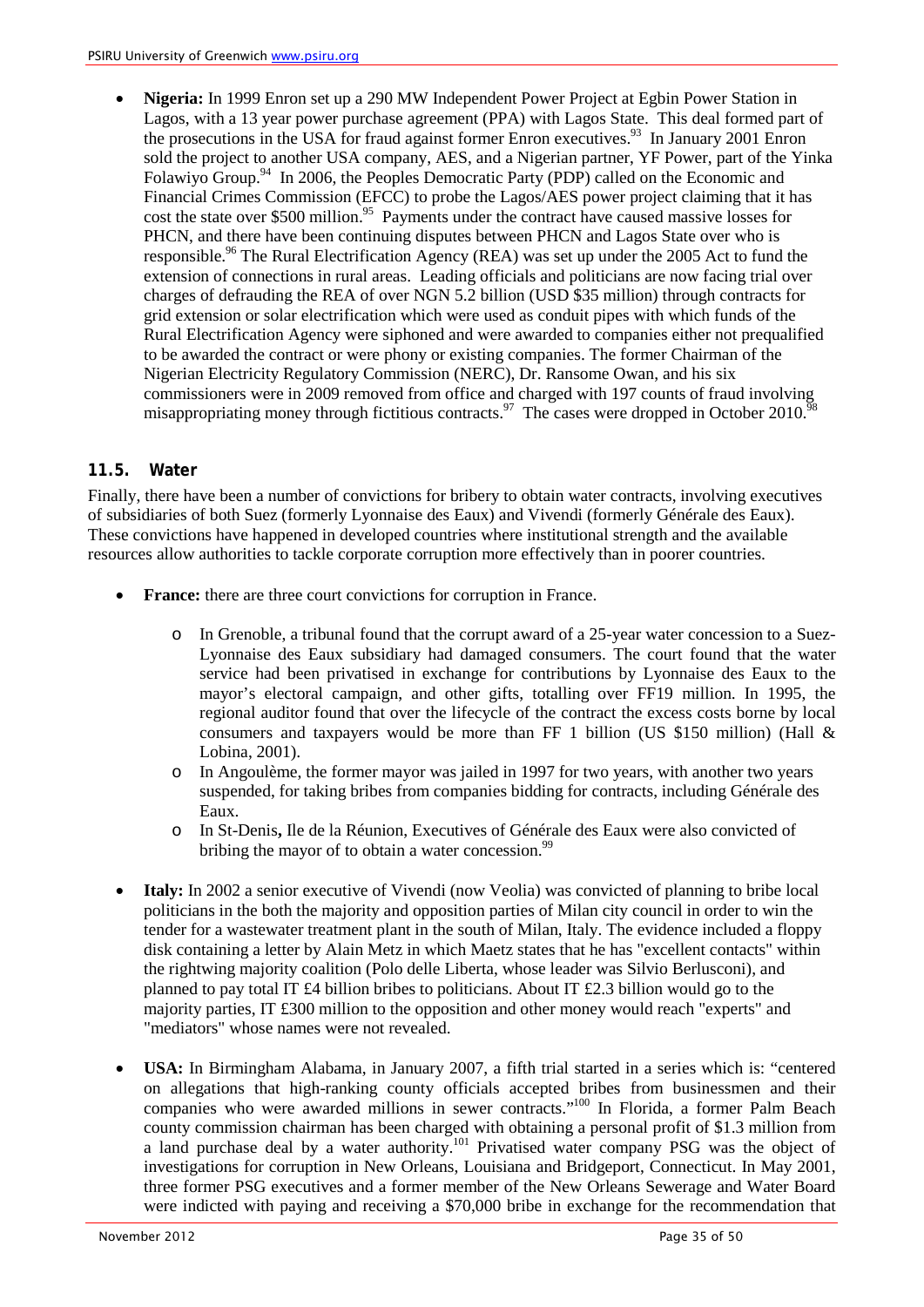the city renew its wastewater treatment contract with PSG for five more years. "Aqua Alliance, PSG's parent company, agreed earlier to plead guilty to the charge of bribery and pay a \$3 million fine." Although at the time the payments were made PSG was not a subsidiary to Vivendi, PSG was subsequently acquired by U.S. Filter, which in turn would be purchased by Vivendi in March 1999. In June 2001, two close associates of Bridgeport mayor Joseph P. Ganim pleaded guilty to charges of bribery, fraud and tax evasion in connection with bribes totalling US \$700,000 allegedly paid by PSG "in order to obtain a contract to operate the city's wastewater treatment plant" (Tsybine, 2001:  $6-7$ ).

- **Argentina:** In 1995, under the presidency of Carlos Menem, and under strict conditions of the IMF, the water service of Buenos Aires was privatised to a joint venture of the water multinationals, Aguas Argentinas. Santiago Soldati, a businessman and close Menem ally, was the lead Argentine partner, who later sold his interest in the water company for \$100 million. The Argentine delegation that negotiated the loan included Minister of Economy Erman Gonzalez, later indicted for trafficking arms, and Secretary of Water Affairs Mario Caserta, later imprisoned for 2 years for laundering drug money. The minister in charge of the 1997 tariff renegotiation, Maria Julia Alsogaray, was tried for accepting multi-million dollar bribes in the privatization of the Buenos Aires port system." (Loftus & McDonald, 2001). <sup>102</sup>
- Lesotho: In Lesotho, a major corruption trial concerning a water supply project involves prosecution of companies which were at the time subsidiaries of Lyonnaise des Eaux (now Suez), RWE and Bouygues (Hall, 2002). In May 2002, Masupha Sole, the former Chief Executive of the Lesotho Highlands Water Authority was found guilty on 11 counts of bribery and two of fraud for accepting some GBP 3 million in bribes from a dozen multinational and South African firms in return for contracts worth hundreds of millions of pounds $103$ . In September 2002, the Lesotho High Court convicted the first company to face trial, Canadian engineering consulting firm Acres International, of paying bribes totalling nearly \$266,000 to Mr. Sole.<sup>104</sup>
- **Brazil:** In July 2001, Daniel Lopes, city councillor of Tangará da Serra, state of Mato Grosso, was murdered as he left the city hall in the same day where a vote was held which approved water privatisation. Initial police investigations related the murder to Mr. Lopes' opposition to the privatisation. Further investigation led to the exposure of a major corruption scandal and the imprisonment of 14 people in March 2002, eight of whom were city councillors. Detained city councillors confessed having received from R\$10,000 to R\$40,000 each in exchange for voting to put a 30-year concession out for tender (Hall & Lobina, 2002). Tangará mayor Jaime Luiz Muraro was indicted on five charges including bribery and fraud.<sup>105</sup> Investigating authorities found that municipal funds had been used to pay part of the bribes.<sup>106</sup> Mr. Muraro revealed that expressions of interest in bidding for the privatised concession had come from firms based in France as well as in the Brazilian states of Mato Grosso and Paraná.<sup>107</sup>
- **Ghana:** In April 2000, Azurix was awarded a build own operate and transfer (BOOT) project situated in the north of Accra. Azurix denied press allegations that the company had paid a US \$5 million bribe to senior officials to secure the contract.<sup>108</sup> The World Bank, which had put up a US \$100 million loan, subsequently cancelled the project. In a letter to Ghana's vice president John Atta-Mills, and published in the Ghana Tribune, the Bank's director in Accra, Peter Harrold, said the choice of Azurix had not been made in a transparent manner. (Bayliss & Hall, 2001)
- **Jakarta, Indonesia:** In 1997, while the country was still under the control of President Suharto, Jakarta's water supply was privatised, under the auspices of the World Bank. One concession went to a consortium led by Thames Water and another to a consortium led by Lyonnaise des Eaux. Both consortia included partners which were owned by friends of the president. After Suharto's fall, these contracts were deemed to be corrupt and the two TNCs moved rapidly to negotiate new contracts with Jakarta City Council, to run from February 1999. However, these contracts were also the subject of bitter criticism on the grounds that they were never properly advertised, that the prices contained in them were excessive, and that Suharto's son continued to hold a five per cent equity stake in the new Thames Water venture.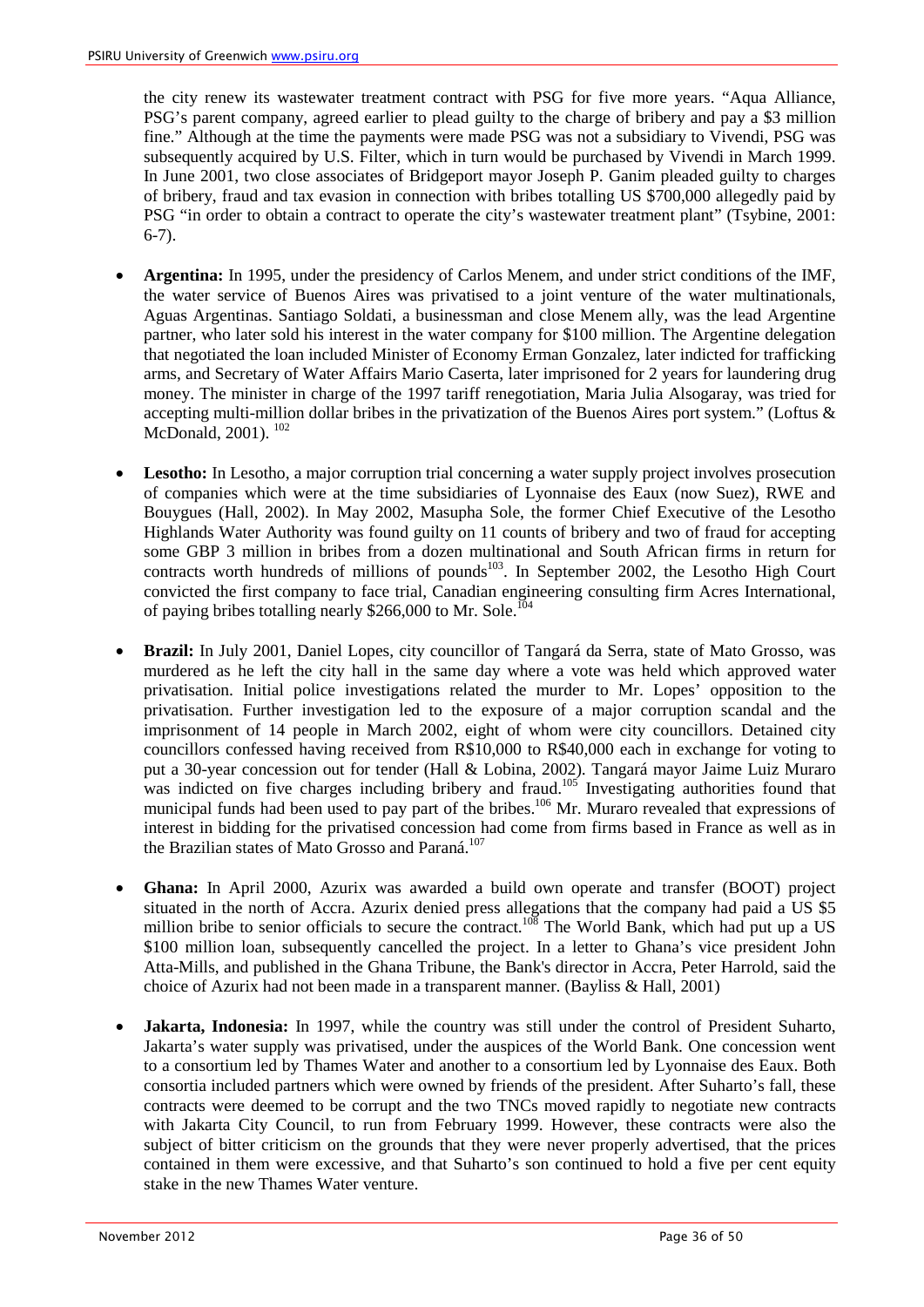## <span id="page-36-0"></span>**11.6. Other**

#### <span id="page-36-1"></span>**11.6.1. Corrupt construction cartel in Ile-de-France**

A clear example of a corrupt network can be seen in France. In the 1990s Suez and Veolia were already the largest water and waste management companies in the world, as they still are today. Together with Bouygues (which then owned the third largest water company in the world), they were also the three largest construction groups in France. In the early 1990s, these three companies and two others formed a cartel, which met with a similar small group of politicians from the major political parties in the Ile de France region around Paris. The meetings concerned building contracts worth €1.4 billion Euros to renovate 300 schools in the region. The companies decided who would get each contract, and at what price, but all agreed to submit bids to maintain the appearance of competitive tendering. In return, the companies agreed to pay a levy of 2% on the value of each contract, which was distributed according to the size of the parties in the region. The right-wing party RPR, the party of Jacques Chirac who later became president, got 1.2%; the socialist PS got  $0.8\%$ , and the Communist and other much smaller parties got a small share too.<sup>109</sup>

#### <span id="page-36-2"></span>**11.6.2. Privatisation in Russia**

The privatisation of Russia's once state-owned industries is regarded even by supporters of privatisation as deeply corrupt: "some of Russia's most valuable companies were auctioned off to political insiders at knockdown prices." A recent court case in London revealed that Roman Abramovich, now best known as owner of the English football club Chelsea, paid \$2.5 billion to secure political support ("krysha") from the government of Boris Yeltsin which allowed him "to win a rigged auction in 1995 for an oil company and refinery."<sup>110</sup>

#### <span id="page-36-3"></span>**11.6.3. Luncheon vouchers in Argentina**

Two large French multinationals, Sodexo and Accor, paid \$20 million in bribes to a member of the Argentinian parliament to suppress proposed legislation that would have forced employers to pay workers wages instead of luncheon vouchers. Providing luncheon vouchers is a profitable business for Accor and Sodexo – in India they have also been criticised for excessive profiteering by charging 6% commission.<sup>111</sup>

#### <span id="page-36-4"></span>**11.6.4. The channels of corruption: the case of NITEL and Nigeria**

An adhoc committee set up the Nigerian Senate to investigate the extensive privatisation programme undertaken in the country since 1999 found that about 80% of these privatised companies have either collapsed or are operating less efficiently than they were as public entities. Numerous problems with the privatisation programme were raised, including pervasive fraud and corruption.<sup>112</sup>

The privatisation of the telecoms company, NITEL, shows how privatisations can be used to corruptly siphon off money. $^{113}$ 

Firstly, by selling the entity for a price far below its true value, and ensuring that it is sold to members of the governing elite and their associates:

• The then president, Obasanjo, insisted that NITEL should be sold for only \$500 million – barely a third of its certified value – to a Nigerian company, Transcorp, in which Obasanjo himself bought a significant shareholding, making improper use of public money to do so. Transcorp also acquired oil production blocks and privatised hotel shares, at prices below their true value: "*Transcorp serves as the opposite arm of the Bureau for Public Enterprises, BPE. While the BPE acts as the sole seller of government enterprises, Transcorp is positioned as the sole buyer."*

Secondly, by diverting some of the proceeds into hidden accounts, for private benefit:

• In 2009 Nigeria sold \$65 million worth of privatised state assets, but only \$5.2 million appeared in the public accounts of BPE. Over ninety per cent of the proceeds had gone missing.

Thirdly, by issuing consultancy and other contracts to companies owned by cronies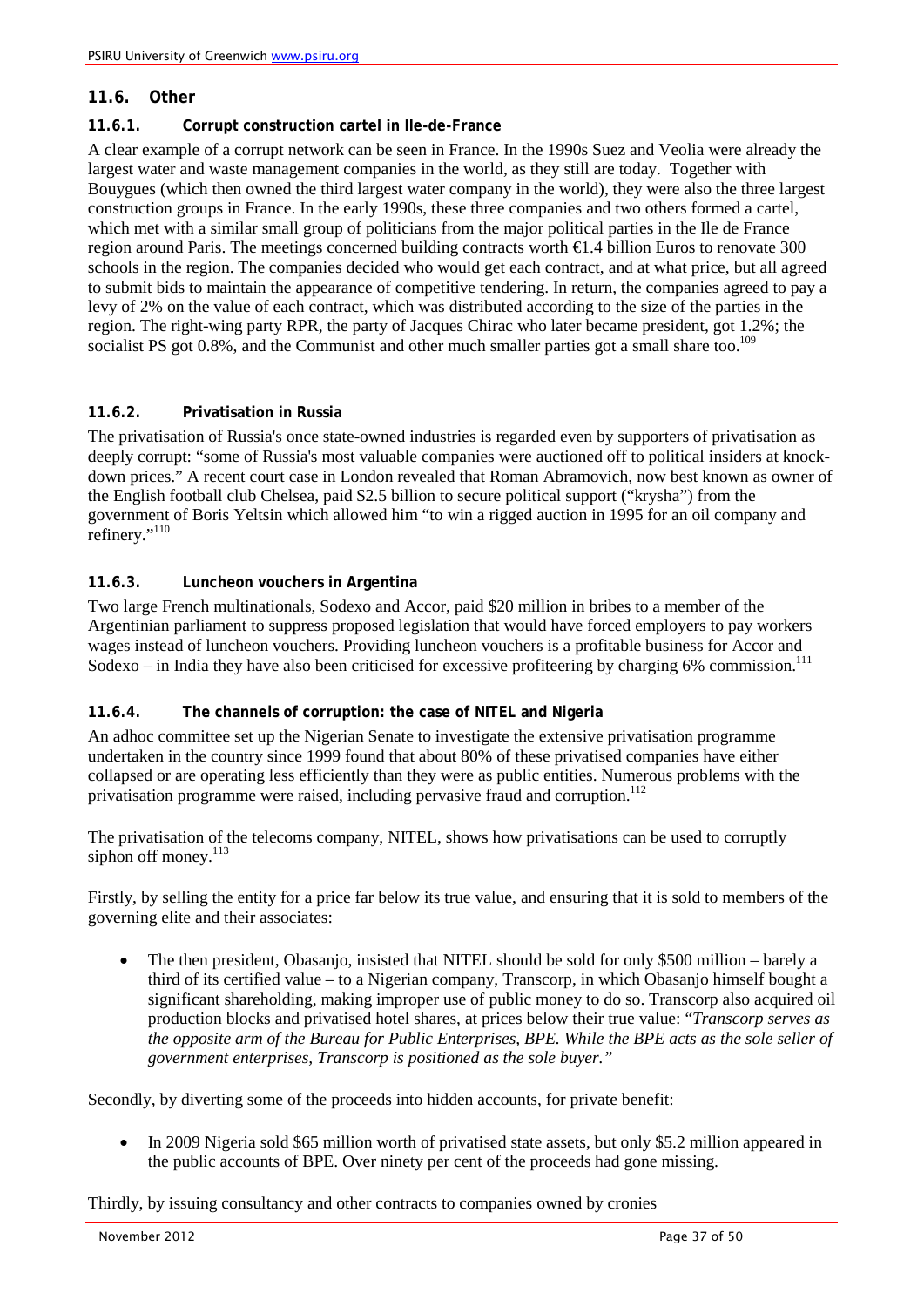• Three senior managers of Transcorp were arrested by the Economic and Financial Crimes Commission (EFCC) in 2009 for using different companies owned by friends and cronies, mostly based in the USA, as fronts to siphon off US \$127 million by inflating and duplicating invoices for consultancy projects and contracts.

#### <span id="page-37-0"></span>**11.6.5. Ireland**

In 2006 an official tribunal reported that Charles Haughey, prime minister of Ireland three times between 1979 and 1992, had "devalued the quality of a modern democracy" by accepting about €11 million in cash from wealthy business people over a period of 17 years, concealed through a network of offshore bank accounts.<sup>114</sup> The prime minister of Ireland in 2006, Bertie Ahern, who was minister of finance under Mr Haughey, was obliged to admit that he also accepted gifts from businessmen, and used to "sign blank cheques later used by Mr Haughey for his personal benefit." Mr Ahern claimed that: "it was a misjudgement, although not in breach of any law or code of conduct."<sup>115</sup>

#### <span id="page-37-1"></span>**11.6.6. EU**

Examining corruption in Europe can begin with the EU itself. The 15 members of the European Commission, the highest political authority in the EU, were forced to resign en masse in March 1999, following a report which exposed extensive fraud in EC budgets and found that the members of the Commission had "allowed, or even encouraged, conduct which, although not illegal per se, was not acceptable."116 One academic estimates that fraud and corruption take 10-20% of the entire budget of the  $ELU<sup>117</sup>$ 

The EU budgets vulnerable to this fraud include large 'structural funds' to support investment in environmental infrastructure, including water systems. During the 6 year period 1994 to 1999, environmental investment financed from the Structural Funds amounted to over €9 billion, so the possible scale of fraud and corruption in relation to water and other environmental funds of the EU, based on a median of the 10-20% 'estimate', could be around  $\epsilon$ 225 million per year.<sup>118</sup>

#### <span id="page-37-2"></span>**11.6.7. Siemens**

The giant electrical engineering firm, Siemens, has been exposed by recent German, USA and World Bank investigations as engaging in systematic and widespread bribery throughout the world over many years. For details, see PBS/Frontline February 13, 2009 At Siemens, Bribery Was Just a Line Item and [the Trace](https://secure.traceinternational.org/Knowledge/Compendium.html)  [compendium.](https://secure.traceinternational.org/Knowledge/Compendium.html) An online map shows the global extent of Siemens' corrupt activities: <http://www.propublica.org/special/the-world-wide-web-of-siemenss-corruption>

The USA and German cases concerned bribes worth \$1.6billion. Siemens paid a record \$1.4 billion to settle the cases in the USA and Germany, without full trials. The World Bank accepted that Siemens will pay \$100m. to anti-corruption charities over the next 15 years. However, despite the evidence, the confessions, the convictions, and the continuing prosecutions, Siemens was not barred by the German or USA governments, nor by the World Bank, from bidding for contracts. Siemens enjoys contracts from the USA government worth \$1billion per year, and expects to double that by 2015. (Wall Street Journal 15 December 2011 [Shrugging off bribery case, Siemens gains favour in US](http://online.wsj.com/article/SB10001424052970203893404577098632947522176.html) ; [World Bank 02 July 2009 Siemens to pay](http://go.worldbank.org/WXRNSDVI40)  [\\$100m to fight corruption as part of World Bank Group settlement](http://go.worldbank.org/WXRNSDVI40)

Siemens executives have also been convicted for deliberately undermining trade union representation of its employees by paying \$30million to unrepresentative associations. [\(Seattle Times 24 November 2008](http://seattletimes.com/html/businesstechnology/2008428948_apeugermanysiemenscorruption.html?syndication=)  [Siemens Feldmayer to get 2 years probation, fine](http://seattletimes.com/html/businesstechnology/2008428948_apeugermanysiemenscorruption.html?syndication=) )

There are continuing prosecutions against Siemens executives for paying over \$100m. in bribes to obtain a contract for national identity cards in Argentina in the 1990s. Siemens is alos being prosecuted for beating and torturing a government employee who acted as a whistleblower (Blloomberg 13 Sep 2012 Siemens Is Sued for Rights Violations by Argentine [http://www.bloomberg.com/news/2012-09-13/siemens-is-sued-for](http://www.bloomberg.com/news/2012-09-13/siemens-is-sued-for-rights-violations-by-argentine.html)[rights-violations-by-argentine.html](http://www.bloomberg.com/news/2012-09-13/siemens-is-sued-for-rights-violations-by-argentine.html) )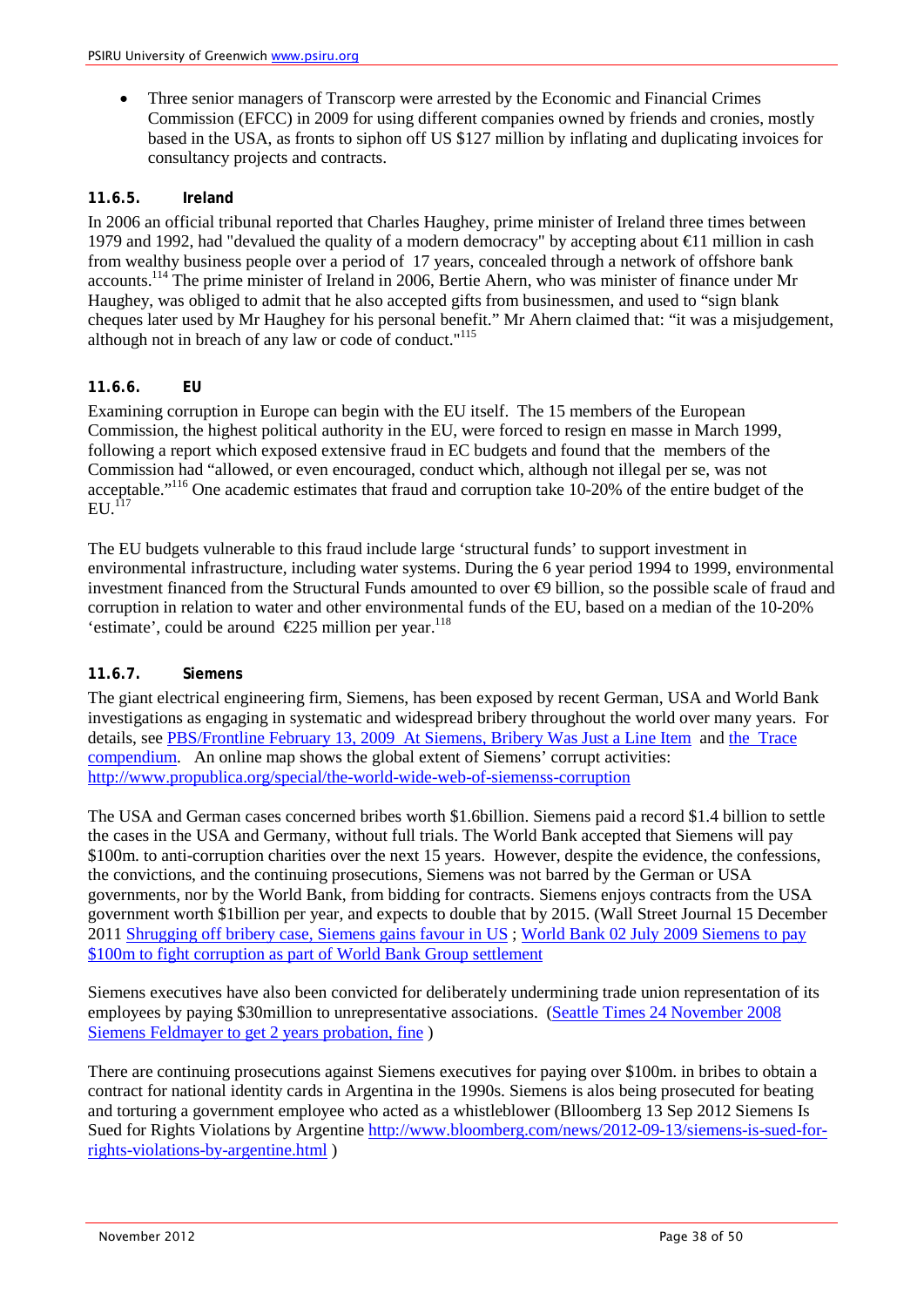Chinese courts passed a death sentence, suspended for 2 years, on a senior executive convicted of receiving fines from Siemens; another was imprisoned for 15 years [\(Caixin Online 06.30.2011Siemens Bribery](http://english.caixin.com/2011-06-30/100274546.html)  [Scandal Ends in Death Sentence](http://english.caixin.com/2011-06-30/100274546.html) )

Press reports in 2006 quoted Transparency International (Germany) as being shocked by Siemens involvement in corrupt behaviour.<sup>119</sup> This was surprising, since Siemens had already been frequently accused, and convicted, of corruption. For example, in 1992 Siemens was on trial for bribing the City of Munich over construction contracts.<sup>120</sup> In 1993 there were allegations that Siemens paid \$8 million in bribes to get work on a high-speed train link in Spain.<sup>121</sup> In 1994 a \$700 million Siemens power project in Gujarat (India) drew allegations of corruption.... America's General Electric (GE) protested at the time that it should have won the contract<sup>"122</sup> In 1996 Siemens was one of five companies banned from government contracts by Singapore after a middleman was convicted of paying bribes on behalf of Siemens and four other multinationals. 123

## <span id="page-38-0"></span>**11.6.8. UK development agencies: part of the problem?**

The Commonwealth Development Corporation (CDC) is a private equity fund run by the UK's Department for International Development. In 2012 it was linked to money laundering and fraud by the James Ibori, governor of the oil-rich Delta State in Nigeria, who pleaded guilty to stealing up to £3 billion from the state.<sup>124</sup> According to the Financial Times: "CDC helped fund three Nigerian companies under investigation for providing a front behind which associates of Mr Ibori could launder money…. The fund put £62 million of money, backed by taxpayers, into Emerging Capital Partners, a US-based fund. ECP has in turn bought shares in Nigerian companies that anti-corruption campaigners say have been used by Mr Ibori's allies to process money gained through fraud."

Instead of investigating a complaint about this, DFID denied it and revealed the name of the Nigerian who had complained to ECP.

Another UK institution, the Crown Agents, carries out extensive work for the UK and the World Bank on reforms to public financial systems. It also acts as a private contractor to governments of developing countries, for example by operating procurement, banking, payroll and pensions systems, and is contracted by the UK government to deliver "humanitarian and post-conflict stabilisation services." A subsidiary, CAlegal, provides services to help deliver privatisations and PPPs, and has set up a specific project, Hanshep, to promote private delivery of healthcare in Africa. Yet in 2011 the Crown Agents was itself barred by the World Bank – but only for 6 months - for fraudulent lying in order to gain a World Bank contract.<sup>125</sup>

## <span id="page-38-1"></span>**11.6.9. Iraq and the USA**

There is extensive corruption associated with USA contractors in Iraq in relation to publicly funded contracts (including water contracts), which has prompted new legislation. Senator Leahy tabled a new bill on 4 January 2007 to combat war profiteering and public corruption, citing "mounting evidence of widespread contractor fraud and abuse in Iraq…. At least 10 companies with billions of dollars in U.S. contracts for Iraq reconstruction have paid more than \$300 million in penalties since 2000, to resolve allegations of bid rigging, fraud, delivery of faulty military parts and environmental damage. Seven other companies with Iraq reconstruction contracts have agreed to pay financial penalties." 126 The scale of losses from this USA-led corruption is significant: nearly \$9 billion in Iraqi oil revenues could not be accounted for. The cash was flown into the country by the USA in shrink-wrapped bundles and then distributed without any adequate accounting.127

## <span id="page-38-2"></span>**11.6.10. USA hedge fund finances bribes in Azerbaijan**

A USA hedge fund, Omega Advisors Inc., invested \$126 million in a venture bidding for privatised companies in Azerbaijan in the 1990s. The partner pleaded guilty to corruption under the FCPA, but attempts to prosecute the Czech businessman involved have been unsuccessful, because he has successfully claimed asylum in the UK colony of the Bahamas which will not extradite him. **The FCPA Blog** August 31, 2012 Lewis Sentencing Moves Forward

<http://www.fcpablog.com/blog/2012/8/31/lewis-sentencing-moves-forward.html>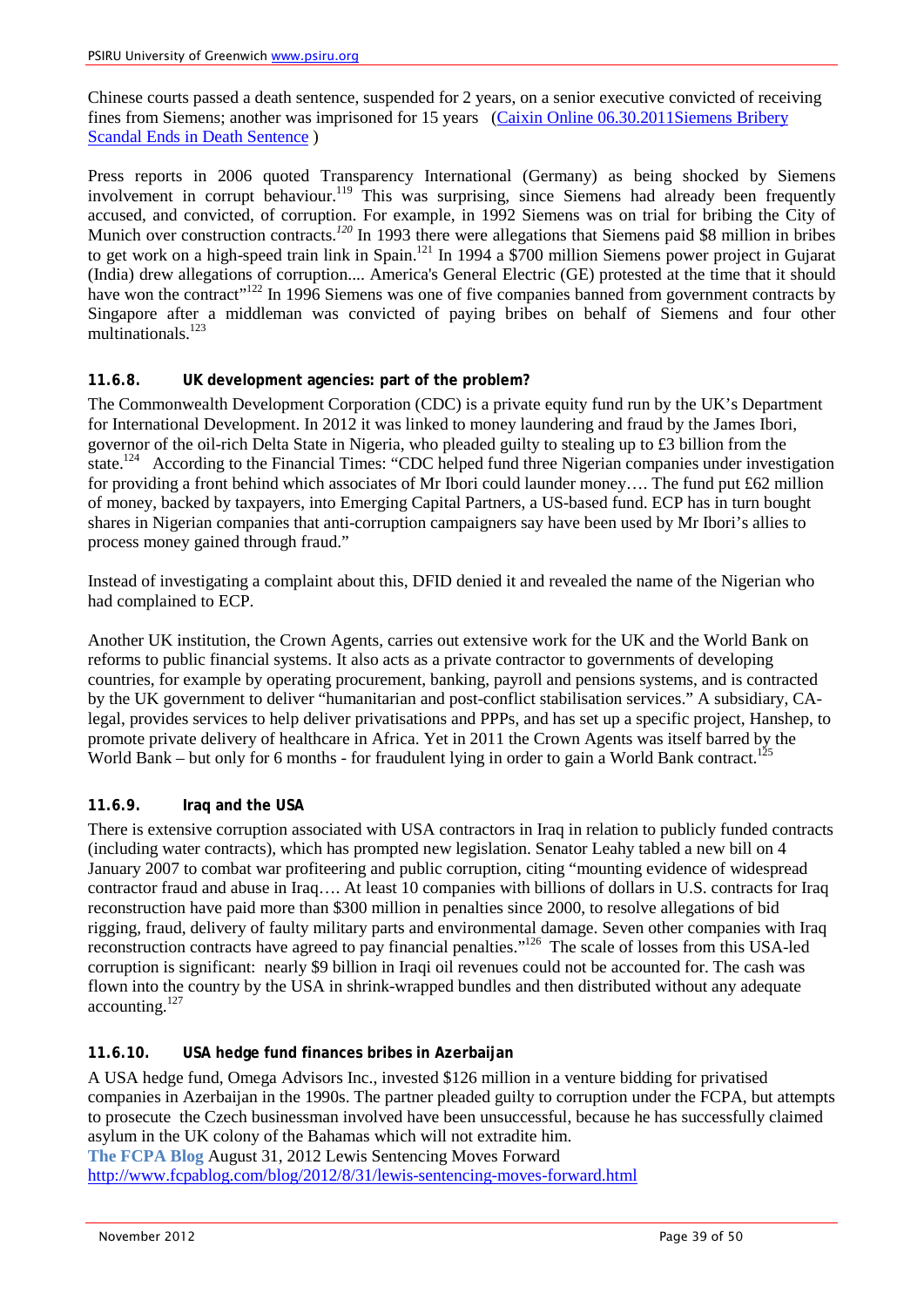# <span id="page-39-0"></span>**12. Discouraging the rule of law: power in Pakistan and Indonesia**

## <span id="page-39-1"></span>**12.1. Pakistan: Donors and IFIs prevent corruption proceedings against Hubco, SGS**

In the early 1990s 16 Independent Power Projects were set up in Pakistan by multinational companies in partnership with local investors, with the backing of the World Bank. The largest of these was Hubco, the largest company quoted on the Pakistan stock exchange, 26% owned by National Power of the U.K. The World Bank and the UK's Commonwealth Development Corporation also invested by making large loans. These IPPs were given power purchase agreements (PPAs) under which the electricity authority for Pakistan, WAPDA, had to buy electricity at set rates. By the late 1990s WAPDA's finances were in serious deficit, as the price payable to the IPPs was higher than the price at which electricity was sold to end-users. 128

In 1997 the then government of Pakistan pursued cases of alleged bribery in relation to these electricity contracts. Two contracts (one involving Southern Company (USA), and one involving National Grid (UK)) were cancelled on the grounds that they had been improperly obtained.<sup>129</sup> It also brought proceedings for alleged corruption against other IPPs, principally Hubco, and issued notices terminating the agreements because of the "kickbacks, overinvoicing and unlawful commissions". The company's chief executive escaped to the UK, having 'fled Pakistan following threats that he might be arrested.' Consumers brought court cases which resulted in the prices paid by WAPDA to Hubco being halved, and the company was ordered to stop paying dividends.<sup>130</sup>

The IMF, the World Bank and the UK government all urged Pakistan to drop its corruption case against Hubco, and in particular to separate it from the issue of the price of electricity. According to the Financial Times: "The future of an International Monetary Fund agreement, currently under negotiation in Islamabad, is also partly tied to the extent to which Pakistan resolves its dispute with the power companies'131. The British and other governments actively supported the World Bank's position: 'Britain and the G7 group of countries are said to be exerting pressure on the international lending agencies to get the Kapco and Hubco impasse resolved before rewarding Pakistan with financial help'132*.* A UK government minister emphasised that the action against Hubco was a step backwards for 'investor confidence,' rather than a step forward in the fight against corruption.  $133$ 

As a result of all this pressure, the Pakistan government in December 1998 dropped the prosecution of Hubco. A week later, the prime minister instead turned on the Water and Power Development Authority (WAPDA), suspended trade union activities, and handed over control of energy transmission to the army (this was before the military takeover of Pakistan government itself). The union was suspended by presidential decree, which abrogated the right of the union to operate, even as a bargaining agent. One week after the military takeover and the suspension of trade unions in WAPDA. The World Bank authorised the IMF to proceed with a US \$1.3 billion bailout package for Pakistan, 'as it was satisfied with the government assurances for out of court settlement of two-year long row with the Independent Power Producers' *(The Nation*, 31 December 1998).

The high court in Pakistan continues to make fearless judgments on corruption and other issues, even against or against the wishes of ministers. In 2012 it disqualified the prime minister, after finding him guilty of contempt of court for failing to ask Switzerland to re-open a bribery case against President Zardari concerning SGS. The court had previously ruled against continued power seizures by the military government, and ordered the intelligence agencies to admit they held prisoners in secret custody.

# <span id="page-39-2"></span>**12.2. Indonesia: World Bank and donors protect corrupt private electricity deals**

In 1992 the former dictator of Indonesia, president Suharto, with the encouragement of the World Bank, agreed to open the electricity sector to private companies through the introduction of IPPs. <sup>135</sup> These IPPs were set up by mutlinationals in corrupt partnerships with cronies of the Suharto government, supported by PPAs under which PLN undertook to purchase 80 per cent of plant capacity for a minimum of thirty years, at prices well in excess of PLN's selling price. The currency collapse of 1997 made these prices utterly unaffordable for PLN, and the overthrow of the dictatorship was seen as an opportunity to cancel the corrupt agreements and prosecute those involved for corruption.<sup>136</sup>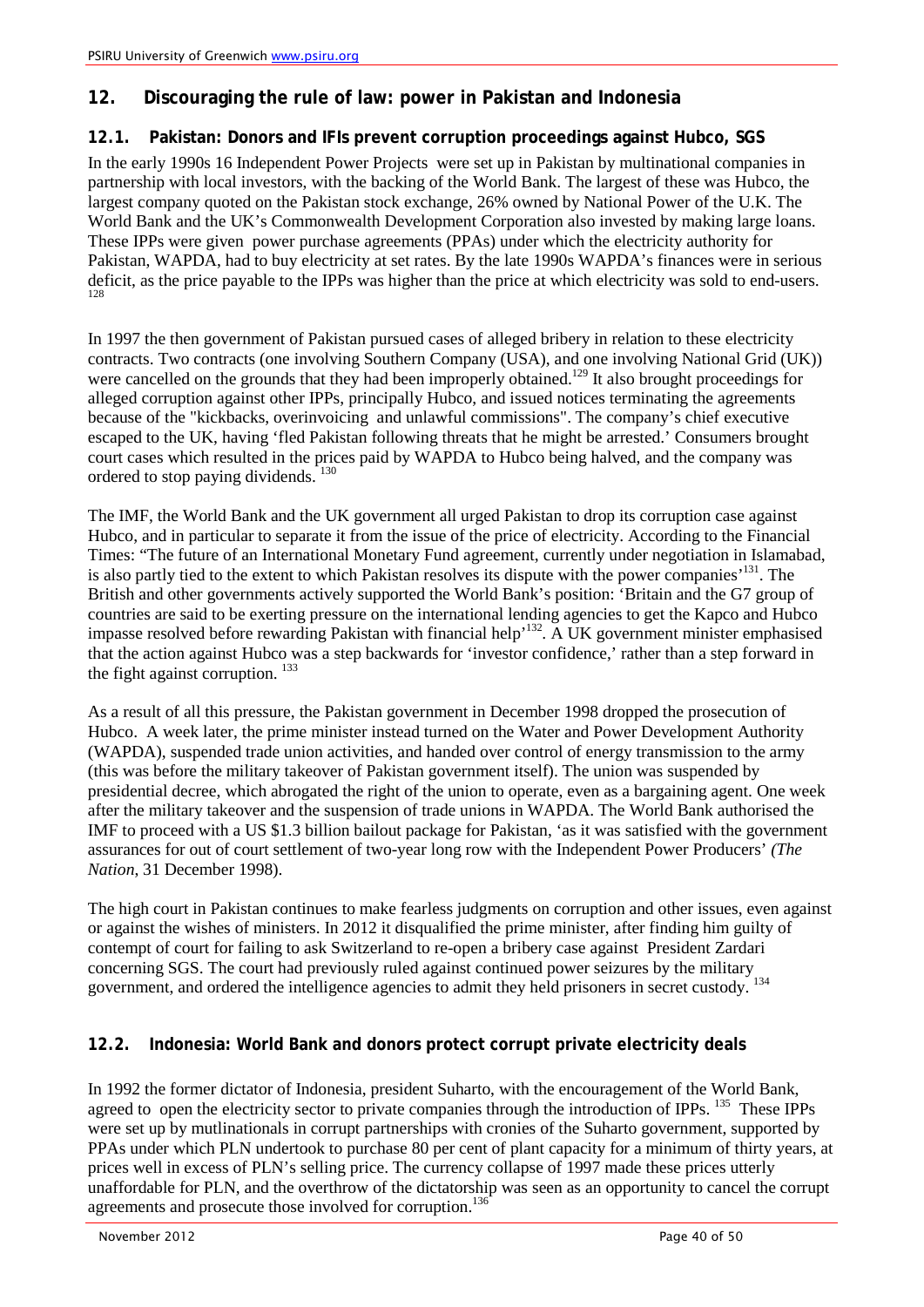For the multinational companies, donors and the World Bank, however, these developments were seen as a threat. The dictatorship was seen as a "stable authoritarian government", and its overthrow by democratic forces was seen as alarming because it "resulted in an opportunity for lower and mid-level actors to exercise unusual independence and authority."

PLN's failure to cancel the agreements was the result of resistance by the multinationals involved in the IPPs, supported by their governments and multilateral agencies. A corruption trial of USA multinational Edison over an agreement with Suharto cronies was dropped, partly at the request of the USA ambassador.<sup>137</sup> Instead, the multinationals pursued claims for breach of contract, including MidAmerican Energy, who won US \$573 million at arbitration,<sup>138</sup> and Florida Power and Light who won \$241 million.<sup>139</sup> The companies also collected compensation from 'political risk' insurance: the World Bank's insurance agency, MIGA, paid \$15 million to Enron on account of a power project that was cancelled, although even MIGA accepted that to proceed with the project was not a viable policy option. According to Luis Dodoro, MIGA's general counsel and World Bank Group vice-president: "*While we understand the circumstances that led to (the Enron) project suspension, international law dictated that the cancellation be compensated*."140 MIGA then insisted that the Indonesian authorities had to reimburse them the \$15 million, and as an incentive, MIGA refused to issue any more coverage for business in Indonesia until the money was paid.<sup>141</sup>

Under this pressure from the World Bank and the USA, Indonesia dropped the anti-corruption prosecutions, agreed to increase electricity prices to sustain the rates of return guaranteed by the PPAs, and paid compensation to the companies which had withdrawn.<sup>142</sup>

Even the Wall Street Journal, the leading USA business newspaper, published a front-page article in 2004 that was scathing about the role of the USA in protecting corrupt interests:  $143$ 

"protecting the interests of major investors and creditors was at the center of the table in everything we did," says Edmund McWilliams, who was chief political counselor at the U.S. embassy in Jakarta from 1996 to 1999. "Concerns about human rights, democracy, corruption never made it onto the table at all."

….. amid talk in Jakarta of canceling business deals that had enriched Suharto friends, American diplomats and legislators strove to protect the contracts. Washington also pressed the Indonesian government to bail out private banks to restore liquidity. Most of the banks were owned by Suharto associates, who had withdrawn large amounts of money, much of which they didn't have to pay back. The moment Indonesians threw out Suharto, we told them they had to honor contracts that favored his cronies. 144 <sup>145</sup>

## <span id="page-40-0"></span>**12.2.1. France and Canada in Mexico**

The 1997 local elections in Mexico City resulted in a landslide victory for the opposition, which had campaigned on an anti-corruption platform. The party promised to review all contracts awarded by the outgoing administration, and cancel those in which irregularities were detected. One casualty was a US \$400 million contract for rolling stock for the Mexico City metro, which had been awarded to a French-Canadian consortium. The response of the French and Canadian governments, at the highest possible level, showed little interest in the question of corruption:

"President Jacques Chirac of France and Jean Chretien, the Canadian prime minister, have sent strongly worded letters to Ernesto Zedillo, the Mexican president, protesting at the way a French-Canadian consortium was disqualified from a US\$400m tender to provide rolling stock for the Mexico City metro… A new tender for the metro rolling stock is expected only after Cuauhtémoc Cardenas, the mayor-elect, takes office in December and appoints a new management for the Mexico City metro…In his letter to President Zedillo, Mr Chretien lamented Mexico's inadequate legal safeguards for foreign investors." (Financial Times, 3 October 1997)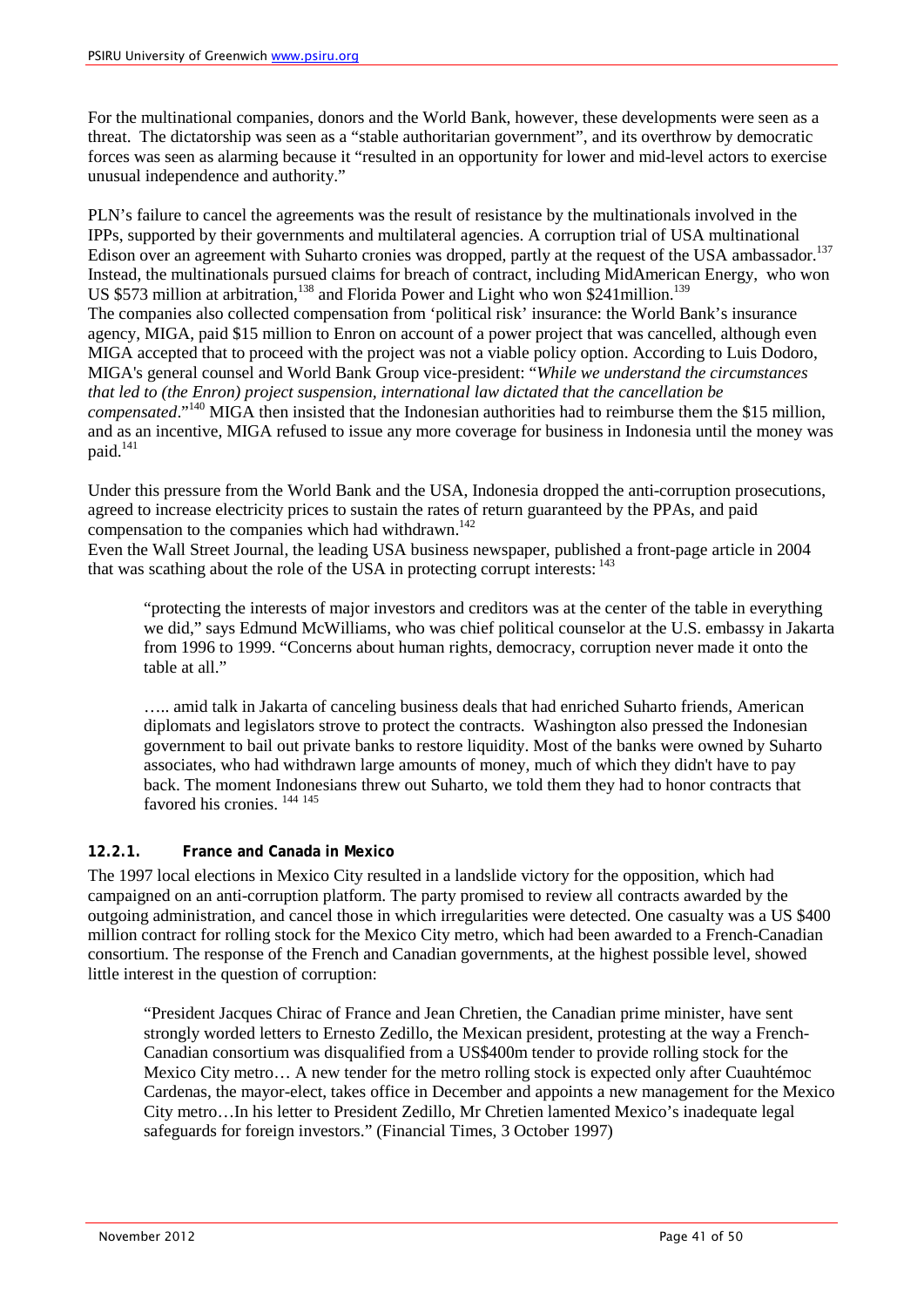#### <span id="page-41-0"></span>**12.2.2. USA in Czech Republic:**

In the Czech Republic in 1998, the US embassy responded to public accusations of corruption not with encouragement to investigate but with a bland statement:

The US embassy told CTK today that it had no information to suggest that the US computer firm EDS had bribed the former Christian Democrat (KDU-CSL) government in order to win lucrative defence contracts for the new army command information system… The embassy also said that it could not confirm claims that EDS had been warned on at least two occasions by embassy officials that it was under suspicion of corruption. (Czech News Agency, 24 July 1998).

Indeed, the embassy invoked the existence of the FCPA as evidence that a US company would not be corrupt:

The embassy added that US firms operating abroad were bound by the 1977 Foreign Corrupt Practices Act, which clearly bans offering of bribes in order to win contracts. If an American firm was found guilty of offering bribes in the Czech Republic it would also have to face responsibility back home in the US, and would at least lose the right to compete for US government orders, it went on. (ibid.)

#### <span id="page-41-1"></span>**12.2.3. Undermining the laws**

International business groups attacked court decisions against privatisation processes in the Philippines in the 1990s: *'*Loud complaints about "terrorists in robes" have resonated in government and business circles in the past month as the courts delivered a series of blows to investor confidence with controversial rulings against the state's privatisation programme.<sup>'146</sup>

In relation to a number of failed privatisations in Argentina, multinationals have consistently attempted to have all issues concerning their contracts determined by commercial arbitration rather than the courts of Argentina. In 2012 Chevron dismissed a decision by the supreme court of Ecuador by saying that "Chevron does not believe that the ruling is enforceable in any court that observes the rule of law. The company will continue to seek to hold accountable the perpetrators of this fraud." This was criticised by the court for 'manifest bad faith' and 'abusive' conduct, and by the lawyer for the indigenous communities as racist: "Chevron does not want to ever recognise that indigenous or poor people have the right to access justice."<sup>147</sup>

## <span id="page-41-2"></span>**12.2.4. The UK**

The dangers of a complacent assumption that corruption only exists in the developing countries was illustrated by Kim Howells, then UK minister of state for foreign affairs, in 2006, while on an official visit to Kenya. Howells made a public speech insulting an entire people, in which he claimed that Kenyans "can be bought. From the person who works at the docks in Mombasa up to the government ... You can buy off politicians, you can buy off policemen. The weakness has been recognised by drug traffickers and probably by terrorists too ... and that is very bad news for us."<sup>148</sup>

However, the next two months revealed some quite serious problems in the UK in relation to the possibility of buying parliamentary seats, the suppression of corruption prosecutions "in the national interest," and payment by a British company of a large bribe to Tanzania, Kenya's neighbour, in order to obtain an arms sale.

In December 2006, UK prime minister Tony Blair was interviewed for over an hour by police investigating possible illegal donations to the Labour Party. This was unprecedented in the UK.<sup>149</sup> One of the allegations is that Blair, or his party, used the traditional British practice of giving 'peerages' – unelected lifetime seats in the upper house of parliament – as a means of rewarding people for services to the country, and also the party. One of the peerages was given to Paul Drayson, who owned a biotech company called Powderject, which gave £50,000 to the Labour party in 2001, and in 2002 was awarded a £32 million contract to provide smallpox vaccines, without open competitive tendering. He had given a total of £1 million to the Labour party by 2005, when he was given a peerage and also made a government minister for Defence procurement.<sup>150</sup> The police investigation into the scandal did not lead to any prosecution. In the UK, this is nearly always legal, as long as the politician gives another reason for the peerages.<sup>151</sup>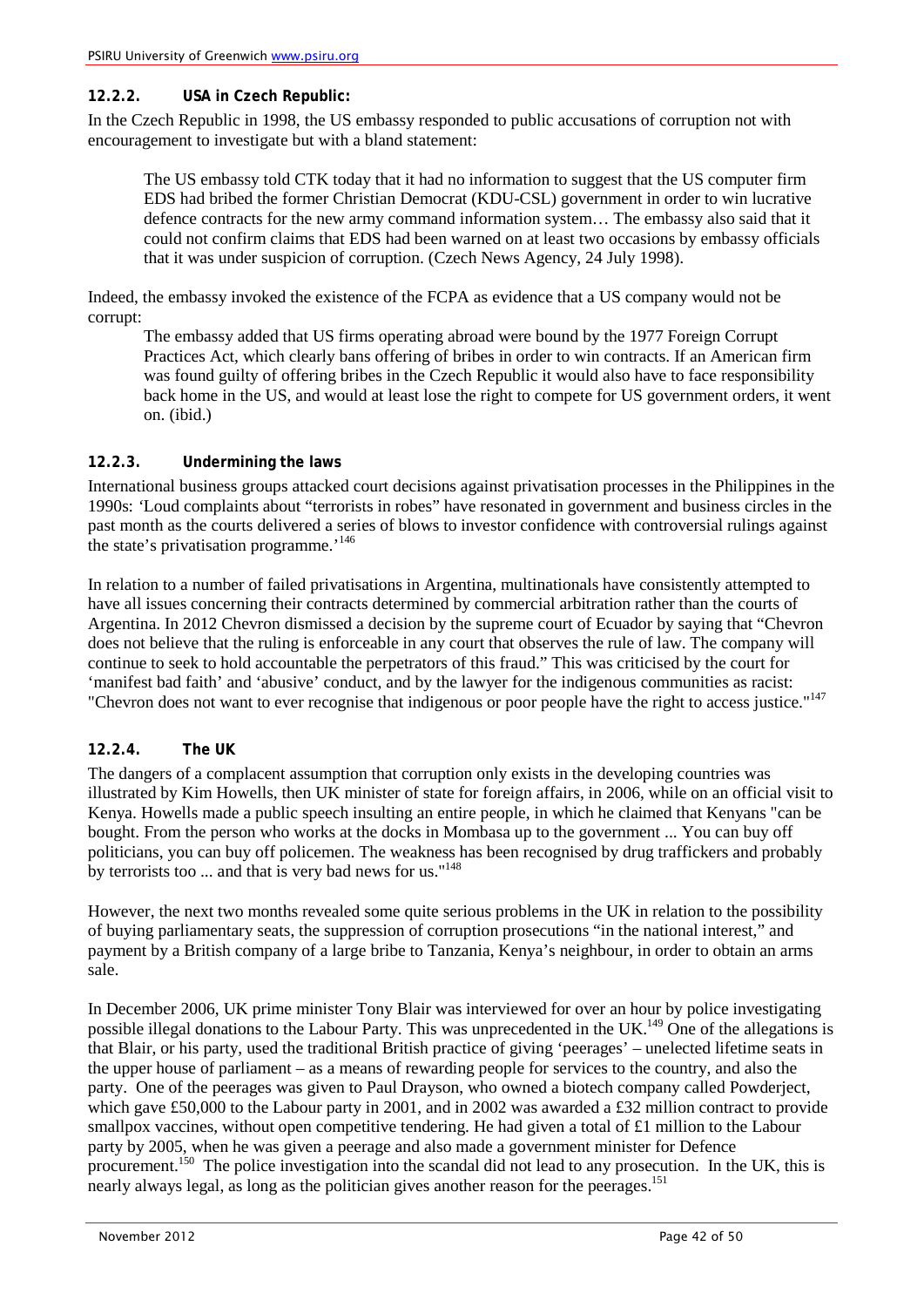The UK authorities have also been investigating Britain's biggest arms manufacturer, BAe, over bribes it had paid to win a very large arms contract with Saudi Arabia. The company lobbied publicly to get the prosecution dropped – not because it was innocent, but because it would be bad for future business. In December 2006, Tony Blair announced that the BAe investigation was going to be dropped, on the grounds that the national security of the UK might be jeopardised if the company was prosecuted.<sup>152</sup>

# <span id="page-42-0"></span>**13. Examples of action against corruption**

# <span id="page-42-1"></span>**13.1. Prosecutions within developing countries**

The former president of Argentina was put on trial in August 2012 for allegedly paying \$5 million in bribes to senators in the year 2000 in order to pass a bill allowing companies to cut the hours and working conditions of their employees. The IMF had made the passing of this law a condition for the continuation of its loan to Argentina. (**Argentine ex-president appears on corruption charges** Deutsche Welle 15.08.2012 <http://www.dw.de/dw/article/0,,16168626,00.html> )

In Colombia, a left-wing anti-corruption campaigner, Gustavo Petro, has been elected mayor of the capital city Bogota. The previous mayor and the owners of a construction company were convicted of corruption and imprisoned for 7 years. A new anti-corruption law imposes a 20-year ban against any public contract from being awarded to people who have been convicted of such offences, including partners, parents and subsidiaries. But there are still limitations. The bans do not apply to publicly quoted companies, and the government has passed a new law which encourages PPPs, and allows companies themselves to propose public projects which then have to be evaluated – provisions which increase the incentive and opportunity for lucrative corruption. (FT May 8, 2012 Train leaves the station, slowly <http://www.ft.com/cms/s/0/358697ac-92da-11e1-aa60-00144feab49a.html#axzz25JcYVkVK> ; FT May 8,

2012 Infrastructure: Pressing need for better transpor[thttp://www.ft.com/cms/s/0/4fd1e216-9441-11e1-bb47-](http://www.ft.com/cms/s/0/4fd1e216-9441-11e1-bb47-00144feab49a.html#axzz25JcYVkVK) [00144feab49a.html#axzz25JcYVkVK\)](http://www.ft.com/cms/s/0/4fd1e216-9441-11e1-bb47-00144feab49a.html#axzz25JcYVkVK)

## <span id="page-42-2"></span>**13.2. Auditors actions**

The audit commission of India, the CAG, has played a key role in exposing the cost of the corrupt sale of coal and telecoms licenses to private companies, including Essar Power, part of one of the biggest companies on the London Stock Exchange. In 2012 it has reported that the government allocated coal licenses for \$36 billion less than their true value – equivalent to an entire year's income tax revenues. Two years earlier it published a report estimating that a similar amount had ben lost by corrupt allocation of private telecoms licences.

## <span id="page-42-3"></span>**13.3. Singapore**

Singapore's effective programme against corruption drew on the British model of an independent civil service. But it was not at all based on the 'culture' of northern countries. For Singapore the British (and Americans) set a terrible example to be avoided: "Corruption was a way of life in Singapore during the British colonial period because of the British colonial government's lack of political will."<sup>153</sup>

Police and other civil servants were corrupt because of low salaries, opportunities to demand bribes, and ineffective enforcement of anti-corruption laws. The British Military Administration, which took over after 1945, was derided as the Black Market Administration "because of its arbitrary requisition of private property, gross mismanagement of the distribution of rice, financial inefficiency, and scandalous corruption."

In addition to these problems with the British, the Minister of Education was exposed for accepting a huge bribe of \$700,000 from American donors. The determination of Singapore governments to stamp out corruption was despite these experiences with northern cultures, not because of them. <sup>154</sup>

Northern culture has continued to be unimpressive: in 1996 Siemens and a number of other multinational corporations attempted to bribe the Chief Executive of the Public Utilities Board. They were convicted of corruption, fined and debarred for five years from Singapore government contracts.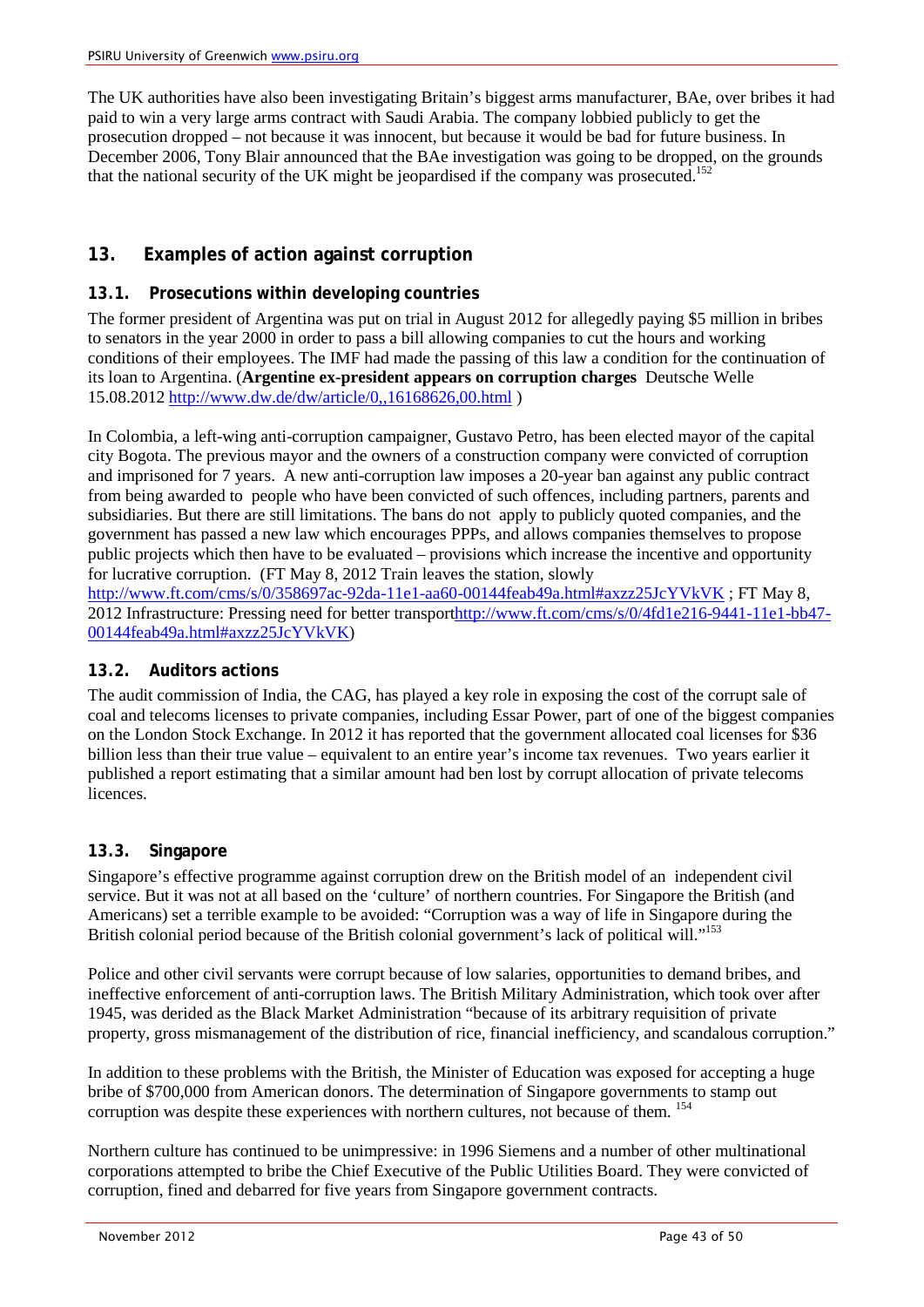## <span id="page-43-0"></span>**13.4. Jordan**

There has been a similar reaction in Jordan, with campaigns led by trade unions and focussed on restoring cuts in pay, conditions and jobs, and cancelling and reversing corrupt privatisations. Once again the international financial institutions have been identified as encouraging the privatisation process:

"At the start of the last decade, Jordan began introducing a string of liberal economic policies which made the country a showcase of International Monetary Fund-guided reforms. Foreign investors were courted in order to create jobs and obtain hard currency. Substantial stakes in state enterprises were sold to investors including Brunei's sovereign wealth fund, France Telecom, cement maker Lafarge and Canada's Potash Corp of Saskatchewan. But last year's Arab Spring uprisings elsewhere in the Middle East emboldened opponents of the reforms, and their opposition has developed into a broad backlash against economic policies designed to aid the private sector. Members of parliament, union activists and tribal leaders have made demands ranging from the renegotiation of privatization deals, in order to recover billions of dollars in royalties that were allegedly lost, to the repurchase of majority stakes in some companies by the state." <sup>155</sup>

The government has already halted the privatisation programme, including cancelling the proposed privatisation of the post office and the private building of a new port, and frozen the PPPs programme. It has also had to promise to investigate the past privatisations and consider renationalisation of some. A parliamentary committee has recommended the abrogation of the sale of 37 percent of Jordan Phosphate Mines to Brunei in 2006, and demanded that ministers involved in the sale be referred to the prosecutorgeneral on corruption charges. A corporate lawyer has complained: "None of the large privatization deals concluded in the last decade have any legal certainty now because of parliament's ability to demand the invalidation of these deals, and this is creating a lot of caution among new investors."<sup>156</sup>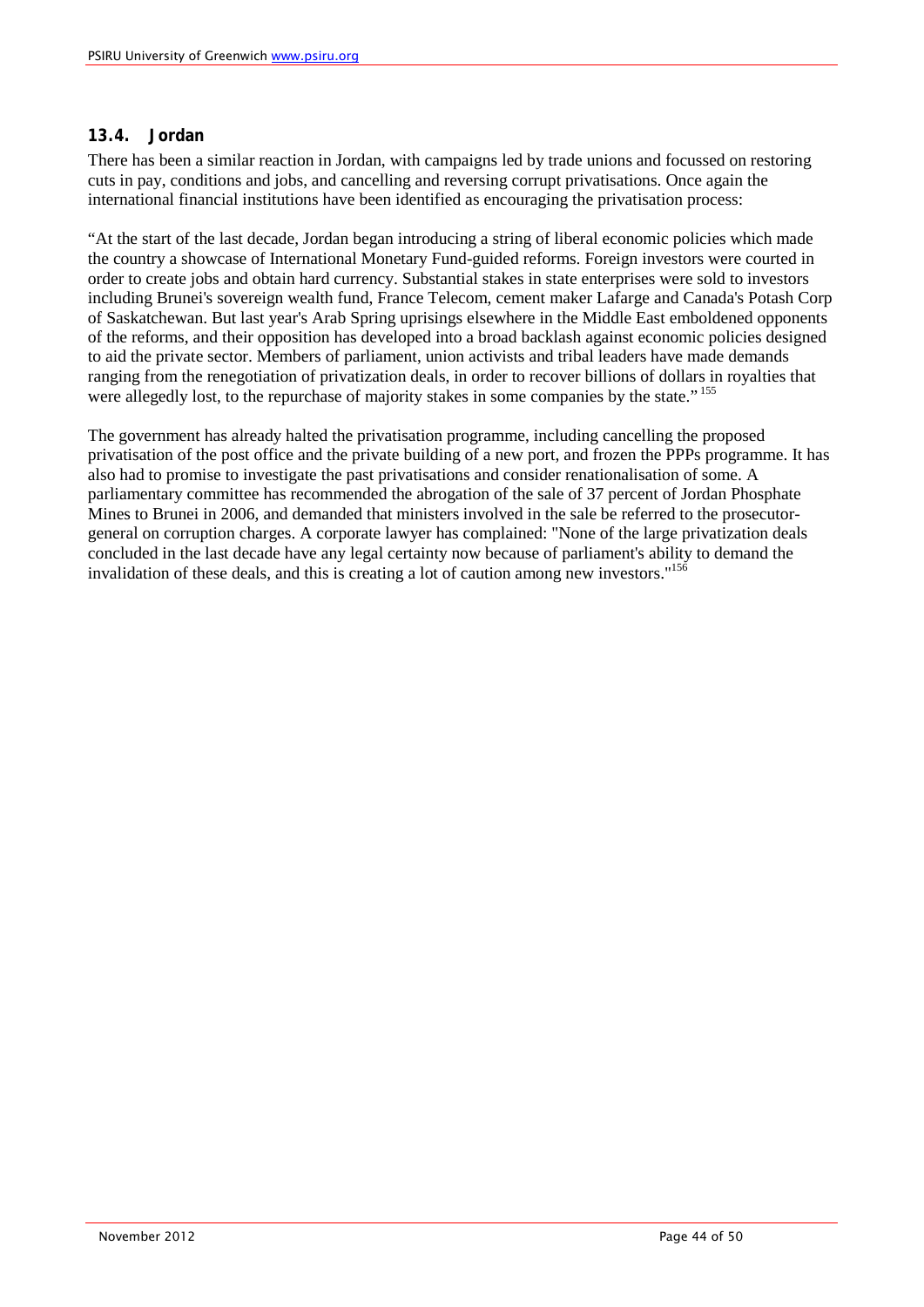# <span id="page-44-0"></span>**14. Notes**

<sup>11</sup> Corruption - Special Eurobarometer 374 (2012[\) http://ec.europa.eu/public\\_opinion/archives/ebs/ebs\\_374\\_en.pdf](http://ec.europa.eu/public_opinion/archives/ebs/ebs_374_en.pdf)

<sup>12</sup> Michael Johnston Syndromes of corruption; wealth, power, and democracy 2005 Cambridge University Press, November 2005, [www.cambridge.org/9780521618595](http://www.cambridge.org/9780521618595)

<sup>13</sup> Campos, Nauro, and Francesco Giovannoni, 'Lobbying, Corruption and Political Influence', Public Choice, 131 (2007), 1–21 <doi:10.1007/s11127-006-9102-4> ; OECD 28 November 2007 Accor Service's bribes to retain business in Argentina [http://oecdwatch.org/cases/Case\\_129](http://oecdwatch.org/cases/Case_129) [http://oecdwatch.org/cases/Case\\_129](http://oecdwatch.org/cases/Case_129) ; Economic Times Mar 9, 2009Sodexo, Accor face ire of AHAR restaurants [http://articles.economictimes.indiatimes.com/2009-03-09/news/28467717\\_1\\_sodexo-restaurants-coupons](http://articles.economictimes.indiatimes.com/2009-03-09/news/28467717_1_sodexo-restaurants-coupons)

<sup>14</sup> Guardian 09 July 2012 Finance industry's multimillion-pound lobbying budget revealed

<http://www.guardian.co.uk/politics/2012/jul/09/finance-industry-lobbying-budget-revealed> <sup>15</sup> Kaufmann, Daniel, and Pedro C. Vicente, 'Legal Corruption', Economics & Politics, 23 (2011), 195–219 <doi:10.1111/j.1468-0343.2010.00377.x>

```
http://93.175.178.104/~corruptie.org/index.php?option=com_content&view=article&id=70:article-news-inf&catid=37:category-
```

```
newsarchive&Itemid=86; article 12 of the Criminal Law Convention on Corruption, European Treaty Series - No. 173, Strasbourg, 27.I.1999, 
http://conventions.coe.int/Treaty/en/Treaties/Word/173.doc
```
<sup>19</sup>BIJ 7 June 2010 WHO swine flu advisors had links to drug companies

```
http://www.thebureauinvestigates.com/2010/06/07/who-swine-flu-advisors-had-links-to-drug-companies/ ; BIJ January 12th, 2012 Pharma 
company hid vital data on Tamiflu, scientists claim
```
<http://www.thebureauinvestigates.com/2012/01/12/pharma-company-hid-vital-data-on-tamiflu-scientists-claim/>

<sup>20</sup> Business principles for countering bribery: An effective tool for the private sector?

```
http://iacconference.org/en/archive/document/business_principles_for_countering_bribery_an_effective_tool_for_the_privat/
```
 $^{21}$  US Fed News January 4, 2007: SEN. LEAHY INTRODUCES BILLS TO COMBAT WAR PROFITEERING, PUBLIC CORRUPTION

22 The Guardian December 2, 2006 S: Special report: Reconstruction of Iraq: Corruption: the 'second insurgency' costing \$4bn a year: One third of rebuilding contracts under criminal investigation

<sup>23</sup> FT 28 September 2011 Babcock sees £8bn opportunity in MoD cuts [http://www.ft.com/cms/s/0/13273828-e9cb-11e0-bb3e-](http://www.ft.com/cms/s/0/13273828-e9cb-11e0-bb3e-00144feab49a.html#axzz25gRhkP5K)

[00144feab49a.html#axzz25gRhkP5K](http://www.ft.com/cms/s/0/13273828-e9cb-11e0-bb3e-00144feab49a.html#axzz25gRhkP5K) ; FT 27 July 2012 MoD procurement outsourcing plan attacked

```
http://www.ft.com/cms/s/0/f0d5b61a-d749-11e1-8c7d-00144feabdc0.html#axzz25gRhkP5K; Four guilty in £70 million contracts corruption case
SFO 25 January 2012 http://www.sfo.gov.uk/press-room/latest-press-releases/press-releases-2012/four-guilty-in-70-million-contracts-corruption-
case.aspx ; http://www.kbr.com/Services/Procurement/Global-Procurement-Services/
```
<sup>24</sup> Tambulasi, Richard I. C. 2009. 'All That Glisters Is Not Gold: New Public Management and Corruption in Malawi's Local Governance'. Development Southern Africa 26 (2): 173[. http://dx.doi.org/10.1080/03768350902899447](http://dx.doi.org/10.1080/03768350902899447)

<sup>25</sup> Barstow, D., 2012. At Wal-Mart in Mexico, a Bribe Inquiry Silenced. *The New York Times*. Available at:

<http://www.nytimes.com/2012/04/22/business/at-wal-mart-in-mexico-a-bribe-inquiry-silenced.html> [Accessed September 4, 2012].

<sup>26</sup> Gorilla file:<http://skgorila.tumblr.com/> Euractiv 17 January 201[2http://www.euractiv.com/justice/slovak-politics-rocked-gorilla-corruption](http://www.euractiv.com/justice/slovak-politics-rocked-gorilla-corruption-scandal-news-510173)[scandal-news-510173](http://www.euractiv.com/justice/slovak-politics-rocked-gorilla-corruption-scandal-news-510173) **;** [http://www.epicinvest.com;](http://www.epicinvest.com/)

<sup>27</sup> Hall D. Privatisation, multinationals and corruption, Development in Practice Volume 9, Number 5 November 1999

[http://www.psiru.org/reports/9909-U-U-Corrup.doc;](http://www.psiru.org/reports/9909-U-U-Corrup.doc) Cour des Comptes (1997) La gestion des services publics locaux d'eau et d'assainissement. <http://www.againstcorruption.org/briberycase.asp?id=721>

<sup>28</sup> "Water and Power: The French Connection", http://www.publicintegrity.org/water/report.aspx?aid=47

<sup>29</sup> TI 2011 Bribe Payers Index 201[1 http://www.transparency.org/whatwedo/pub/bpi\\_2011;](http://www.transparency.org/whatwedo/pub/bpi_2011) Bloomberg 23 Dec 2010 Shell Pays \$10 Million Fine to Nigerian Government<http://royaldutchshellplc.com/2010/12/23/shell-pays-10-million-fine-to-nigerian-government/> ; WikiLeaks: Shell's astonishing revelations about Nigerian corruption 25 Dec 2010 [http://www.shelltosea.com/content/wikileaks-shell%E2%80%99s-astonishing-revelations-about-](http://www.shelltosea.com/content/wikileaks-shell%E2%80%99s-astonishing-revelations-about-nigerian-corruption)

 $1$  Corruption Perceptions Index 2011. Transparency International.

http://www.transparency.org/whatwedo/pub/corruption\_perceptions\_index\_2011

 $<sup>2</sup>$  The data sources for the TI index are described in 'Corruption perceptions Index 2011: Long Methodological Brief', which is in a zip file at</sup> [http://files.transparency.org/content/download/313/1264/file/CPI2011\\_DataPackage.zip](http://files.transparency.org/content/download/313/1264/file/CPI2011_DataPackage.zip)

<sup>&</sup>lt;sup>3</sup> Razafindrakoto, Mireille, and François Roubaud. 2010. 'Are International Databases on Corruption Reliable? A Comparison of Expert Opinion Surveys and Household Surveys in Sub-Saharan Africa'. World Development 38 (8) (August): 1057–1069. doi:10.1016/j.worlddev.2010.02.004. <http://www.sciencedirect.com/science/article/pii/S0305750X10000239> ; Rose, Richard, and William Mishler, 'Experience Versus Perception of Corruption: Russia as a Test Case', Global Crime, 11 (2010), 145–163 <doi:10.1080/17440571003669175>

[http://www.tandfonline.com/doi/abs/10.1080/17440571003669175;](http://www.tandfonline.com/doi/abs/10.1080/17440571003669175) Anne Cockcroft , Neil Andersson\* , Sergio Paredes-Solís , Dawn Caldwell , Steve Mitchell , Deborah Milne , Serge Merhi, Melissa Roche , Elena Konceviciute and Robert J Ledogar 2008 An inter-country comparison of unofficial payments: results of a health sector social audit in the Baltic States BMC Health Services Research 2008, 8:15 doi:10.1186/1472-6963-8-15 <http://www.biomedcentral.com/1472-6963/8/15>

<sup>&</sup>lt;sup>4</sup> Labaton Sucharow 2012 United States & United Kingdom Financial Services Industry Survey

July 2012 <http://www.labaton.com/en/about/press/upload/US-UK-Financial-Services-Industry-Survey.pdf>

<sup>5</sup> Cohen, N., 2012. Informal payments for health care – the phenomenon and its context. *Health Economics, Policy and Law*, 7(03), pp.285–308. <http://dx.doi.org/10.1017/S1744133111000089>

John Keane, Tom Paine – a Political Life, (Bloomsbury Publishing, 1995; Thomas Paine 1772 Case of the Officers of Excise <http://socserv.mcmaster.ca/~econ/ugcm/3ll3/paine/volume10/183-207%20Case%20of%20the%20Officers%20of%20Excise.rtf>

<sup>&</sup>lt;sup>8</sup> Hellman, Joel S, Geraint Jones, and Daniel Kaufmann, 'Seize the State, Seize the Day: State Capture and Influence in Transition Economies', Journal of Comparative Economics, 31 (2003), 751–773 <doi:10.1016/j.jce.2003.09.006>

Porta, Donatella Della, and Alberto Vannucci, Corrupt Exchanges: Actors, Resources, and Mechanisms of Political Corruption (Transaction Publishers, 1999)

 $^{9}$  Former taoiseach Haughey took millions for favours, report finds[. Guardian Unlimited.](http://www.guardian.co.uk/) Tuesday December 19, 2006

 $16$  Johan Wempe 2010 'Influence Marketing' Conference Document Saxion.

<sup>&</sup>lt;sup>17</sup> Paul Krugman: Privatization can lead to patronage and corruption Sacramento Bee 23 June 2012

<sup>18</sup> Warner, C.M., 2007. *The Best System Money Can Buy: Corruption in the European Union*, Cornell University Press.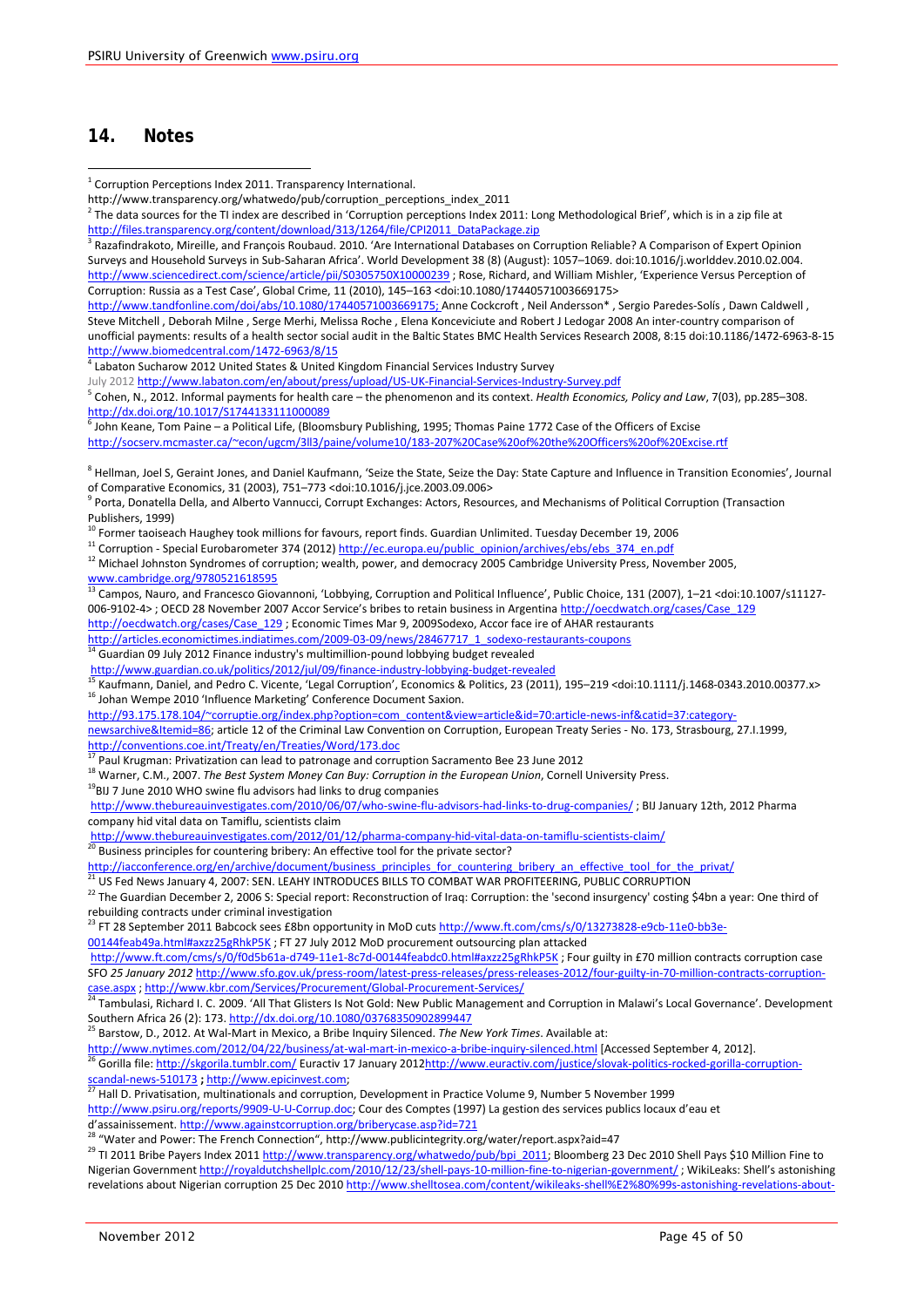<u>.</u> nigerian-corruption World Bank July 2, 2009 Siemens to pay \$100m to fight corruption as part of World Bank Group settlement <http://go.worldbank.org/WXRNSDVI40> List of Debarred Firms July 2012 [http://web.worldbank.org/external/default/main?theSitePK=84266&contentMDK=64069844&menuPK=116730&pagePK=64148989&piPK=641489](http://web.worldbank.org/external/default/main?theSitePK=84266&contentMDK=64069844&menuPK=116730&pagePK=64148989&piPK=64148984) [84](http://web.worldbank.org/external/default/main?theSitePK=84266&contentMDK=64069844&menuPK=116730&pagePK=64148989&piPK=64148984) ; Crown Agents<http://go.worldbank.org/RYFSI7VJK0> Argentine ex-president appears on corruption charges Deutsche Welle 15.08.201[2 http://www.dw.de/dw/article/0,,16168626,00.html](http://www.dw.de/dw/article/0,,16168626,00.html) 32 Submission to the Woolf Committee from The Corner House 2008 <http://www.thecornerhouse.org.uk/sites/thecornerhouse.org.uk/files/WoolfComCHSub.pdf> <sup>34</sup> TI Global Corruption Report 2008: Corruption in the water sector http://www.transparency.org/whatwedo/pub/global\_corruption\_report\_2008\_corruption\_in\_the\_water\_sector; [http://www.aquafed.org/pdf/AquaFed\\_Integrity\\_Anti-corruption\\_PR\\_EN\\_2006-08-22.pdf accessed 15](http://www.aquafed.org/pdf/AquaFed_Integrity_Anti-corruption_PR_EN_2006-08-22.pdf%20accessed%2015th%20January%202007)<sup>th</sup> January 2007; PPPs: a critique of the EC Green Paper - Jul 2004David Hall <http://www.psiru.org/sites/default/files/2004-07-U-ECPPP.doc> <sup>35</sup> May 4, 2007Auditor faulted in Siemens probe: WSJ [www.marketwatch.com/story/auditor-faulted-in-siemens-probe-wsj](http://www.marketwatch.com/story/auditor-faulted-in-siemens-probe-wsj) <sup>36</sup> Sikka, Prem. 2009. 'Financial Crisis and the Silence of the Auditors'. Accounting, Organizations and Society 34 (6–7) (August): 868–873. doi:10.1016/j.aos.2009.01.004.http://www.sciencedirect.com/science/article/pii/S036136820900018X  $37$  03 Feb 2011 Francine McKenna Whistleblowers are not pretty [http://retheauditors.com/2011/02/03/going-concern-whistleblowers-are-not](http://retheauditors.com/2011/02/03/going-concern-whistleblowers-are-not-pretty/)[pretty/](http://retheauditors.com/2011/02/03/going-concern-whistleblowers-are-not-pretty/) <sup>38</sup> DfID launches review after it exposed whistleblower January 19th, 2012 [http://www.thebureauinvestigates.com/2012/01/19/dfid-blows-whistleblower-identity-wide-open/;](http://www.thebureauinvestigates.com/2012/01/19/dfid-blows-whistleblower-identity-wide-open/) Whistleblowing in the financial industry: The right means to curb illicit flows from developing countries? U4 Brief March 2011 No [1 http://www.u4.no/publications/whistleblowing-in-the](http://www.u4.no/publications/whistleblowing-in-the-financial-industry-the-right-means-to-curb-illicit-flows-from-developing-countries-2/)[financial-industry-the-right-means-to-curb-illicit-flows-from-developing-countries-2/](http://www.u4.no/publications/whistleblowing-in-the-financial-industry-the-right-means-to-curb-illicit-flows-from-developing-countries-2/) <sup>39</sup> Dollar, D., Fisman, R., & Gatti, R. (2001). Are women really the 'fairer' sex? Corruption and women in government. Journal of Economic Behavior & Organization, 46(4), 423–429.; Swamy, A., Knack, S., Lee, Y., & Azfar, O. (2001). Gender and corruption. Journal of Development Economics, 64, 25–55.; World Bank. (2001). Engendering development: Through gender equality in rights, resources, and voice; Ahmad Jafari Samimi and Haniyeh Hosseinmardi 2011. Gender and Corruption: Evidence from Selected Developing Countries Middle-East Journal of Scientific Research 9 (6): 718-727, 2011 <http://idosi.org/mejsr/mejsr9%286%2911/4.pdf> ; Goetz, Anne Marie. 'Political Cleaners: Women as the New Anti-Corruption Force?' Development and Change 38, no. 1 (2007): 87–105. [http://onlinelibrary.wiley.com/doi/10.1111/j.1467-7660.2007.00404.x/full;](http://onlinelibrary.wiley.com/doi/10.1111/j.1467-7660.2007.00404.x/full) Sung, Hung-En. 2012 'Women in Government, Public Corruption, and Liberal Democracy: a Panel Analysis'. Crime, Law and Social Change: 1–25. doi:10.1007/s10611-012-9381-2[. http://www.springerlink.com/content/b8772830270jw656/](http://www.springerlink.com/content/b8772830270jw656/) <sup>40</sup> Goetz, Anne Marie. 2007. 'Political Cleaners: Women as the New Anti-Corruption Force?' Development and Change 38 (1): 87–105. doi:10.1111/j.1467-7660.2007.00404.x[. http://onlinelibrary.wiley.com/doi/10.1111/j.1467-7660.2007.00404.x/abstract](http://onlinelibrary.wiley.com/doi/10.1111/j.1467-7660.2007.00404.x/abstract) 41 Sung, Hung-En. 2012 'Women in Government, Public Corruption, and Liberal Democracy: a Panel Analysis'. Crime, Law and Social Change: 1–25. doi:10.1007/s10611-012-9381-2[. http://www.springerlink.com/content/b8772830270jw656/](http://www.springerlink.com/content/b8772830270jw656/)  $42$  John Keane, Tom Paine – a Political Life, (Bloomsbury Publishing, 1995; Thomas Paine 1772 Case of the Officers of Excise <http://socserv.mcmaster.ca/~econ/ugcm/3ll3/paine/volume10/183-207%20Case%20of%20the%20Officers%20of%20Excise.rtf> 43 Jennifer Davis: Corruption in Public Service Delivery: Experience from South Asia's Water and Sanitation Sector World Development Vol. 32, No. 1, pp. 53–71, 200[4 http://www.sciencedirect.com/science/article/pii/S0305750X03001979](http://www.sciencedirect.com/science/article/pii/S0305750X03001979) <sup>44</sup> Jennifer Davis: Corruption in Public Service Delivery: Experience from South Asia's Water and Sanitation Sector World Development Vol. 32, No. 1, pp. 53–71, 200[4 http://www.sciencedirect.com/science/article/pii/S0305750X03001979](http://www.sciencedirect.com/science/article/pii/S0305750X03001979) 45 Judith Tendler, Good Government in the Tropics, (John Hopkins University Press, 1997 46 Peter Evans, Embedded Autonomy: States and Industrial Transformation. Princeton, 1995 <http://press.princeton.edu/titles/5690.html> <sup>47</sup> Bugaric, Bojan, 'Populism, Liberal Democracy, and the Rule of Law in Central and Eastern Europe', Communist and Post-Communist Studies, 41 (2008), 191–203 <doi:10.1016/j.postcomstud.2008.03.006>; Kaja Gadowska 2007 Law in Action. Political Patronage and Corruption in Public Administration in Poland in the Light of Civil Service Acts. [http://www.nispa.org/files/conferences/2009/papers/200907031109520.Gadowska\\_New.doc](http://www.nispa.org/files/conferences/2009/papers/200907031109520.Gadowska_New.doc) <sup>48</sup> V. Fritz and A. Rocha Menocal Overseas Development Institute Working Paper 274 September 2006. (Re)building Developmental States: From Theory to Practice<http://www.odi.org.uk/resources/docs/2328.pdf> <sup>49</sup> Mail Online 12 Feb 2012 The Firm that hijacked the NHS [http://www.dailymail.co.uk/news/article-2099940/NHS-health-reforms-Extent-](http://www.dailymail.co.uk/news/article-2099940/NHS-health-reforms-Extent-McKinsey--Companys-role-Andrew-Lansleys-proposals.html)[McKinsey--Companys-role-Andrew-Lansleys-proposals.html](http://www.dailymail.co.uk/news/article-2099940/NHS-health-reforms-Extent-McKinsey--Companys-role-Andrew-Lansleys-proposals.html) Andreas Polk 2011 Lobbying: Private Interests And Public Conduct CESifo DICE Report Volume 9, Number 1 Spring 201[1 www.cesifo](http://www.cesifo-group.de/DocDL/dicereport111-forum1.pdf)[group.de/DocDL/dicereport111-forum1.pdf](http://www.cesifo-group.de/DocDL/dicereport111-forum1.pdf) <sup>51</sup> (Iniciativa TP[A http://iniciativatpa.files.wordpress.com/2012/06/informe-final-foro-rei.pdf](http://iniciativatpa.files.wordpress.com/2012/06/informe-final-foro-rei.pdf)) <sup>52</sup> (Supreme Audit | Institutions in Latin America: report on transparency, participation and accountability <http://iniciativatpa.files.wordpress.com/2010/10/tpa-in-sais-in-latin-america.pdf> )<br>
<sup>53</sup> (Carles Septies 2007 F <sup>53</sup> (Carlos Santiso 2007 Eyes wide shut? The politics of autonomous audit agencies in emerging Economies. CIPPEC <http://iniciativatpa.files.wordpress.com/2010/10/santiso-eyes-wide-shut-cippec.pdf> ) <sup>54</sup> [Debemos cobijar la labor del auditor público y ampararlo de la habitual costumbre de "matar al mensajero".] (Relevancia del Control Público y el Movimiento Sindical Internacional. Fiscalizacion (Revista de REI) 2011 no.[7 http://www.conecta](http://www.conecta-ceddet.org/index.php?option=com_k2&view=item&task=download&id=36&Itemid=232&lang=es)[ceddet.org/index.php?option=com\\_k2&view=item&task=download&id=36&Itemid=232&lang=es](http://www.conecta-ceddet.org/index.php?option=com_k2&view=item&task=download&id=36&Itemid=232&lang=es) <sup>55</sup> [\(http://www.conecta-ceddet.org/index.php?option=com\\_k2&view=item&task=download&id=36&Itemid=232&lang=es](http://www.conecta-ceddet.org/index.php?option=com_k2&view=item&task=download&id=36&Itemid=232&lang=es) ) <sup>56</sup> *Reuters*, 16 February 1996; <http://www.againstcorruption.org/BriefingsItem.asp?id=13595> 57 IPS CAIRO, Apr 8, 2011 Privatisation Aided Egypt Revolt, Army Say[s http://ipsnews.net/news.asp?idnews=55187](http://ipsnews.net/news.asp?idnews=55187) <sup>58</sup> Hundreds of labour activists accuse Egypt's premier of corruption 21 Jan 2012 Ahram Online <http://english.ahram.org.eg/NewsContent/3/12/32285/Business/Economy/Hundreds-of-labour-activists-accuse-Egypts-premier.aspx> ; Ministry of investments to be dissolved, privatization to end, says deputy PM July 19th, 201[1 www.arabawy.org/2011/07/19/ministry-of-investments-to-be-dissolved-privatization-to-end-says-deputy-pm/](http://www.arabawy.org/2011/07/19/ministry-of-investments-to-be-dissolved-privatization-to-end-says-deputy-pm/)  $^{59}$  [Illegitimate Privatization in Egypt](http://www.lawsofrule.net/2011/10/15/illegitimate-privatization-in-egypt/) October 15, 2011the Laws of Rule <http://www.lawsofrule.net/2011/10/15/illegitimate-privatization-in-egypt/> $^{60}$  Norwegian campaign against tax havens.

6[1](https://owa.gre.ac.uk/owa/redir.aspx?C=08f89139a68746da97c55b1b4ea9cfe5&URL=http%3a%2f%2ftranslate.google.fr%2ftranslate%3fhl%3den%26sl%3dno%26u%3dhttp%3a%2f%2fwww.attac.no%2f%26prev%3d%2fsearch%253Fq%253Dattac%252Bnorway%2526hl%253Den%2526rls%253Dcom.microsoft%3aen-CA%3aIE-SearchBox%2526rlz%253D1I7SKPT_enFR446%2526prmd%253Dimvns%26sa%3dX%26ei%3dJAkpUK3uHYL_4QSK-IDwCg%26ved%3d0CEoQ7gEwAA) <http://www.politicsweb.co.za/politicsweb/view/politicsweb/en/page71619?oid=271250&sn=Detail&pid=71619>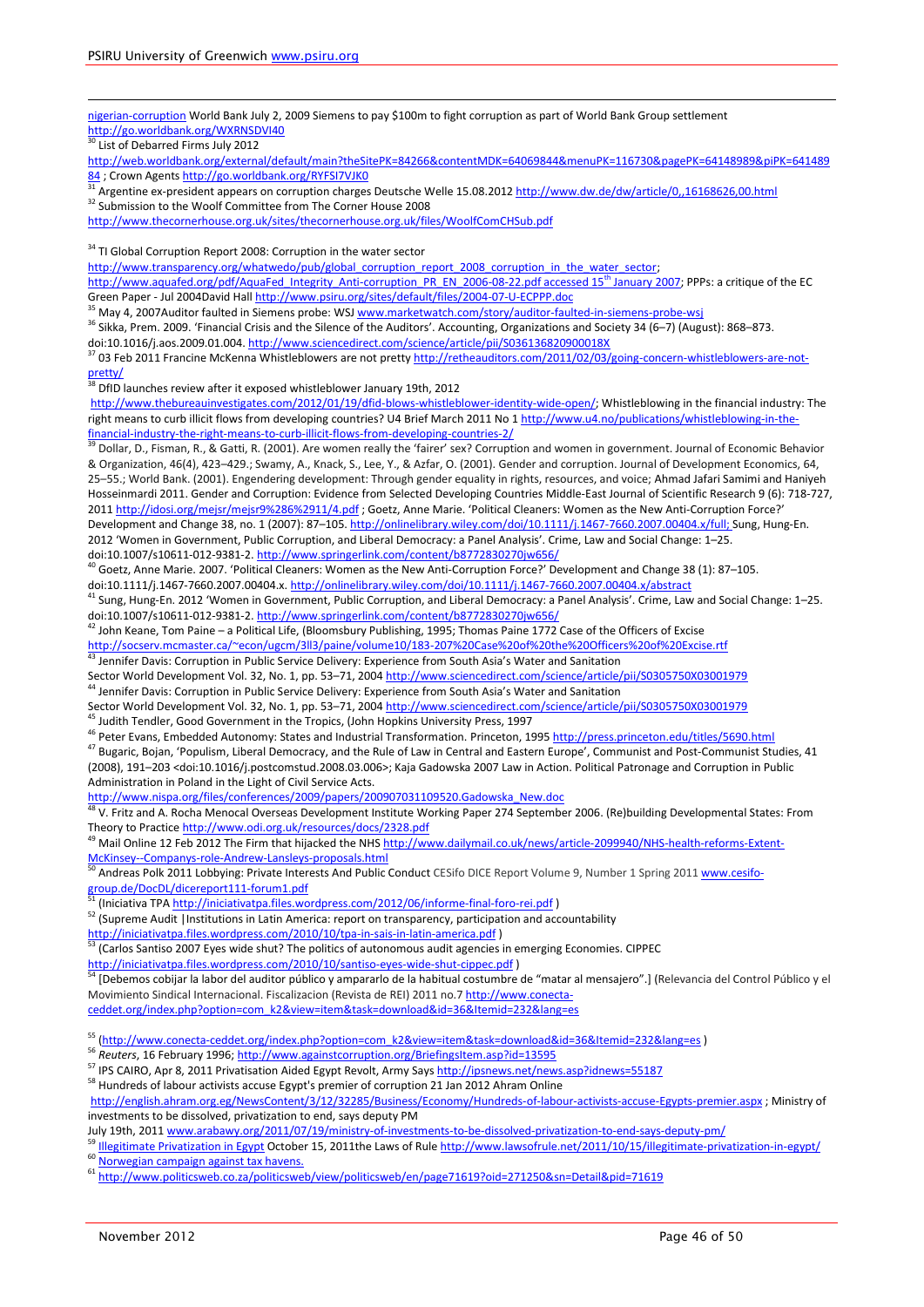<sup>62</sup> Razafindrakoto, Mireille, and François Roubaud. 2010. 'Are International Databases on Corruption Reliable? A Comparison of Expert Opinion Surveys and Household Surveys in Sub-Saharan Africa'. World Development 38 (8) (August): 1057–1069. doi:10.1016/j.worlddev.2010.02.004.

<http://www.sciencedirect.com/science/article/pii/S0305750X10000239>

<sup>63</sup> Razafindrakoto, Mireille, and François Roubaud. 2010. 'Are International Databases on Corruption Reliable? A Comparison of Expert Opinion Surveys and Household Surveys in Sub-Saharan Africa'. World Development 38 (8) (August): 1057–1069. doi:10.1016/j.worlddev.2010.02.004.

<http://www.sciencedirect.com/science/article/pii/S0305750X10000239><br><sup>64</sup> Razafindrakoto, Mireille, and François Roubaud. 2010. 'Are International Databases on Corruption Reliable? A Comparison of Expert Opinion Surveys and Household Surveys in Sub-Saharan Africa'. World Development 38 (8) (August): 1057–1069. doi:10.1016/j.worlddev.2010.02.004.

<http://www.sciencedirect.com/science/article/pii/S0305750X10000239>

 $\overline{65}$  Herrera, J., & Roubaud, F. (2006). Gouvernance, démocratie et pauvreté dans les pays andins: Bolivie, Equateur, Pérou. DIAL, Paris: Mimeo.; quoted in: Razafindrakoto, Mireille, and François Roubaud. 2010. 'Are International Databases on Corruption Reliable? A Comparison of Expert Opinion Surveys and Household Surveys in Sub-Saharan Africa'. World Development 38 (8) (August): 1057–1069. doi:10.1016/j.worlddev.2010.02.004.

<http://www.sciencedirect.com/science/article/pii/S0305750X10000239><br><sup>66</sup> India Corruption Study 2009. CMS [http://www.cmsindia.org/upload/31\\_India%20Corruption%20Study%202002-](http://www.cmsindia.org/upload/31_India%20Corruption%20Study%202002-09_monograph_July%2019%5C%2710.pdf) [09\\_monograph\\_July%2019%5C%2710.pdf](http://www.cmsindia.org/upload/31_India%20Corruption%20Study%202002-09_monograph_July%2019%5C%2710.pdf)<br>
<sup>67</sup> India Corruption Study 2010. CMS<http://www.cmsindia.org/India%20Corruption%20Study%202010.pdf><br>
<sup>68</sup> Rose, Richard, and William Mishler, 'Experience Versus Perception of Corruption:

Crime, 11 (2010), 145–163 <doi:10.1080/17440571003669175><br>http://www.tandfonline.com/doi/abs/10.1080/17440571003669175

 $\frac{1}{69}$  Rose, Richard, and William Mishler, 'Experience Versus Perception of Corruption: Russia as a Test Case', Global Crime, 11 (2010), 145–163 <doi:10.1080/17440571003669175>

<http://www.tandfonline.com/doi/abs/10.1080/17440571003669175>

70 Anne Cockcroft , Neil Andersson\* , Sergio Paredes-Solís , Dawn Caldwell , Steve Mitchell , Deborah Milne , Serge Merhi , Melissa Roche , Elena Konceviciute and Robert J Ledogar 2008 An inter-country comparison of unofficial payments: results of a health sector social audit in the Baltic States BMC Health Services Research 2008, 8:15<br>doi:10.1186/1472-6963-8-15 http://www.biomedcentral.com/1472-6963/8/15

 $11$  Corruption. 2012. Special Eurobarmoeter 374. European Commission

[http://ec.europa.eu/public\\_opinion/archives/ebs/ebs\\_374\\_en.pdf](http://ec.europa.eu/public_opinion/archives/ebs/ebs_374_en.pdf)<br>
<sup>72</sup> Van Rijckeghem, Caroline, and Beatrice Weder. 2001. 'Bureaucratic corruption and the rate of temptation: do wages in the civil service affect corruption, and by how much?' Journal of Development Economics 65(2): 307–331. <http://www.sciencedirect.com/science/article/pii/S0304387801001390>

73 Herrera et al (2006: 42) quoted in Jens Chr. Andvig 2008 Corruption in Sub-Saharan Africa and its sources of evidence NUPIWorkingPaper 744

<http://dspace.cigilibrary.org/jspui/bitstream/123456789/26701/1/WP%20744.pdf?1>

 $74$  Gorodnichenko, Yuriy, and Klara Sabirianova Peter. 2007. 'Public Sector Pay and Corruption: Measuring Bribery from Micro Data'. Journal of Public Economics 91 (5–6) (June): 963–991. doi:10.1016/j.jpubeco.2006.12.003. [www.sciencedirect.com/science/article/pii/S0047272706001678](http://www.sciencedirect.com/science/article/pii/S0047272706001678)

 $^{75}$  John Keane, Tom Paine – a Political Life, (Bloomsbury Publishing, 1995; Thomas Paine 1772 Case of the Officers of Excise [http://socserv.mcmaster.ca/~econ/ugcm/3ll3/paine/volume10/183-](http://socserv.mcmaster.ca/~econ/ugcm/3ll3/paine/volume10/183-207%20Case%20of%20the%20Officers%20of%20Excise.rtf)

[207%20Case%20of%20the%20Officers%20of%20Excise.rtf](http://socserv.mcmaster.ca/~econ/ugcm/3ll3/paine/volume10/183-207%20Case%20of%20the%20Officers%20of%20Excise.rtf)

<sup>76</sup> Corruption - Special Eurobarometer 374 (2012) [http://ec.europa.eu/public\\_opinion/archives/ebs/ebs\\_374\\_en.pdf](http://ec.europa.eu/public_opinion/archives/ebs/ebs_374_en.pdf) <sup>77</sup> KPMG India Bribery and Corruption Survey 2011

[http://www.kpmg.com/IN/en/IssuesAndInsights/ThoughtLeadership/KPMG\\_Bribery\\_Survey\\_Report\\_new.pdf](http://www.kpmg.com/IN/en/IssuesAndInsights/ThoughtLeadership/KPMG_Bribery_Survey_Report_new.pdf) ; Global Financial Integrity 2010 The Drivers & Dynamics of Illicit Financial Flows from India: 1948-2008  $rac{\text{http://www.gfintegrity.org/content/view/348/75}}{78 \text{KDMG L}^{31} \cdot \text{N}^{32}}$ 

KPMG India Bribery and Corruption Survey 2011

[http://www.kpmg.com/IN/en/IssuesAndInsights/ThoughtLeadership/KPMG\\_Bribery\\_Survey\\_Report\\_new.pdf](http://www.kpmg.com/IN/en/IssuesAndInsights/ThoughtLeadership/KPMG_Bribery_Survey_Report_new.pdf) ; Global Financial Integrity 2010 The Drivers & Dynamics of Illicit Financial Flows from India: 1948-2008 <http://www.gfintegrity.org/content/view/348/75/>

79 Goldman, Eitan, Jörg Rocholl, and Jongil So. 2009. 'Do Politically Connected Boards Affect Firm Value?' Review of Financial Studies 22 (6) (January 6): 2331–2360. doi:10.1093/rfs/hhn088 ; Eitan Goldman. Jörg Rochol, Jongil So December, 2010 Political Connections and the Allocation of Procurement Contracts [http://www.idei.fr/doc/conf/icied/papers\\_2011/goldman.pdf](http://www.idei.fr/doc/conf/icied/papers_2011/goldman.pdf)

<sup>80</sup> A Fistful of Dollars: Lobbying and the Financial Crisis May 31, 2011 Deniz Igan, Prachi Mishra, and Thierry Tressel Research Department, IM[F http://www.nber.org/chapters/c12416.pdf](http://www.nber.org/chapters/c12416.pdf)

 $81$  Guardian 09 July 2012 Finance industry's multimillion-pound lobbying budget revealed <http://www.guardian.co.uk/politics/2012/jul/09/finance-industry-lobbying-budget-revealed> <sup>82</sup>BIJ 7 June 2010 WHO swine flu advisors had links to drug companies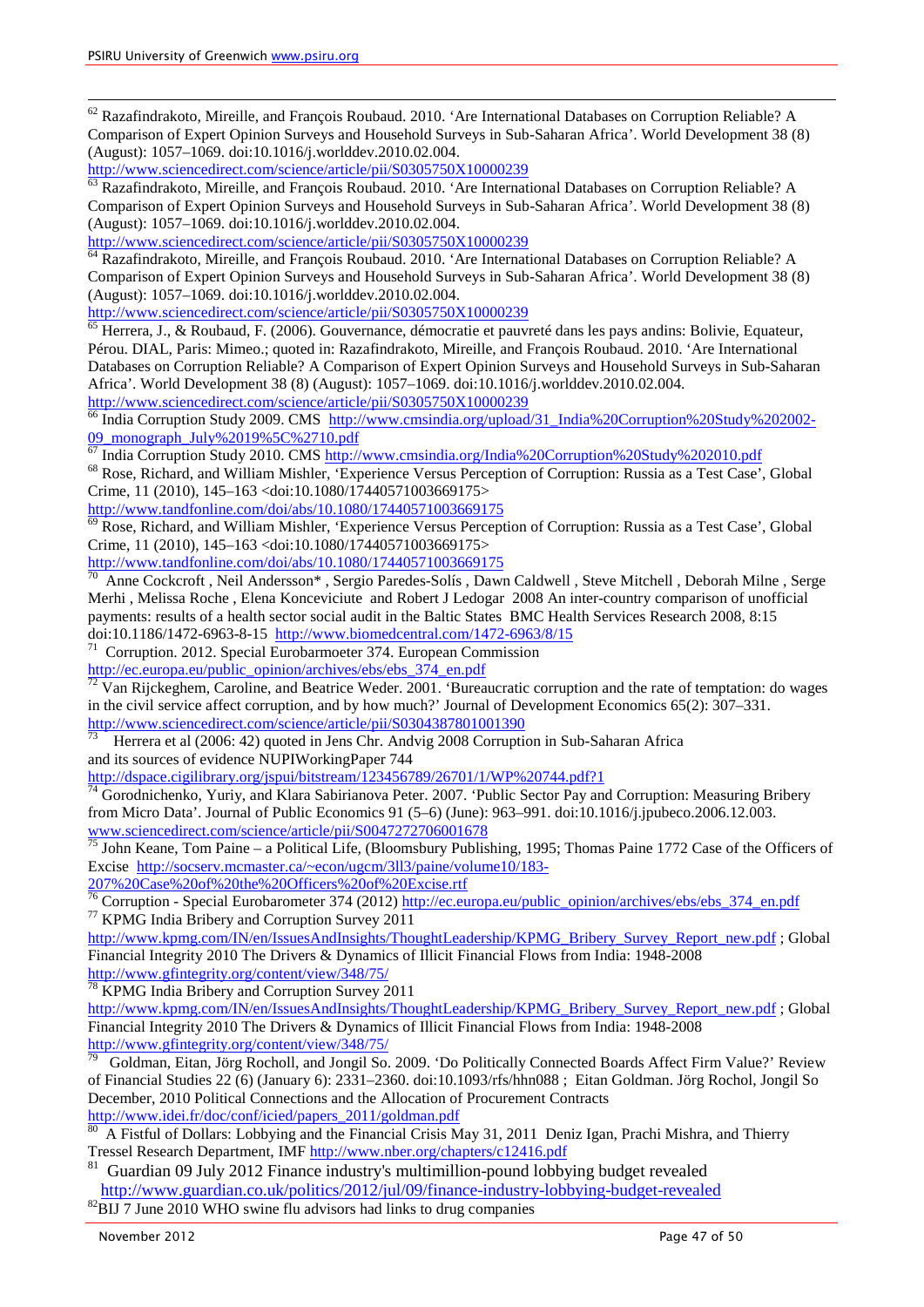<u>.</u>

<http://www.thebureauinvestigates.com/2010/06/07/who-swine-flu-advisors-had-links-to-drug-companies/>; BIJ January 12th, 2012 Pharma company hid vital data on Tamiflu, scientists claim<br>http://www.thebureauinvestigates.com/2012/01/12/pharma-company-hid-vital-data-on-tamiflu-scientists-claim/

83 TWN 05/02/2007 WHO DG's Shocking Views on Compulsory Licensing Criticised by Health Movements and Experts. Available at:<http://www.twnside.org.sg/title2/health.info/twninfohealth072.htm>[Accessed June 9, 2012].<br><sup>84</sup> Sopharma of Bulgaria under EU investigation New Europe Online| February 4, 2012 by [Kassandra](http://www.neurope.eu/author/kassandra)

[http://www.neurope.eu/article/sopharma-bulgaria-under-eu-investigtion;](http://www.neurope.eu/article/sopharma-bulgaria-under-eu-investigtion) CompaniesandMarkets.com April 23, 2012

Bulgaria Pharmaceuticals and Healthcare Report Q4 2010; Novinite.com 12 June 2012: Bulgarian Media Moguls Charged with Tax, Document Fraud [http://www.novinite.com/view\\_news.php?id=140206](http://www.novinite.com/view_news.php?id=140206) ; Novinite.com 22 February 2012:Embattled Sopharma Head Said to Eye Bulgaria's PM Office

[http://www.novinite.com/view\\_news.php?id=136887](http://www.novinite.com/view_news.php?id=136887)<br><sup>85</sup> ((Euromoney, 30 September 1997) Financial Times, 17 December 1997, 20 August 1998, (Australian Business) Intelligence, 26 April 1999) (Business Recorder, 17 May 1999 and 30 May 1999))

<sup>86</sup> Business principles for countering bribery: An effective tool for the private sector?

[http://iacconference.org/en/archive/document/business\\_principles\\_for\\_countering\\_bribery\\_an\\_effective\\_tool\\_for\\_the\\_p](http://iacconference.org/en/archive/document/business_principles_for_countering_bribery_an_effective_tool_for_the_privat/) [rivat/](http://iacconference.org/en/archive/document/business_principles_for_countering_bribery_an_effective_tool_for_the_privat/)

<sup>87</sup> FT 28 September 2011 Babcock sees £8bn opportunity in MoD cuts

<http://www.ft.com/cms/s/0/13273828-e9cb-11e0-bb3e-00144feab49a.html#axzz25gRhkP5K> ; FT 27 July 2012 MoD procurement outsourcing plan attacked

 <http://www.ft.com/cms/s/0/f0d5b61a-d749-11e1-8c7d-00144feabdc0.html#axzz25gRhkP5K> ; Four guilty in £70 million contracts corruption case SFO *25 January 2012* [http://www.sfo.gov.uk/press-room/latest-press](http://www.sfo.gov.uk/press-room/latest-press-releases/press-releases-2012/four-guilty-in-70-million-contracts-corruption-case.aspx)[releases/press-releases-2012/four-guilty-in-70-million-contracts-corruption-case.aspx](http://www.sfo.gov.uk/press-room/latest-press-releases/press-releases-2012/four-guilty-in-70-million-contracts-corruption-case.aspx) ;<br>http://www.kbr.com/Services/Procurement/Global-Procurement-Services/

 $\frac{1}{88}$  Tambulasi, Richard I. C. 2009. 'All That Glisters Is Not Gold: New Public Management and Corruption in Malawi's Local Governance'. Development Southern Africa 26 (2): 173.<http://dx.doi.org/10.1080/03768350902899447>

<sup>89</sup> Barstow, D., 2012. At Wal-Mart in Mexico, a Bribe Inquiry Silenced. *The New York Times*. Available at: <http://www.nytimes.com/2012/04/22/business/at-wal-mart-in-mexico-a-bribe-inquiry-silenced.html> [Accessed September 4, 2012].

<sup>90</sup>WSJ 15 August 2012 Lawmakers Allege Wal-Mart 'May Have' Evaded Taxes, Laundered Money - Corruption Currents - WSJ. [http://blogs.wsj.com/corruption-currents/2012/08/15/lawmakers-allege-wal-mart-may-have-evaded](http://blogs.wsj.com/corruption-currents/2012/08/15/lawmakers-allege-wal-mart-may-have-evaded-taxes-laundered-money)[taxes-laundered-money](http://blogs.wsj.com/corruption-currents/2012/08/15/lawmakers-allege-wal-mart-may-have-evaded-taxes-laundered-money) / [Accessed September 4, 2012].

[http://blogs.wsj.com/corruption-currents/2012/08/15/lawmakers-allege-wal-mart-may-have-evaded-taxes-laundered](http://blogs.wsj.com/corruption-currents/2012/08/15/lawmakers-allege-wal-mart-may-have-evaded-taxes-laundered-money/)[money/](http://blogs.wsj.com/corruption-currents/2012/08/15/lawmakers-allege-wal-mart-may-have-evaded-taxes-laundered-money/)

<sup>91</sup> Gorila file:<http://skgorila.tumblr.com/>Euractiv 17 January 201[2http://www.euractiv.com/justice/slovak-politics](http://www.euractiv.com/justice/slovak-politics-rocked-gorilla-corruption-scandal-news-510173)[rocked-gorilla-corruption-scandal-news-510173](http://www.euractiv.com/justice/slovak-politics-rocked-gorilla-corruption-scandal-news-510173) **; [http://www.epicinvest.com](http://www.epicinvest.com/) ;** 

- $\frac{92}{92}$  [Business Daily](http://www.businessdailyafrica.com/) (Nairobi) Kenya: Gichuru, Okemo Out On Bail in Power Fraud Drama By Benson Wambugu, 12 July 2011 http://allafrica.com/stories/201107141110.html
- $\frac{93}{93}$  Vanguard, Africa News 21 October 2003Nigeria; Two More Enron Executives Charged in Nigerian Energy Deal
- <sup>94</sup> FT Energy Newsletters African Energy 26 January 2001Nigeria Enron Sells Barge Scheme to AES<br><sup>95</sup> Africa News June 22, 2006: Nigeria: Lagos Faults PDP On IPP
- 
- <sup>96</sup> Africa News June 5, 2010 Nigeria; Lagos, PHCN Case Adjourned Indefinitely Daily Champion (Lagos) <sup>97</sup> This Day (Nigeria) AAGM May 11, 2010 Foreign lenders shun independent power projects
- 
- 98 Fraud Court Acquits NERC Commissioners John Chuks Azu 17 September 2010 <http://allafrica.com/stories/201009170432.html>

*<sup>99</sup> Hall, D. (1999) Privatisation, multinationals, and corruption, in Development in Practice 9(5): 539-556.* 

[http://www.psiru.org/9909-U-U-Corrup.doc](http://www.psiru.org/reports/9909-U-U-Corrup.doc)<br>
100 Birmingham News (Alabama) January 10, 2007: Fifth trial begins in sewer contract case<br>
<sup>101</sup> Palm Beach Post (Florida) December 31, 2006: 2006; THE YEAR OF SCANDAL<br>
<sup>102</sup> ICIJ

[barons/aguas-tango](http://www.icij.org/project/water-barons/aguas-tango) <sup>103</sup> Source: PSIRU database; Chris McGreal, "UK firms named in Lesotho bribery verdict", *The Guardian*, 21st May 2002.

<sup>104</sup> Source: PSIRU database; Karen MacGregor, "Acres Int'l convicted in African bribery case", *Globe and Mail*, 18<sup>th</sup> September 2002, p. B1.

<sup>105</sup> Source: Observatório Social; "Tangará (MT): Polícia conclui o inquérito amanhã" - from *Diário de Cuiabá* (MT),

12/04/2002. <sup>106</sup> Source: Observatório Social; "MP investiga privatização de água de Tangará da Serra (MT)", *Diário de Cuiabá*  (MT), 03/12/2002.

<sup>107</sup> Source: PSIRU database; Celso Bejarano Júnior, "Escândalos afugentaram os interessados na água", *Diário de Cuiabá* (MT), 04/04/2002 (http://www.diariodecuiaba.com.br).

<sup>108</sup> "Rocky Ride for Enron", *Africa Energy & Mining*, 29<sup>th</sup> March 2000.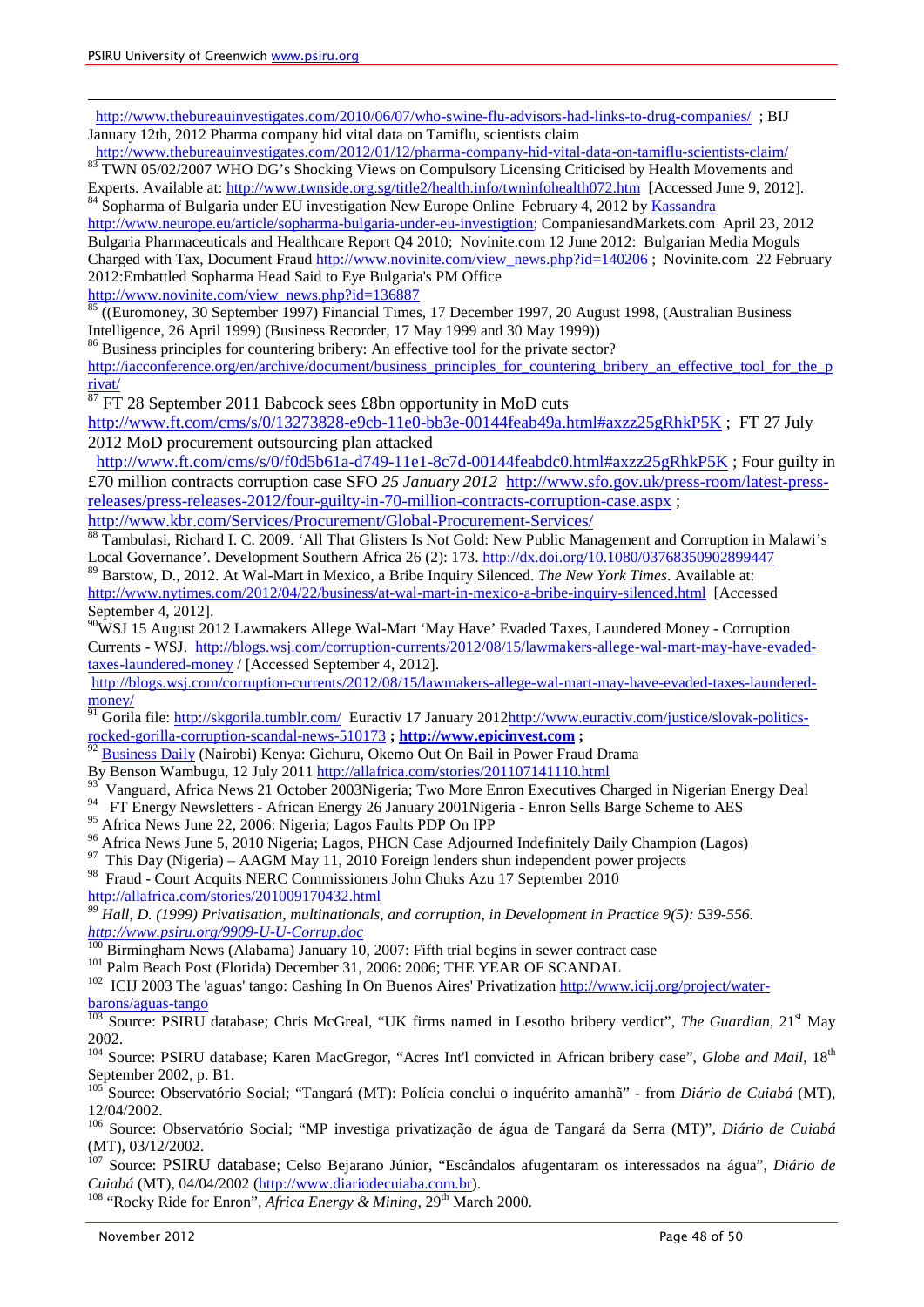<sup>109</sup> Le Monde 10 décembre 1998: Un système d'entente mis au jour dans l'affaire des lycées d'Ile-de -France; Des cadres mis en examen dans cette affaire ont expliqué comment les plus grands groupes de BTP se seraient réparti les <sup>110</sup> Privatisation and Corruption in Russia Alan Rousso EBRD  $\frac{http://iacconference.org/documents/cs59a.pdf}{http://iacconference.org/documents/cs59a.pdf}$  $\frac{http://iacconference.org/documents/cs59a.pdf}{http://iacconference.org/documents/cs59a.pdf}$  $\frac{http://iacconference.org/documents/cs59a.pdf}{http://iacconference.org/documents/cs59a.pdf}$ ;

Guardian 31 August 2012 **Boris Berezovsky and Roman Abramovich case: Q and A**

<http://www.guardian.co.uk/world/2012/aug/31/berezovsky-abramovich-case-q-and-a><br><sup>111</sup> Campos, Nauro, and Francesco Giovannoni, 'Lobbying, Corruption and Political Influence', Public Choice, 131 (2007), 1–21 <doi:10.1007/s11127-006-9102-4> ; OECD 28 November 2007 Accor Service's bribes to retain business in Argentina [http://oecdwatch.org/cases/Case\\_129](http://oecdwatch.org/cases/Case_129) http://oecdwatch.org/cases/Case\_129 ; Economic Times Mar 9, 2009Sodexo, Accor face ire of AHAR restaurants [http://articles.economictimes.indiatimes.com/2009-03-](http://articles.economictimes.indiatimes.com/2009-03-09/news/28467717_1_sodexo-restaurants-coupons) [09/news/28467717\\_1\\_sodexo-restaurants-coupons](http://articles.economictimes.indiatimes.com/2009-03-09/news/28467717_1_sodexo-restaurants-coupons) <sup>112</sup> Africa Newsletter 2 - Nov 2011Sandra Van Niekerk – [www.psiru.org](http://www.psiru.org/) ; see also BAKRE OM (2011) . **Privatisation** 

**and the Struggle for Control of Capital in Nigeria.**Elsevier (CPAC Conference,Washington DC 2011) [http://elsevier.conference-services.net/resources/247/2182/pdf/CPAC2011\\_0116\\_paper.pdf;](http://elsevier.conference-services.net/resources/247/2182/pdf/CPAC2011_0116_paper.pdf)<br>http://www.psiru.org/sites/default/files/2010-11-E-Nigeria.doc

http://www.psiru.org/sites/default and the Struggle for Control of Capital in Nigeria. (CPAC Conference,<br>Washington DC 2011) http://elsevier.conference-services.net/resources/247/2182/pdf/CPAC2011\_0116\_paper.pdf;

<sup>114</sup> Former taoiseach Haughey took millions for favours, report finds. [Guardian Unlimited.](http://www.guardian.co.uk/) Tuesday December 19, 2006<br><sup>115</sup> [Irish PM says sorry over payments scandal](http://www.guardian.co.uk/international/story/0,,1886638,00.html) Guardian Unlimited, Tuesday October 3 2006; Bungs, blank

 $116$  Warner C. 2002 "Creating a Common Market for Fraud and Corruption in the European Union: an Institutional

Accident or a Deliberate Strategy? RSC No. 2002/31 European Forum series. European University Institute. Pp. 3, 26, 27: quote from page 27

<sup>117</sup> Warner C. 2002 "Creating a Common Market for Fraud and Corruption in the European Union: an Institutional Accident or a Deliberate Strategy? RSC No. 2002/31 European Forum series. European University Institute. Pp. 3, 26, 27: quote from page 27

<sup>118</sup> Making the Structural and Cohesion Funds Water-Positive. European Network of Environmental Authorities (ENEA) February 2006 [http://ec.europa.eu/environment/integration/pdf/final\\_handbook.pdf](http://ec.europa.eu/environment/integration/pdf/final_handbook.pdf)

<sup>119</sup> AFX International Focus. November 26, 2006 Sunday: Germany Inc's image tarnished by wave of corporate corruption cases<br><sup>120</sup> Allgemeine Zeitung 5.2.92

<sup>121</sup> A.P. 27.3.93<br><sup>122</sup> Economist 29.7.95<br><sup>122</sup> Economist 29.7.95<br><sup>123</sup> The Straits Times (Singapore) PUB graft case: Govt action against five firms praised February 17, 1996<br><sup>124</sup> FT 16 April 2012. 'CDC Is Linked to Ibo

 $125$ World Bank 19 Oct 2011 Enforcing Accountability: The World Bank Debars UK Company: "The Crown Agents for Oversea Governments and Administrations Limited" in the Wake of the Company's Acknowledgement of a Fraudulent<br>Practice http://go.worldbank.org/RYFSI7VJK0

<sup>126</sup> US Fed News January 4, 2007: Sen. Leahy introduces bills to combat war profiteering, public corruption  $127$  The Guardian December 2, 2006 S: Special report: Reconstruction of Iraq: Corruption: the 'second insurgenc costing \$4bn a year: One third of rebuilding contracts under criminal investigation

<sup>128</sup> The Pakistan Newswire October 17, 2004 The energy crisis <sup>129</sup> South China Morning Post, 7 July 1997; Financial Times, 24 April 1997

<sup>130</sup> (Financial Times, 27 October 1998)<br>
<sup>131</sup> Financial Times, 18 November 1998<br>
<sup>132</sup> (The Nation, 30 December 1998)<br>
<sup>132</sup> Reuters, 10 February 1999<br>
<sup>134</sup> BBC 19 June 2012 <http://www.bbc.co.uk/news/world-asia-18506728>

[18425141](http://www.bbc.co.uk/news/world-asia-18425141) ; AFP , Thursday 26 Apr 2012 Pakistani PM Yousuf Raza Gilani is convicted of contempt of court over refusing to ask Switzerland to re-open graft case against President Asif Ali Zardari

<http://english.ahram.org.eg/News/40195.aspx>

<sup>135</sup> Power Sector Restructuring in Indonesia: Viable Solution or Recipe for Disaster? Fabby Tumiwa 2002 in Asia<br>Power Sector Reforms Workshop 2002 http://www.prayaspune.org/energy/41 Bangkok report.zip

<sup>136</sup> PSIRU 2004 Electricity privatisation and restructuring in Asia-Pacific www.psiru.org/reports/2004-12-E-Asia.doc ; Mark Kantor 2000 International Project Finance and Arbitration with Public Sector Entities: When is

Arbitrability a Fiction? Fordham International Law Journal Volume 24, Issue 4 2000 Article 5

[http://ir.lawnet.fordham.edu/cgi/viewcontent.cgi?article=1761&context=ilj;](http://ir.lawnet.fordham.edu/cgi/viewcontent.cgi?article=1761&context=ilj) 1 Jun 1998 INDONESIA, WHERE BLAME IS THE GAME: Power In Asia FT Bus Rep: Energy

 $137$  Wall Street Journal 12 Feb 2004 Washington's Tilt to Business Stirs a Backlash in Indonesia <http://online.wsj.com/article/0,,SB107646319554026444,00.html>

<sup>138</sup>PT PLN first half losses surge 12-fold; The Jakarta Post - Indonesia ; 01-Sep-2000